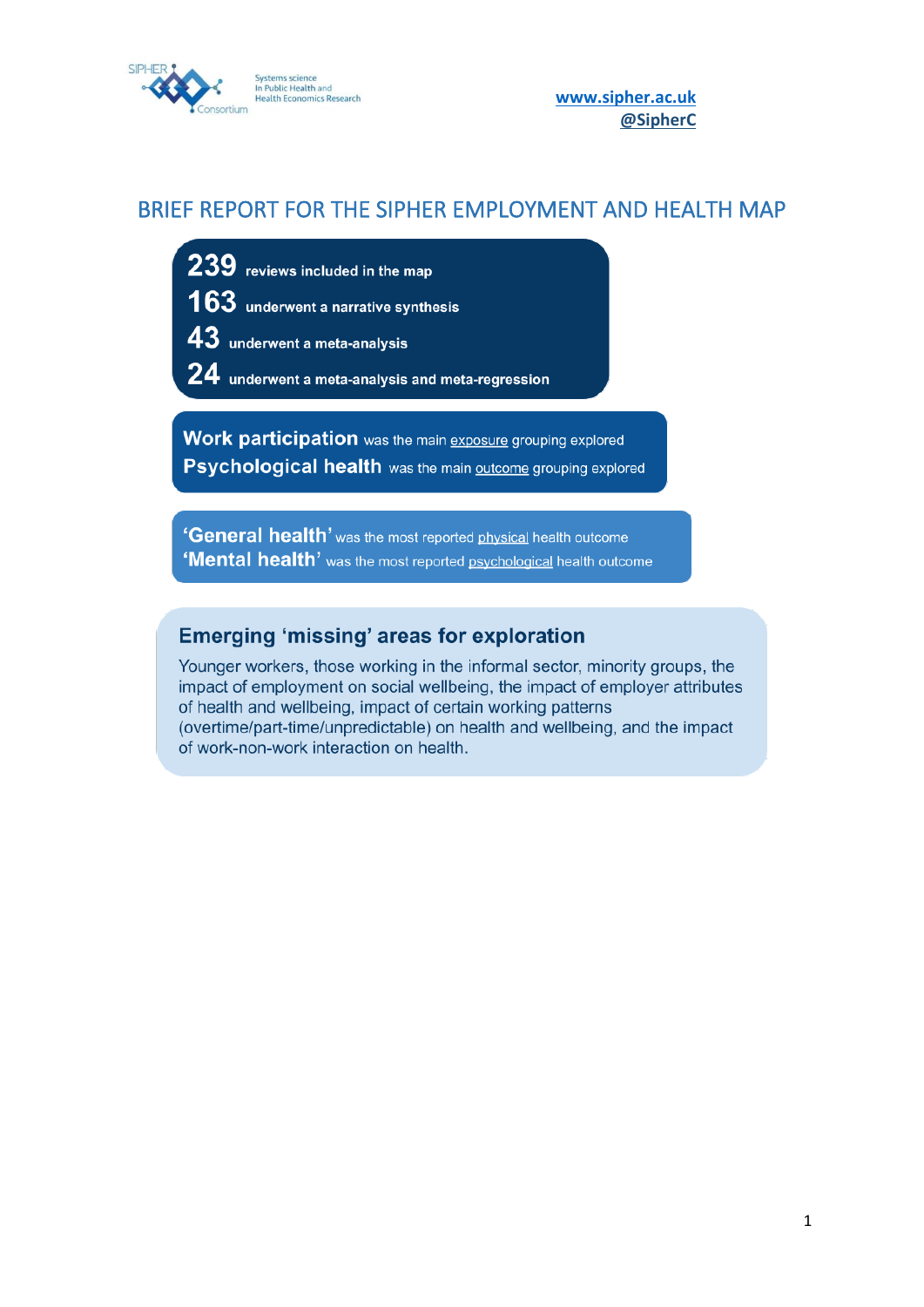

www.sipher.ac.uk @SipherC

# Contents

| BRIEF REPORT FOR THE SIPHER EMPLOYMENT AND HEALTH MAP …………………………………………………………………… |  |  |
|----------------------------------------------------------------------------------|--|--|
|                                                                                  |  |  |
|                                                                                  |  |  |
|                                                                                  |  |  |
|                                                                                  |  |  |
|                                                                                  |  |  |
|                                                                                  |  |  |
|                                                                                  |  |  |
|                                                                                  |  |  |
|                                                                                  |  |  |
|                                                                                  |  |  |
|                                                                                  |  |  |
|                                                                                  |  |  |
|                                                                                  |  |  |
|                                                                                  |  |  |
|                                                                                  |  |  |
|                                                                                  |  |  |
|                                                                                  |  |  |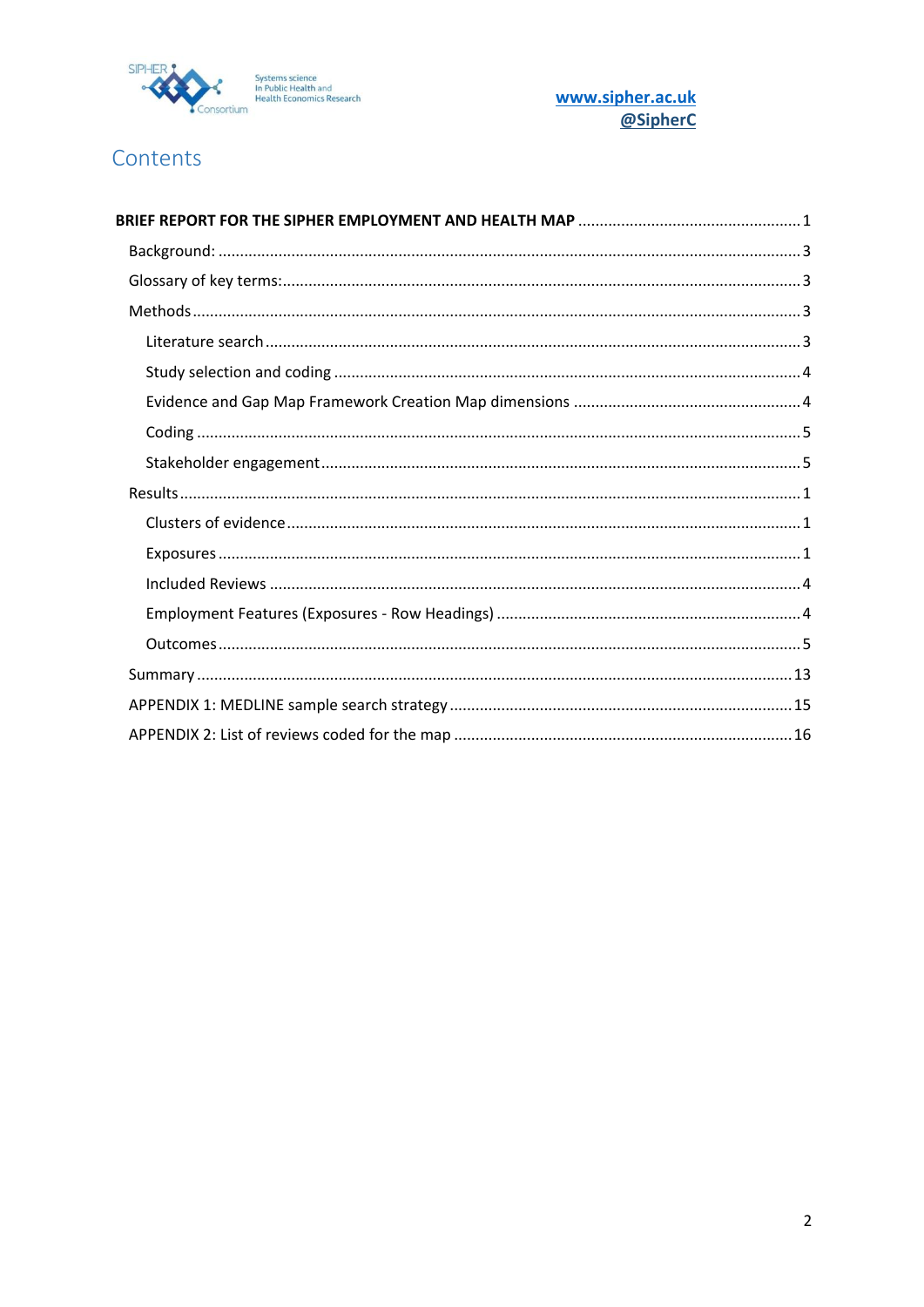

# <span id="page-2-0"></span>Background:

SIPHER has been exploring the policy area of inclusive economies over the past two years, with the aim of mapping and modelling relationships between inclusive economies and health outcomes. To support this work, work strand 2 (WS2) has created an evidence and gap map exploring the relationship between employment and health outcomes.

The aims of the employment and health evidence and gap map within SIPHER are to

- Collate evidence from recent systematic reviews reporting on the relationship between employment (including unemployment) and health at the population level.
- Inform SIPHER's understanding of the pathways and causal links between characteristics of employment and health (including health inequalities) for use in modelling and decision support tool development.
- To highlight gaps and opportunities for future research and to provide a tool for identifying relevant research for policymakers.

This report provides a brief 'technical' overview of the EGM, focusing on the process that was undertaken and the methods used to produce it for those interested. The full protocol can be found separately. Instructions on how to use and interpret the map are provided separately. This report does not summarise emerging findings.

# <span id="page-2-1"></span>Glossary of key terms:

*Systematic review:* These can be seen as a study of studies. By defining a question they aim to bring together all existing evidence on a specific topic in order to answer it. There are different methodologies that can be used.

*Primary study*: A type of study that collects new evidence through a range of techniques such as interviews, questionnaires, data analysis and observations.

*Exposure:* This is a factor that influences an outcome, in this case, a factor related to employmentrelated to a health outcome.

*Evidence and gap map:* A visual, interactive way of presenting the evidence in an area.

*Search strategy*: A detailed and organised systematic way of searching the literature that identifies a structure of key terms. This enables the search to be repeated by others.

*Screening:* An initial assessment of the review to determine whether it should be looked at further in the preliminary stage and then included in the full-text stage.

**Coding**: In this context, this refers to selecting the exposures and outcomes that are considered within the review to enable the creation of the map.

*Type of synthesis:* The approach review authors have taken to summarise findings.*Policy partners*: Members of the three policy organisations within SIPHER; the Scottish Government, Greater Manchester Combined Authority and Sheffield City Council.

# <span id="page-2-2"></span>Methods

### <span id="page-2-3"></span>Literature search

Due to the breadth of the topic, a targeted search strategy was used to identify review-level evidence around the broad concepts of employment and health. Priority was given to results where the key terms occurred in article titles and indexing or were found in close proximity to other relevant terminology. Databases were searched from inception although a decision was later taken to apply a date limit of reviews from 2010 onwards.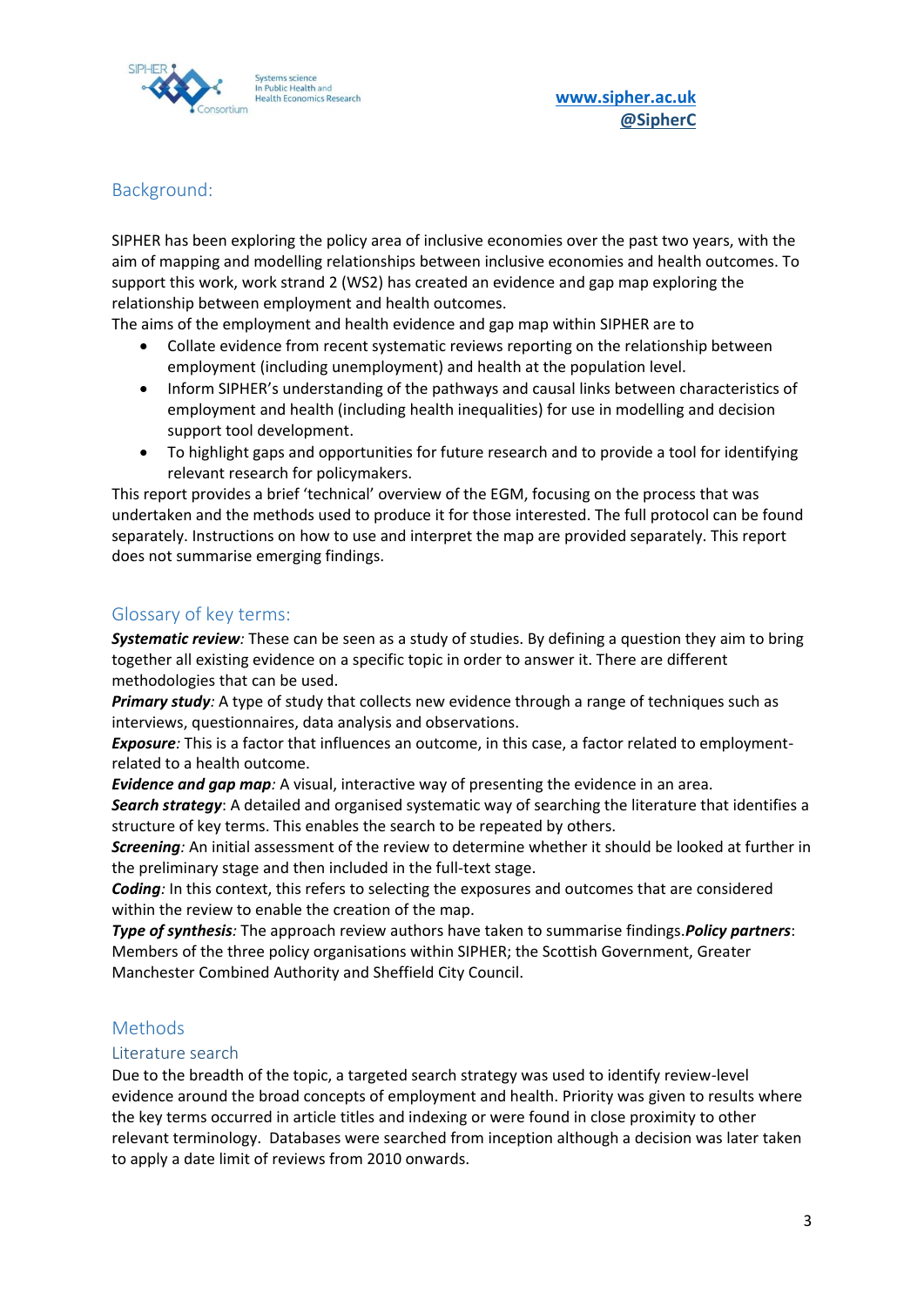

An updated literature search was completed in November 2021 to capture the literature published within the 2020-2021 period, and therefore account for factors impacted by the Covid-19 pandemic. An example search strategy from Ovid MEDLINE is reproduced in Appendix 1.

# <span id="page-3-0"></span>Study selection and coding

Study selection, coding and generation of the map were performed with the aid of EPPI-Reviewer and EPPI-Mapper software (EPPI-Centre, University College London, UK). Most processes involved two reviewers acting independently and resolving any discrepancies by discussion and consensus. Coding decisions were checked by the lead reviewer to ensure consistency.

### Inclusion criteria

Reviews were eligible for inclusion if they met at least three of the following criteria:

- Inclusion/exclusion criteria specified
- Adequate search
- Synthesis of included studies (quantitative, qualitative or narrative synthesis)
- Quality of included studies assessed
- Sufficient details of individual included studies reported

Eligible reviews could include any type of primary study. Reviews did not have to describe themselves as systematic reviews, and mapping or scoping reviews were eligible. Reviews published in English since 2010 were eligible.

Other inclusion criteria were as follows:

- **Population**: Adults and adolescents in OECD countries. Reviews could include studies of general populations or specific groups, e.g. shift workers or remote workers. Prior to coding, included reviews were graded as 'core' or 'peripheral' based on the population inclusion criteria (Table 2). Further coding for the initial version of the EGM was limited to 'core' reviews.
- **Intervention or exposure**: The literature search focused on the relationships between employment and health exposures. Relevant systematic reviews were included regardless of whether or not they evaluated a specific intervention. Reviews that evaluated an intervention without reporting any data on relevant exposures in the context of the relationship between employment and health were excluded from the current map but were identified by the literature search and may be included in future updates. These were also labelled as peripheral and excluded within the EGM.
- **Comparator**: Reviews of studies with and without comparators or controls were included.
- **Outcomes**: Physical and mental health-related outcomes/exposures, including but not limited to morbidity, mortality, prevalence and incidence of conditions and life expectancy. Employment-related outcomes/exposures, including but not limited to unemployment, productivity, absenteeism, in-work poverty, career progression and employment sustainability. Secondary outcomes included intermediate outcomes on the employment  $\leftrightarrow$ health pathway and health inequalities.

### <span id="page-3-1"></span>Evidence and Gap Map Framework Creation

#### Map dimensions

Given the focus of our research topic we used an exposure (rows) and outcomes (columns) framework for the EGM.

The exposures include workplace attributes such as employment conditions, working environment, working patterns, and working population characteristics. The outcomes include both physical and mental health outcomes and social and economic outcomes for individuals. We also include impacts at a societal level including the impact on inequalities.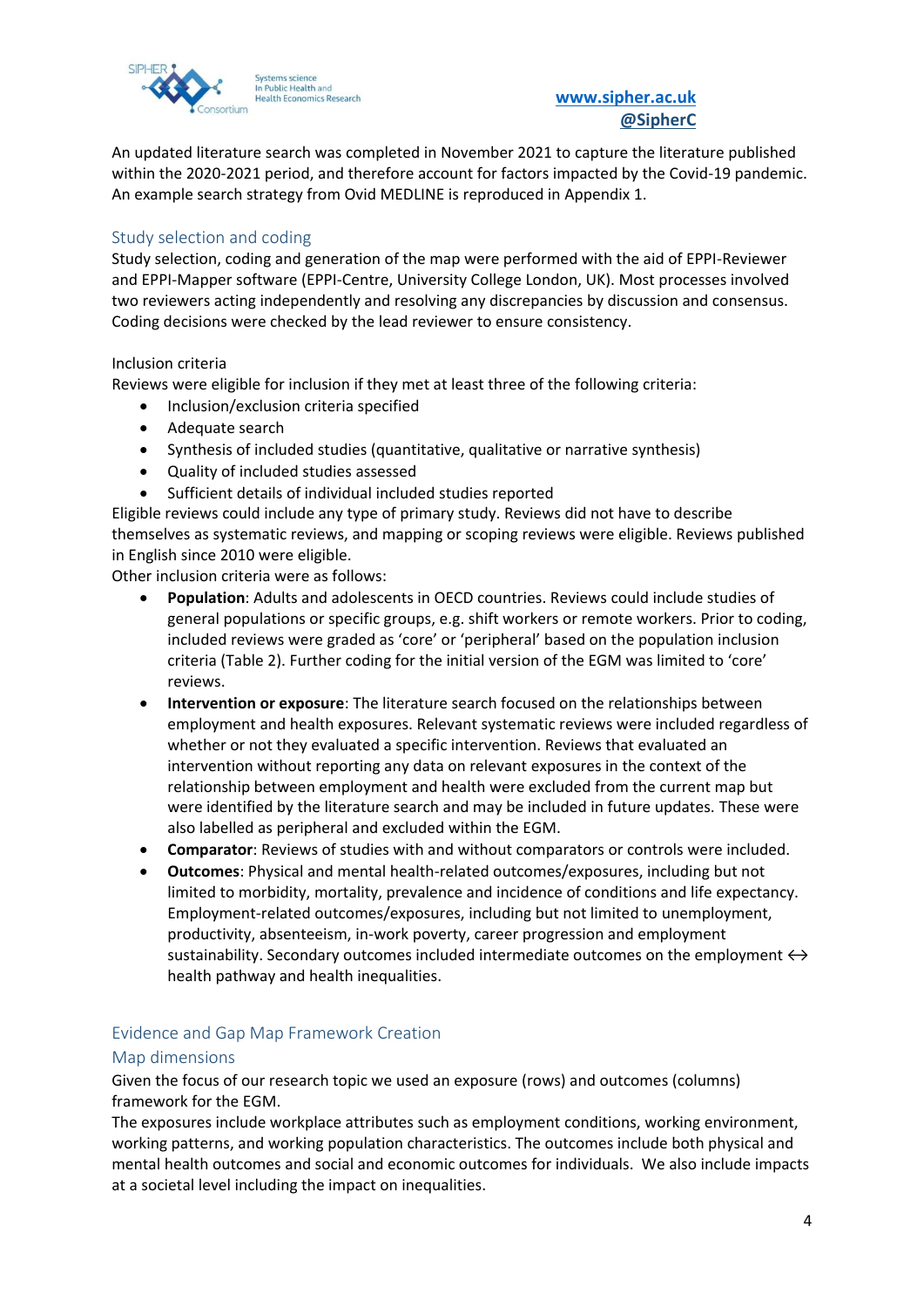

We have included other factors that may act as filters/moderators, including age, gender, welfare policy and dose-response based on stakeholder discussions and their areas of interest.

### <span id="page-4-0"></span>Coding

The coding framework was developed iteratively by the review team with input from members of the wider SIPHER team including our policy partners. An initial framework (Table 3) used categories derived from the studies in the umbrella review, making the scheme unsuitable for identifying gaps in the evidence base.

Several subsequent versions of the framework were piloted on small samples of reviews to inform the development of the final version in an iterative process.

| Population                                                                                                                                                                                                                                                           | Workplace attributes/exposures                                                                                                                                                                                                                                                                                                                                                                                                                                                                                                                                                                                                                                                                                                                                                                                                         | <b>Outcomes</b>                                                                                                                                                                                                                                                                                                                                                                                                                                                                               |
|----------------------------------------------------------------------------------------------------------------------------------------------------------------------------------------------------------------------------------------------------------------------|----------------------------------------------------------------------------------------------------------------------------------------------------------------------------------------------------------------------------------------------------------------------------------------------------------------------------------------------------------------------------------------------------------------------------------------------------------------------------------------------------------------------------------------------------------------------------------------------------------------------------------------------------------------------------------------------------------------------------------------------------------------------------------------------------------------------------------------|-----------------------------------------------------------------------------------------------------------------------------------------------------------------------------------------------------------------------------------------------------------------------------------------------------------------------------------------------------------------------------------------------------------------------------------------------------------------------------------------------|
| characteristics                                                                                                                                                                                                                                                      |                                                                                                                                                                                                                                                                                                                                                                                                                                                                                                                                                                                                                                                                                                                                                                                                                                        |                                                                                                                                                                                                                                                                                                                                                                                                                                                                                               |
| Employed<br>Unemployed<br>Gender<br>Older population<br>Younger populations<br>Returning to work -?<br>Global regions<br>Minority groups<br>People with a<br>criminal record<br>Parents<br>People with<br>conditions/attributes<br>(health, psychosocial,<br>mental) | Social/political/policy/economic environment<br>(welfare policy, economic stress)<br>Work participation/access to work<br>Employer features (size, sector)<br>Employment/contract conditions<br>Financial aspects - low paid and<br>minimum wage<br>Insecure employment - the threat of<br>redundancy<br>Working environment<br>Physical workplace (lighting,<br>$\bullet$<br>furniture, sitting, sedentary, remote<br>working)<br>Exposure to harmful factors (stress/<br>$\bullet$<br>solvents, noise)<br>Particular types of work (industrial,<br>$\bullet$<br>human service, pushing - pulling)<br>Organisational culture: leadership<br>$\bullet$<br>and management, effort reward<br>imbalance<br>Working patterns (flexible working,<br>$\bullet$<br>long hours, commuting<br>unemployment/under-employment,<br>exit from work) | Physical health<br>Health system<br>contacts/resource use<br>Sick leave<br>Mental health:<br>depression; suicide;<br>anxiety; serious mental<br>illness/psychosis;<br>addictions<br>Negative wellbeing:<br>stress; burnout;<br>absenteeism/presenteeis<br>m;<br>Positive wellbeing:<br>personal development;<br>job satisfaction; financial<br>security; self-esteem<br>Work related injuries and<br>accidents<br><b>Health behaviours</b><br>(including substance<br>use) ?diabetes, obesity |

*Table 1: Literature-derived categories for included reviews*

### <span id="page-4-1"></span>Stakeholder engagement

The development of the map, particularly the coding framework, was informed by input from academic members of the SIPHER team and representatives of policy partners (Sheffield City Council, Greater Manchester Combined Authority and Scottish Government). Representatives of patient groups and the general public will be involved in future development, updating and evaluation of the map.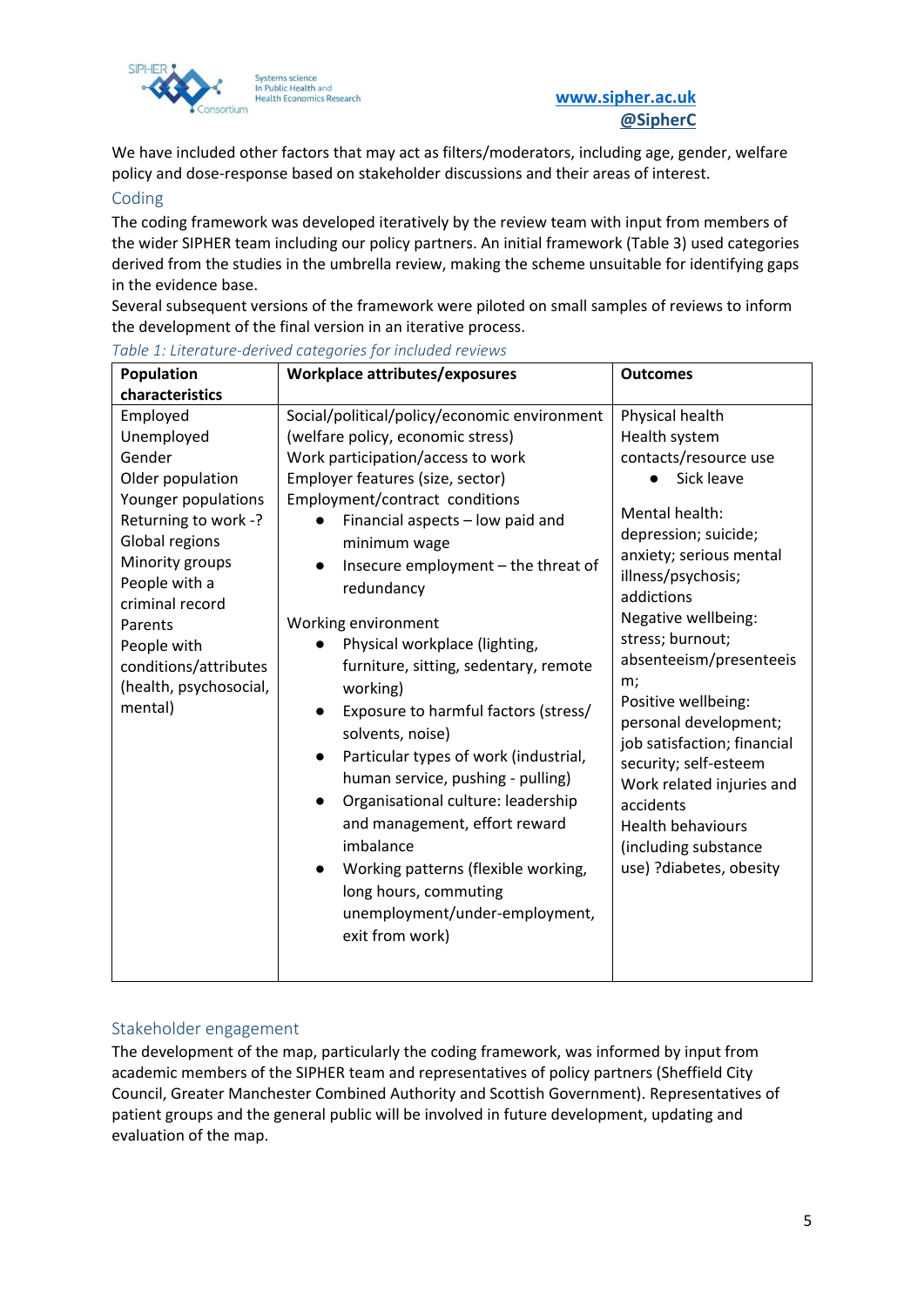

**[www.sipher.ac.uk](http://www.sipher.ac.uk/)**

# <span id="page-5-0"></span>Results

After screening 4,087 unique references, we included 239 reviews in the EGM.



*Figure 1 PRISMA 2020 flow diagram for new systematic reviews which included searches of databases registers and other sources*

*From:* Page MJ, McKenzie JE, Bossuyt PM, Boutron I, Hoffmann TC, Mulrow CD, et al. The PRISMA 2020 statement: an updated guideline for reporting systematic reviews. BMJ 2021;372:n71. doi: 10.1136/bmj.n71. For more information, visit: <http://www.prisma-statement.org/>

### <span id="page-5-1"></span>Clusters of evidence

#### <span id="page-5-2"></span>Exposures

We categorised features of the working environment and associated outcomes under the following headings (Tables 2 and 3):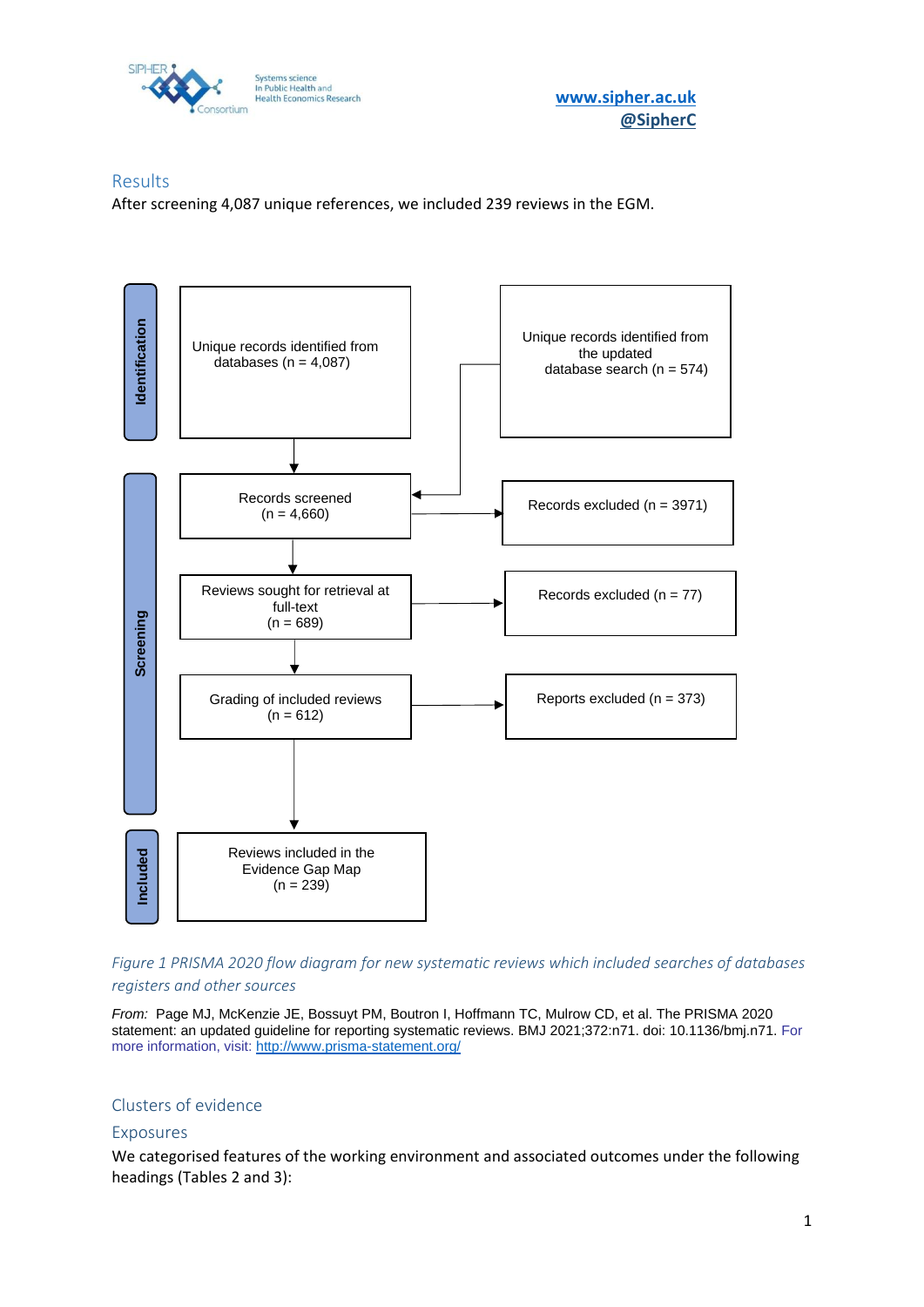

### *Table 2: Employment features*

#### **Employer attributes**

- Government funded sector
- Self employed
- Private sector
- Subcontracted workers
- Size (turnover, geographical influence, number of employees)
- Longevity/stability

#### **Working environment**

- Exposure to physical risks
- Exposure to psychologically harmful factors
- Access and support for training
- Engagement with trade unions
- Lack of resources
- Demand-control-support
- Supportive/unsupportive work environments
- Type of premises
- Location of work
- Effort-reward-imbalances
- Digital technologies
- Role ambiguity/conflict

#### **Working relationships**

- Bullying or harassment
- Employee engagement
- Leadership models
- Involvement in decision making/autonomy
- Management style
- Discrimination
- Respect, appreciation, acknowledgement

### **Economic crises**

- Pandemic
- Financial crash/recession
- Conflict/war
- Natural disaster

### **Contract conditions**

- Minimum wage/living wage
- Job insecurity
- Low income
- Basis for dismissal
- Terms and conditions (maternity leave, flexible working)
- Employee benefits (pension type/annual leave/health insurance)

### **Working patterns**

- Shift workers
- Night workers
- Long working hours
- Part-time workers
- Remote working
- Flexible employment
- Overtime

#### **Work participation**

- Unemployed
- **Employed**
- Recruitment
- ALMPs (active labour market policies)

#### **Work Life balance**

- Work-family conflict
- Social community networks
- Work/life balance
- Work as a community

#### **Work transition**

- Return to work
- **Retirement** 
	- Progression opportunities

#### **Occupation specific**

- Manual and low skilled workers
- Health and social care sector workers
- Mine/underground workers
- Sex workers
- White collar workers
- Informal economy workers

# **[www.sipher.ac.uk](http://www.sipher.ac.uk/) [@SipherC](https://twitter.com/sipherc?lang=en-GB)**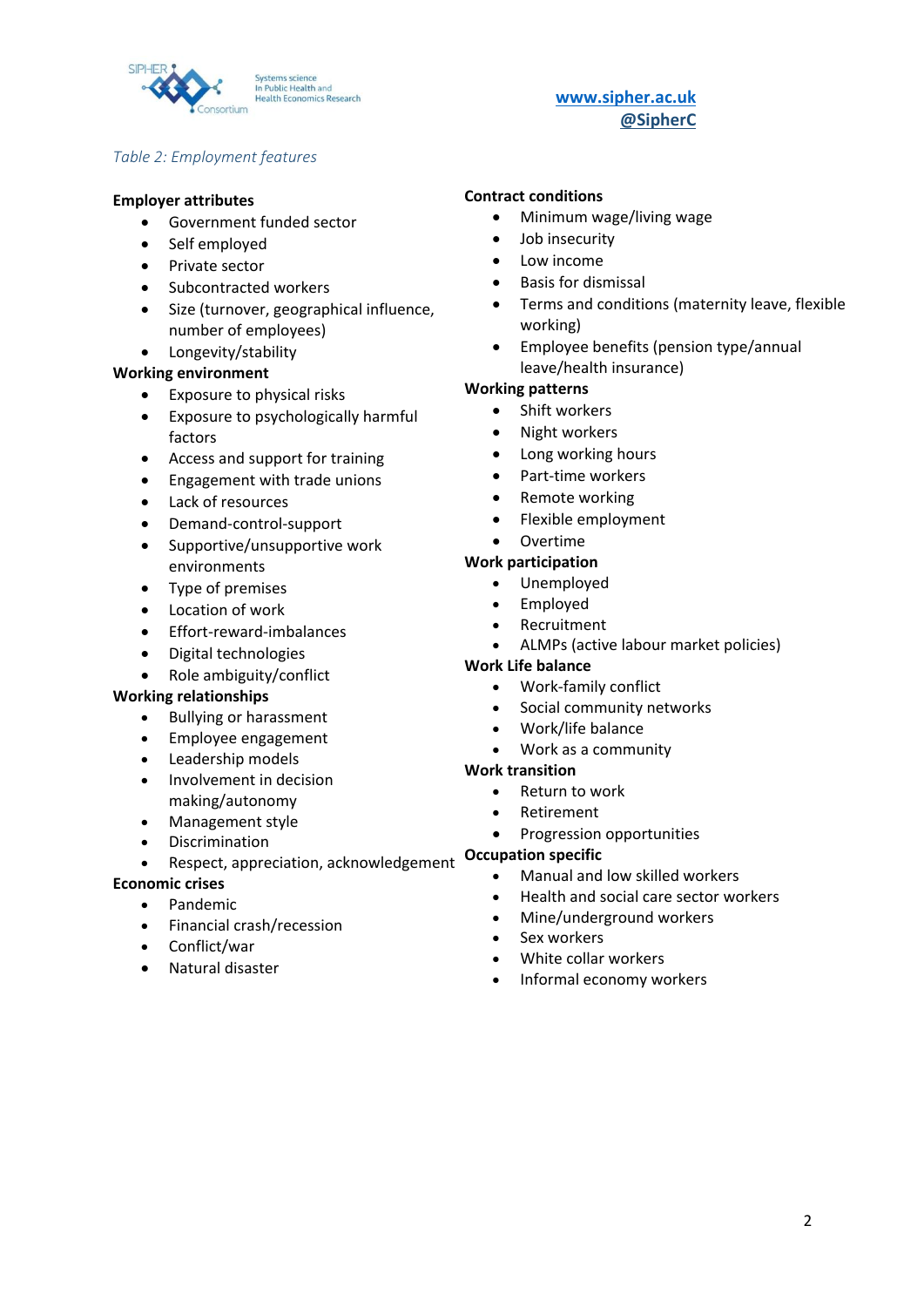

## **[www.sipher.ac.uk](http://www.sipher.ac.uk/) [@SipherC](https://twitter.com/sipherc?lang=en-GB)**

### *Table 3: Physical, psychological and social wellbeing outcomes*

#### **Physical health outcomes**

- Accidents
- Cancer
- General health
- Headaches
- Health behaviours
- Health inequalities
- Health service use
- Hearing loss
- Industrial diseases
- Infectious diseases
- Musculoskeletal disorders
- Mortality
- Non-communicable diseases
- Occupational safety
- Obesity
- Physical injury
- Pregnancy outcomes
- Reproductive health
- Sick leave/absence
- Tiredness/fatigue

#### **Social wellbeing**

- Anti-social behaviours
- Child stress
- Child poverty
- Family consequences
- Inequalities
- Poverty
- Financial insecurity
- Homelessness
- Requirement for social care
- Work/life balance
- Life satisfaction

#### **Psychological health**

- **Anxiety**
- cognitive functioning
- Depression
- Lack of wellbeing
- **Loneliness**
- Mental health
- Mental wellbeing
- PTSD
- Quality of life
- Sleep quality
- Stress/psychological distress
- Suicide/self harm
- Substance abuse/dependence
- Use of mental health services

#### **Work-related outcomes**

- Absenteeism
- Burnout
- Employee morale
- Demand
- Good work
- Income
- job (in)security
- Job satisfaction
- Lack of employee retention
- Loss of workplace knowledge
- Lower occupational status
- Occupational competence
- Poor work relationships
- Presenteeism
- Reduced innovation
- Unemployment/work loss
- Work participation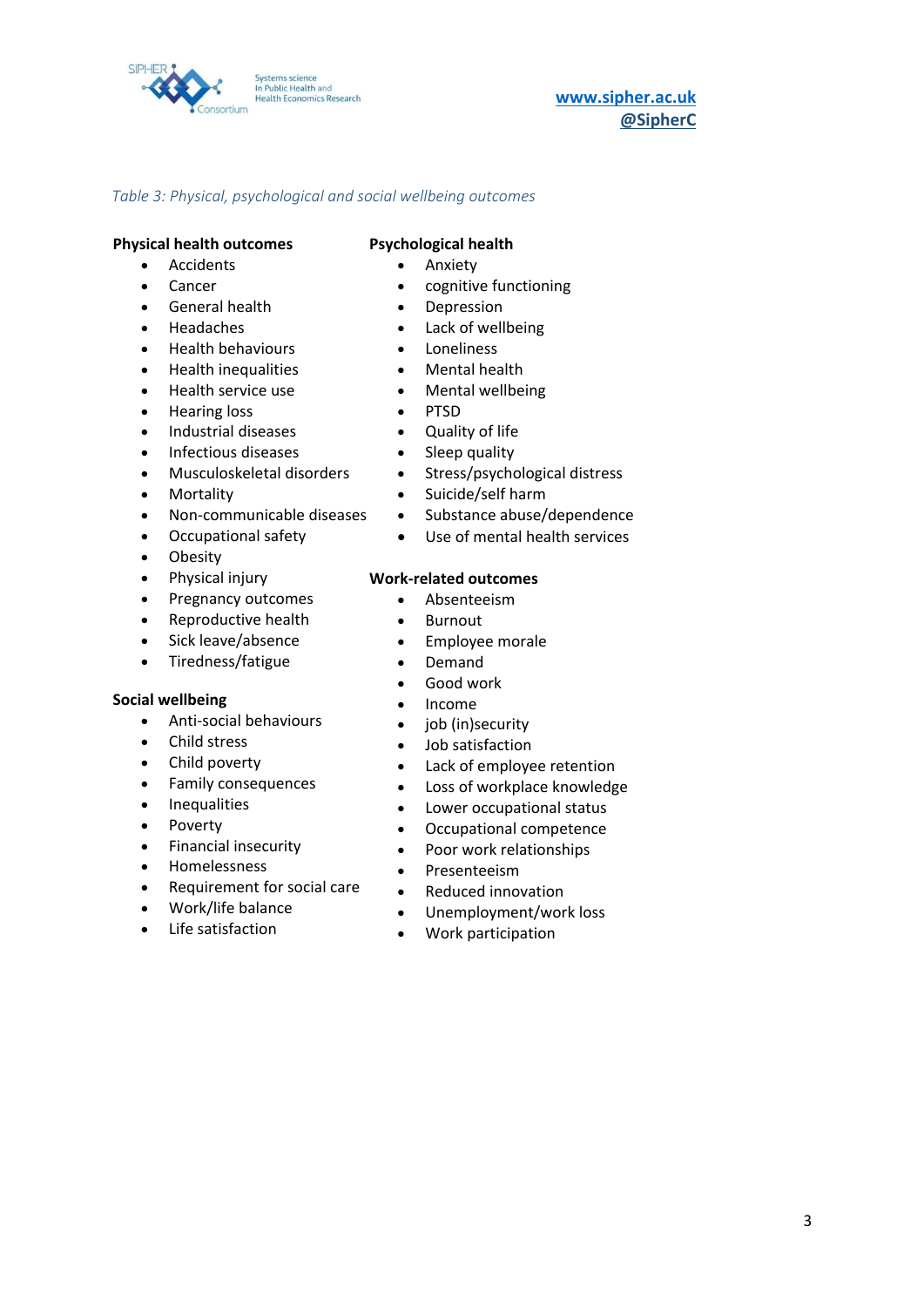

### <span id="page-8-0"></span>Included Reviews

The included studies were published between  $2010 - 2021$ , as per our inclusion criteria. The majority of the studies undertook a narrative synthesis of the included studies (n=163), 43 undertook a meta-analysis, 24 included a meta-regression and 9 undertook a qualitative synthesis.



<span id="page-8-1"></span>Employment Features (Exposures - Row Headings)

*Fig 2 Number and type of reviews categorised within each of the 10 broad groups of employment features*

The large number of reviews that explored features of 'work participation' reflects that a large majority of the studies focused on employed populations. Within 'work participation' there was less evidence that explored the impact of recruitment (becoming employed after voluntary or involuntary job loss) or policies to promote employment on health outcomes. Fifty-nine reviews explored the relationship between features of 'working relationships' and their impact on health and social wellbeing. This included the impact of bullying or harassment, leadership models, and the impact of feeling respected and appreciated within the work environment. A similar number of reviews explored aspects of the 'working environment' (including exposure to psychologically physically damaging environments, and the level of support that is given to staff), 'work transition' (leaving work, retirement). Within 'work transition', very little evidence explored the relationship between progression opportunities and how these might impact health and social wellbeing. Thirtynine reviews explored the relationship between 'contract conditions' and health and social wellbeing. Most of these explored the impact of job insecurity or precarious work on health and social wellbeing. There was very little review level evidence exploring the conditions covering the basis for dismissal, introducing a minimum wage, and piece rate pay. Thirty-seven reviews explored the impact of 'working patterns' and their impact on health and social wellbeing. These included shift work, night works and the impact of long-working hours. There was little evidence exploring the impact of unpredictable working patterns, overtime working and part-time working. A number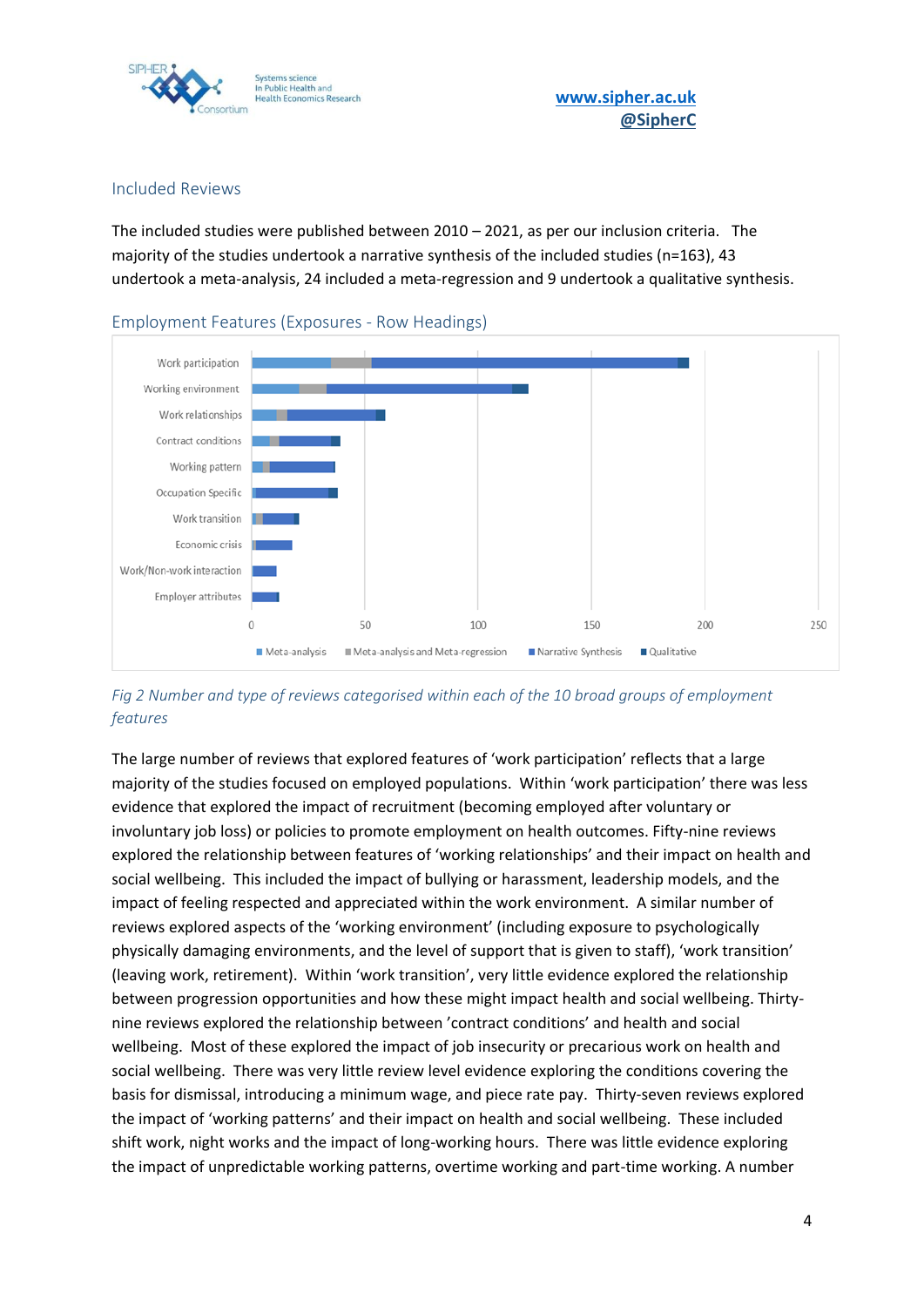

of reviews (n=38) focused on the association of certain populations of workers and their health and social outcomes, including health care workers, manual and unskilled workers and sex workers. A smaller number of reviews explored aspects of the type of employer (e.g. government employees, self employment), the impact of an economic crisis and the impact of work on family/social life and how this impacts health and social well being.

### <span id="page-9-0"></span>**Outcomes**

The most commonly reported outcomes in the included reviews were psychological health outcomes and these were measured across a range of different outcomes including both the impact of the exposure on positive mental health (mental wellbeing) as well as negative mental health outcomes. Relatively few evidence synthesis explored the relationship between work and measures of social wellbeing including; child poverty, inequalities, homelessness anti-social behaviours, child stress, family consequences, financial insecurity, requirement for social housing, work/life balance and life satisfaction.



*Figure 3: Outcomes measures*

### **Physical Health**

Reviews included in the map covered 20 different physical health outcomes, by far the most common being 'general health' (76 reviews). Other frequently reviewed outcomes were 'accidents' (21 reviews), 'health behaviours' (26) and 'NCD' (non-communicable diseases (29)). 'Musculoskeletal disorders (seven reviews) and 'tiredness/fatigue (nine reviews) were among the outcomes that occurred relatively infrequently.

### **Mental Health**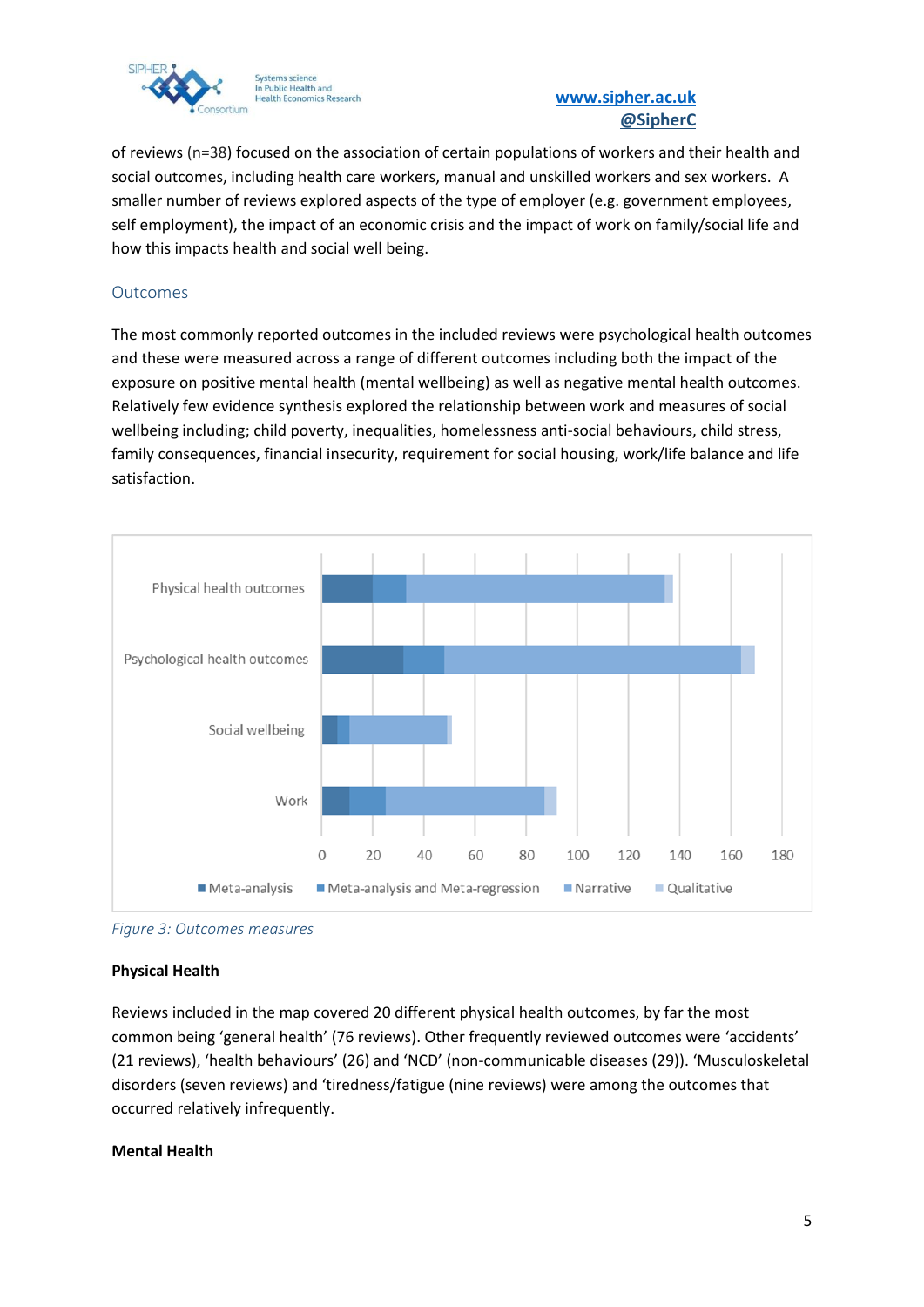

Reviews included in the map covered 15 different mental health outcomes (coded under 'psychological health). The most common outcome was a general code for 'mental health' (80 reviews). 'Depression' (51 reviews), 'mental wellbeing' (50) and 'stress/psychological distress' (53) occurred at similar frequencies. 'Anxiety' (20), 'lack of wellbeing' (28) and 'sleep quality' (28) were also relatively common outcomes. By contrast, 'loneliness/social relationships' only appeared as an outcome in two reviews, one dealing with migrant workers (Mucci 2020) and one with employment in later life (Baxter 2021). Given the prominence of loneliness in current discussions about population health and wellbeing, this may be a gap that could be filled by new review work or future updates of the map.

### **Social Health**

The main social outcomes reported were 'inequalities' (37 reviews) and 'family consequences' (12). Other outcomes, e.g. 'work/life balance' (one review), 'financial insecurity' (three) and ''child poverty'(one) were rarely reported, again suggesting possible areas for further investigation.

### **Work related outcomes**

Seventeen different work-related outcomes with links to health and/or wellbeing were reported in reviews included in the map. The most frequent outcomes were 'job satisfaction/dissatisfaction (37 reviews), 'work participation/exclusion' (23) and 'burnout' (21). Other outcomes reported in ten or more reviews were 'absenteeism', 'employee morale', 'job (in)security' and 'unemployment/work loss', the latter two also featuring as exposures in the map.

# **The Intersection between Employment (features of work) and Outcomes (Health and Social Wellbeing)**

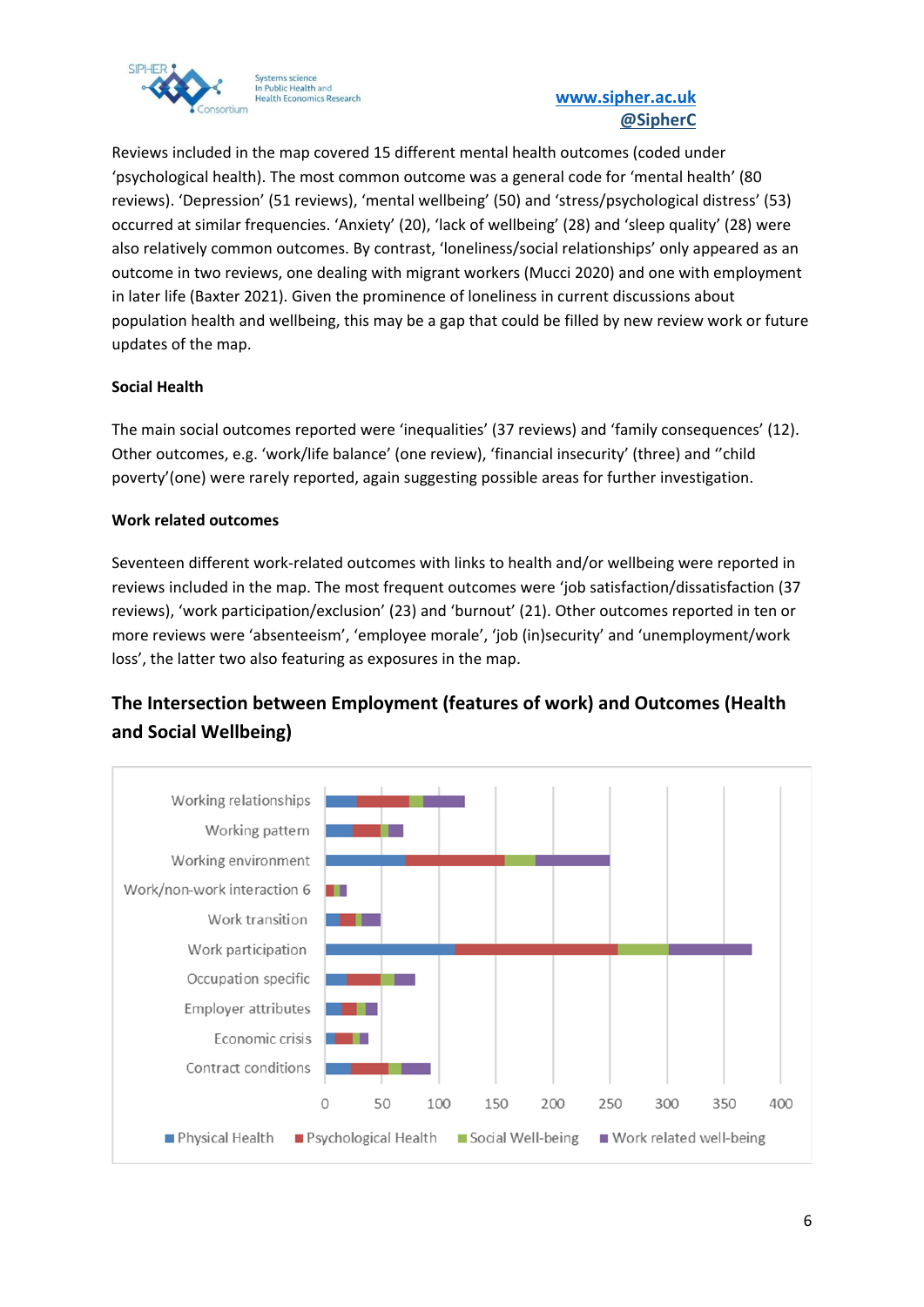

### *Figure 4: The intersection between the features of employment and the types of outcomes measures.*

### **Work participation**

We identified more reviews that explored the impact of employment on physical health outcomes, than the effects of unemployment. We identified no reviews that have explored the impact of unemployment on prevalence of cancer, industrial diseases, infectious diseases or musculoskeletal disorders. General health in the employed population was the most commonly reported outcome in the evidence base.

There were also more reviews exploring the relationship between employment and psychological health outcomes (n=167) than unemployment (n=41). There was no review level evidence exploring the impact of unemployment on loneliness, cognitive functioning, PTSD, and quality of life.

#### **Contract conditions**

We coded minimum wage, job insecurity, low income, terms and conditions and piece rate pay under the heading of 'contract conditions'. The most commonly explored employment feature was job insecurity or precarious employment (32 reviews). Only one review looked at the impact of a minimum wage policy. Small numbers of reviews looked at low income (n=5), piece rate pay (n=3), terms and conditions such as maternity leave (n-5) and employee benefits (n=5)

#### **Employer attributes**

Very few included reviews (n=8) explored the impact of employer attributes on health outcomes. Employer attributes included if the work was government funded, the private sector, self-employed workers or sub-contracted employees. There were no reviews that looked at the size of the organisation or how long it had been in business and how these might impact employee health.

#### **Working environment**

We coded 11 different aspects of the work environment (see table xx). The most commonly measured association was the association between psychologically harmful factors, including for example stress, imbalances between effort and reward and workplace bullying with health and social outcomes.

There were 87 reviews including 59 narrative reviews, 3 qualitative synthesis, 25 meta-analyses and 10 meta-analyses which included a meta-regression examining the association between aspects of the work environment and psychological health.

Seventy reviews (54 narrative reviews, 2 qualitative synthesis and 14 meta analyses with 4 including a meta-regression analysis) that explored the relationship between physical health and the working environment.

#### **Working patterns**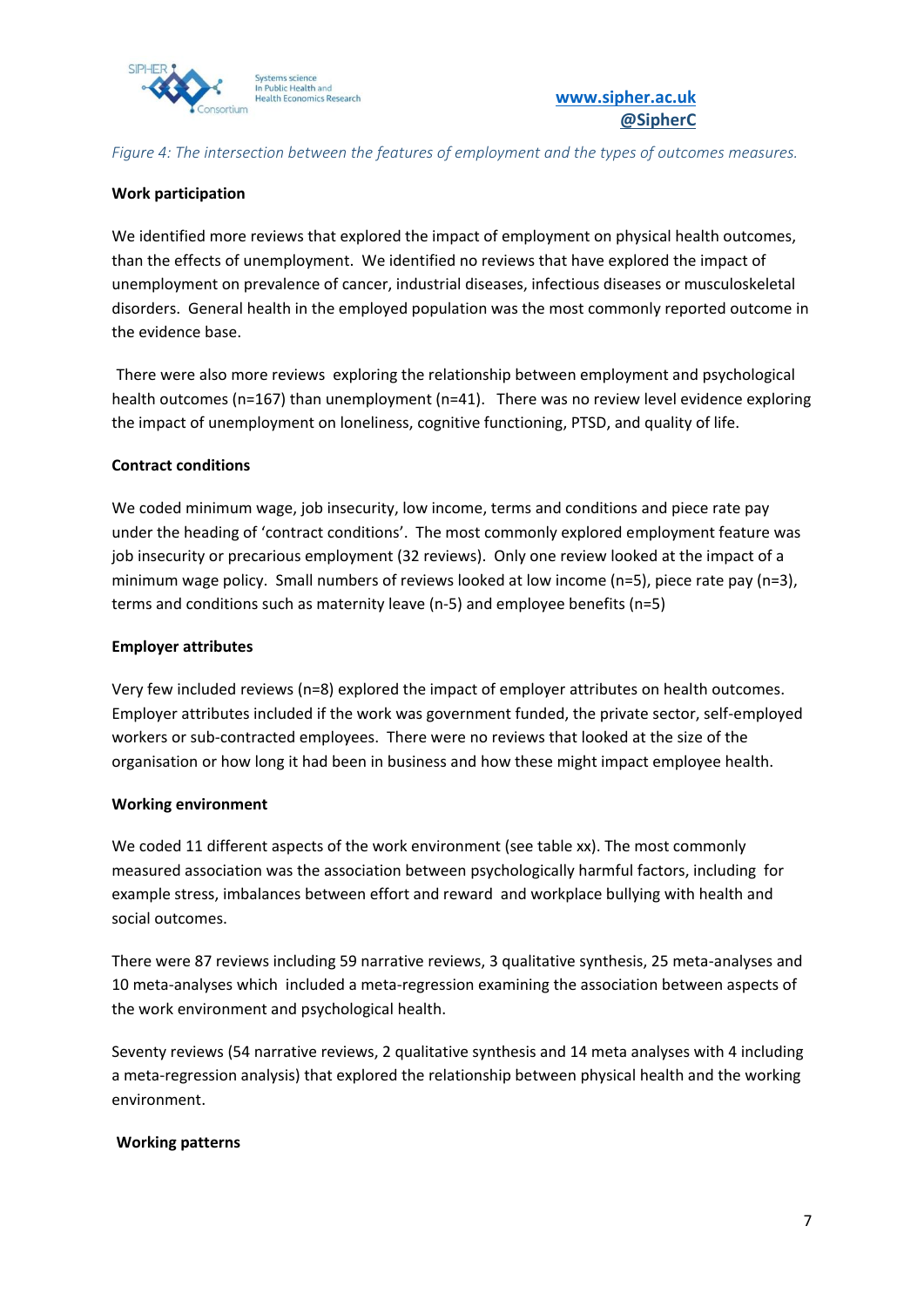

The impact of different working patterns (unpredictable working hours, overtime, flexible working, part-time working, long working hours, night working and shirt working) and their association with physical, psychological, social health was reported in 24, 25 and 7 reviews respectively.

## **Working relationships**

The largest group of reviews coded under working relationships dealt with leadership models (22 reviews) and the related concepts of management style (11), involvement in decisionmaking/autonomy (15) and employee engagement (8). Exposure to negative working relationships also figured prominently, for example bullying or harassment (15 reviews) and discrimination (12). These exposures were more commonly associated with mental health and wellbeing outcomes than with physical health outcomes. The most common physical health association was with general health.

### **Work-non-work interaction**

This type of exposure was relatively poorly represented in the map, with seven reviews on workfamily conflict (including consequences for children) and six on networks (social, community and family). Work-life balance and work as a community were both absent from the map, suggesting a need for review work on these topics.

## **Occupation specific**

Exposures in specific occupational groups were almost entirely restricted to health and care workers (18 reviews) and manual/low-skilled workers (16 reviews). The predominance of these groups probably reflects the databases searched (focusing primarily on health) and our emphasis on health inequalities. Reviews on people exposed to employment-related health risks as a result of their status (e.g. migrants) were also identified but were not coded under this heading.

### **Economic crises**

The period covered by the map includes major crises affecting both employment and health: the 2008 financial crisis and the COVID-19 pandemic. The majority of reviews investigated links between crises and mental health. Of ten reviews coded under 'Financial crash/recession' as an exposure, one mainly covered the period before the 2008 crisis (Goldman-Mellor 2010). The remaining reviews were published between 2016 and 2021, focusing on health inequalities (Heggebo 2019) and population health generally (Lange 2017) as well as mental health (Frasquilho 2016; Silva 2018). Overlap in included studies between reviews with similar titles was beyond the scope of our mapping work.

Seven reviews published in 2020 and 2021 dealt with the effects of the COVID-19 pandemic, largely focusing on its impact on mental health in health and care workers and the workforce generally. In addition, one review considered factors associated with psychological wellbeing among occupational groups affected by disasters (Brooks 2017).

# **Populations**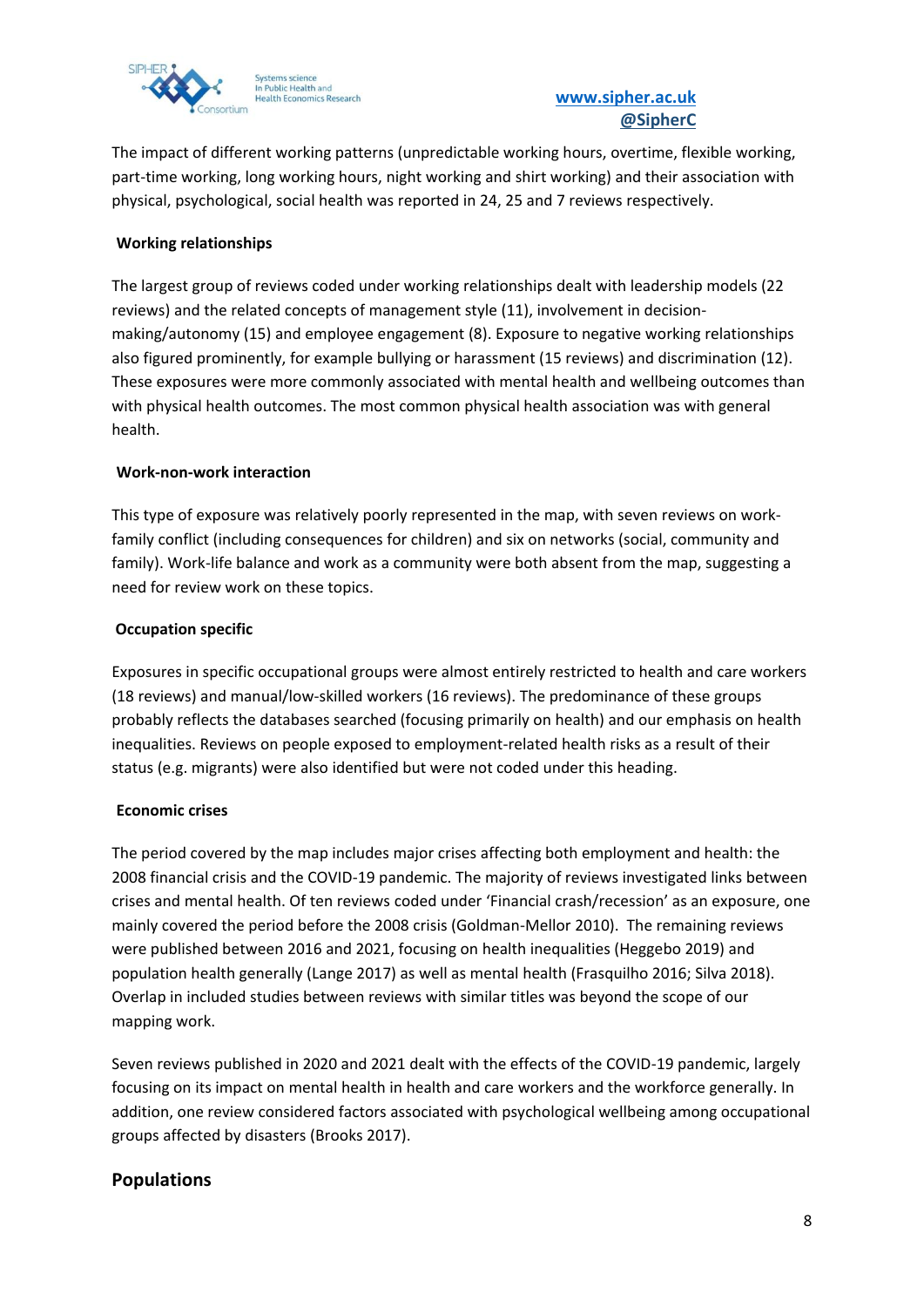



#### **Parents**

There were 6 reviews that explored the link between employment and health with parents as a focal population, these tended to focus either/both on parental health and adverse childhood health outcomes of their children, with the idea of work-life conflict explicit or implicit. One review focused solely on childhood outcomes and parental work schedules, two focused on lone parents as a subgroup and welfare-to-work impacts, one on epidemiologic risk factors for pediatric obesity, and one on the relationship between work-life conflict and health-related consequences in Europe, and one on adolescent fatherhood.

The European-wide review into consequences of work-life conflict strengthened existing American literature on the link between work-life conflict and health-related outcomes, although there are still questions around directionality, intersectionality and strength (Borgmann, 2019).

One review (Li, 2013) solely focused on childhood health outcomes in the context of parental working schedules and found a significant association between nonstandard work schedules and child developmental outcomes, with this impact being larger in children from low socioeconomic backgrounds vs higher socioeconomic backgrounds. These include outcomes related to mental health and well-being as well as physical health.

Two reviews explored the link between employment and health in lone parents and their children. Findings suggested that entering the workforce through mandatory welfare-to-work initiatives may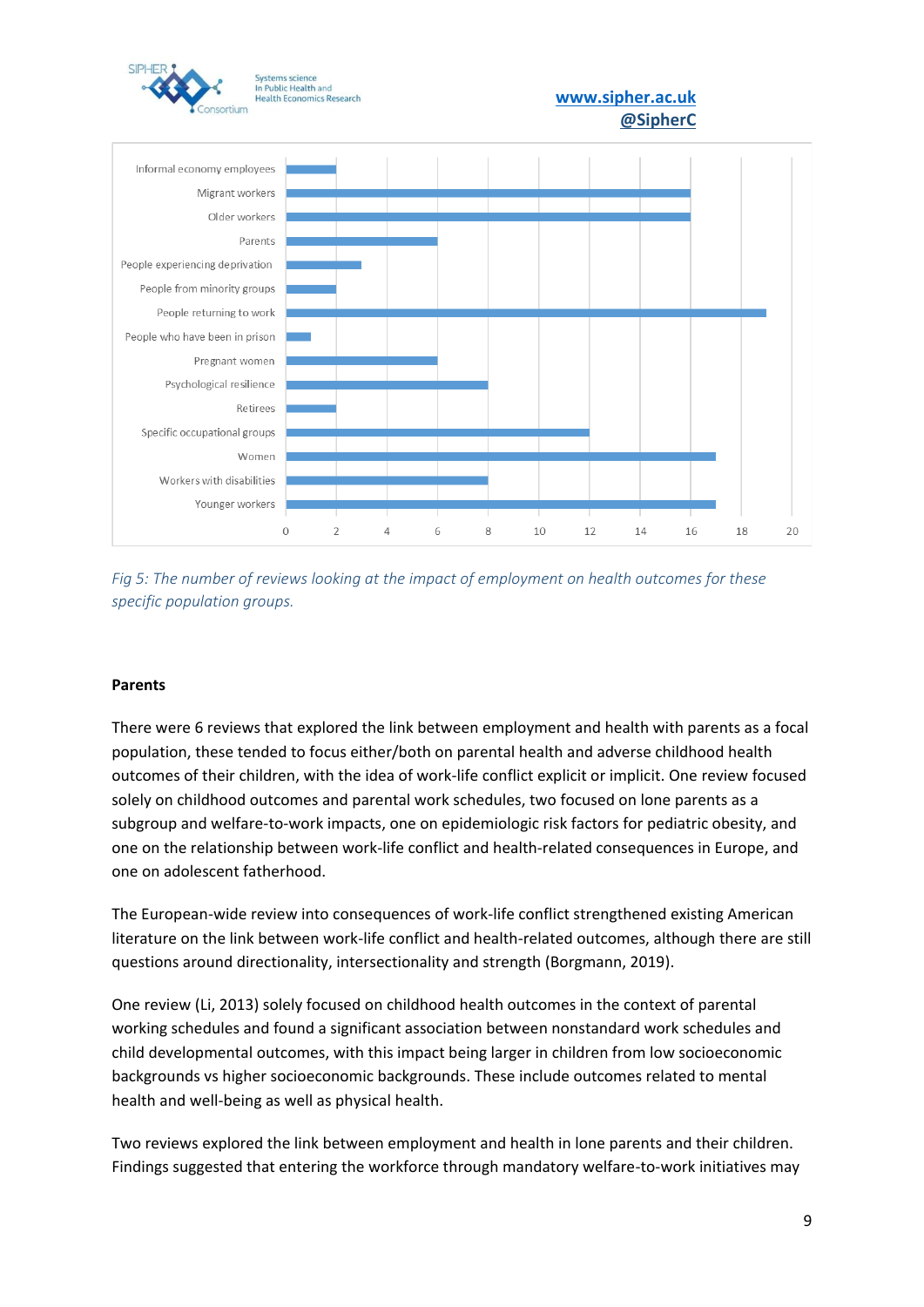

lead to poor mental health outcomes for some due to a lack of control and conflict, and do little to address the economic reasons behind exclusion from the labour market with poverty rates in these groups remaining high (Campbell, 2016)(Gibson, 2017). The one review focusing on pediatric obesity found that two unemployed parents were a risk factor vs one or both parents in employment as was being within a low-income household, with authors suggesting a need to focus on upstream factors in addition to modifiable factors. (Chi, 2017)

The review on adolescent fatherhood found that adolescents that became fathers are more likely to come from low-income families and neighbourhoods, with their children being more likely to experience adverse childhood outcomes. The evidence around adolescent fathers' employment was limited (Bamishigbin, 2019).

### **Pregnant women:**

6 reviews explored the link between employment and health with four of these having women's reproductive health and/or pregnant women as the focal population. One review looked at pregnant women in the workplace broadly, one focused on shift work broadly and one in particular on pregnancy outcomes and shift work, one on night shift work in particular, and one looked at the predictors of health behaviours in pregnant women.

The (Salihu, 2012) review exploring pregnancy in the workplace revealed that there is inconclusive evidence around environmental risks and exposures and pregnancy, but discrimination was prevalent, and pregnancy could negatively impact a pregnant worker's psychosocial wellbeing in the workplace.

Shift work is reported to increase the risk of adverse pregnancy outcomes. With rotating shifts, fixed-term night shifts, and longer hours all being particular features associated with adverse pregnancy outcomes (Cai, 2019). Pregnant shift-workers had significantly increased chances of outcomes such as preterm delivery, abortion, low birth weight, and small for gestational age infants (Itani 2016) as well as an increased risk of preeclampsia, gestational diabetes and miscarriage (Cai, 2019). The review focused on night work and women's reproductive health revealed inconclusive evidence (Chau, 2014).

One review revealed that income and employment as predictors had a small but significant mean effect size on health behaviours in pregnant women. Publication and risk statuses were found to be moderators of income as a predictor (Cannella, 2016).

#### **Younger workers:**

*Headline: Young workers are a particularly vulnerable and underresearched subgroup of the population when it comes to employment and health.* 

17 reviews out of the 293 had a focus on young workers as a subgroup, as part of their research (5) or as the focal group (8) of interest, with mental health as a central theme across the literature.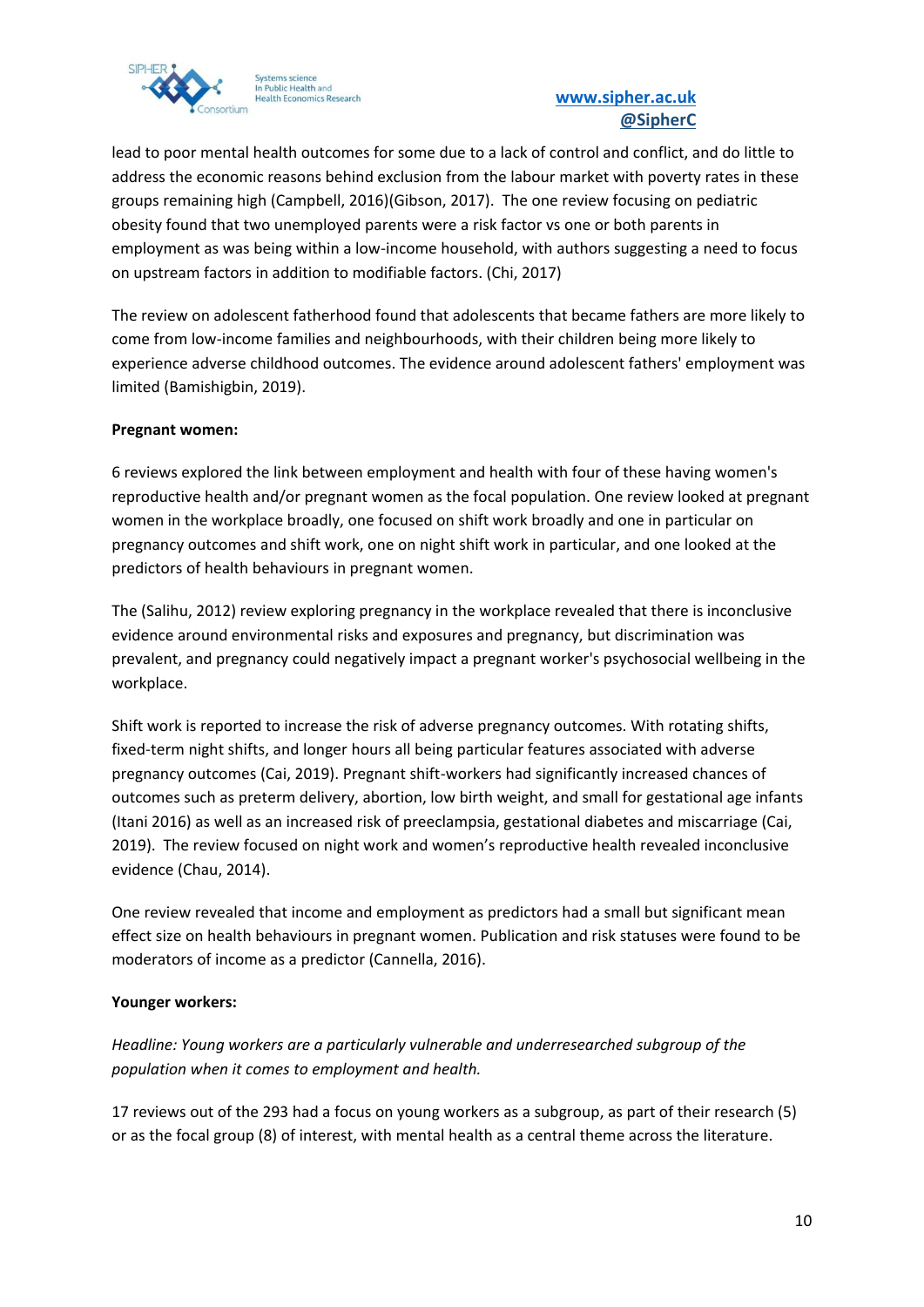

When considering the impact of Covid-19, one review focused on the COVID-19 on mental health effects and the workplace and found that young workers' psychological conditions were largely due to concerns around job insecurity, long periods of isolation, and uncertainty of the future (Giorgi, 2020).

Two reviews specifically looked at unemployment and negative mental health outcomes in young people, finding an association between the two (Bartelink, 2020) (Reneflot, 2014). Two reviews focused on precarious employment, (Gray, 2021) found that mental health was worse in employees as a result of precarious employment and in men, mortality was higher, but the evidence was limited in terms of young people. (Vancea, 2017) found that young people in precarious employment or unemployment were vulnerable to negative health outcomes, including mental health and health behaviours. Though our work focuses on exposures rather than interventions, in light of this link, one included review, (Puig-Barrachina, 2019) found that active labour market policies had a positive impact on health outcomes, though in their discussion they do mention that the potential for highly precarious work to counteract these benefits.

When considering aspects of employment that impact health, work-related stressors (high job demand, low job control, high job insecurity, effort-reward imbalance, lack of reward, job boredom, working overtime) were found to have a negative impact on the mental health of young workers, with the stressor of low work support also negatively impacting young men negatively. (Law, 2020). (Sheilds, 2021) review shows that contemporaneous exposure to sexual harassment and poor psychosocial job quality was associated with poorer mental health outcomes and that exposure to low job control was associated with incident depression diagnosis among young workers. A review by (Hanvold, 2018) found that mechanical, psychological and organisational factors contributed to increased injury risk in young workers as well as high job demand leading to negative mental health outcomes, and found young unskilled workers to be particularly vulnerable. No association was found between ICT usage at work and stress across the life course. (Berg-Beckhoff, 2017) One review found that younger workers and being male make you more likely to have shift work tolerance, which is the ability to adapt to shift work with fewer adverse effects (Saksvik, 2011).

One review, (Borsch 2019) explored the outcomes related to a subgroup of the young population, young refugees in Nordic countries, finding that they experienced worse mental health, and educational and employment outcomes, though more work is needed on the relationship between these.

Two reviews explored employment-related outcomes in those with poor health in early life/ the first life stage. (Gondek, 2021) looked at the impacts of poor health across the lifespan on economic and social outcomes, found that poor early mental health was found to be associated with worse employment prospects and earnings, also when compared to siblings and when physical health conditions or self-rated health were accounted for. (Hale, 2015) found for adolescents with poor health, their overall employment outcomes were worse in adulthood, with much stronger evidence for poor mental health in adolescence vs poor physical health (Hale, 2015).

#### **Older workers:**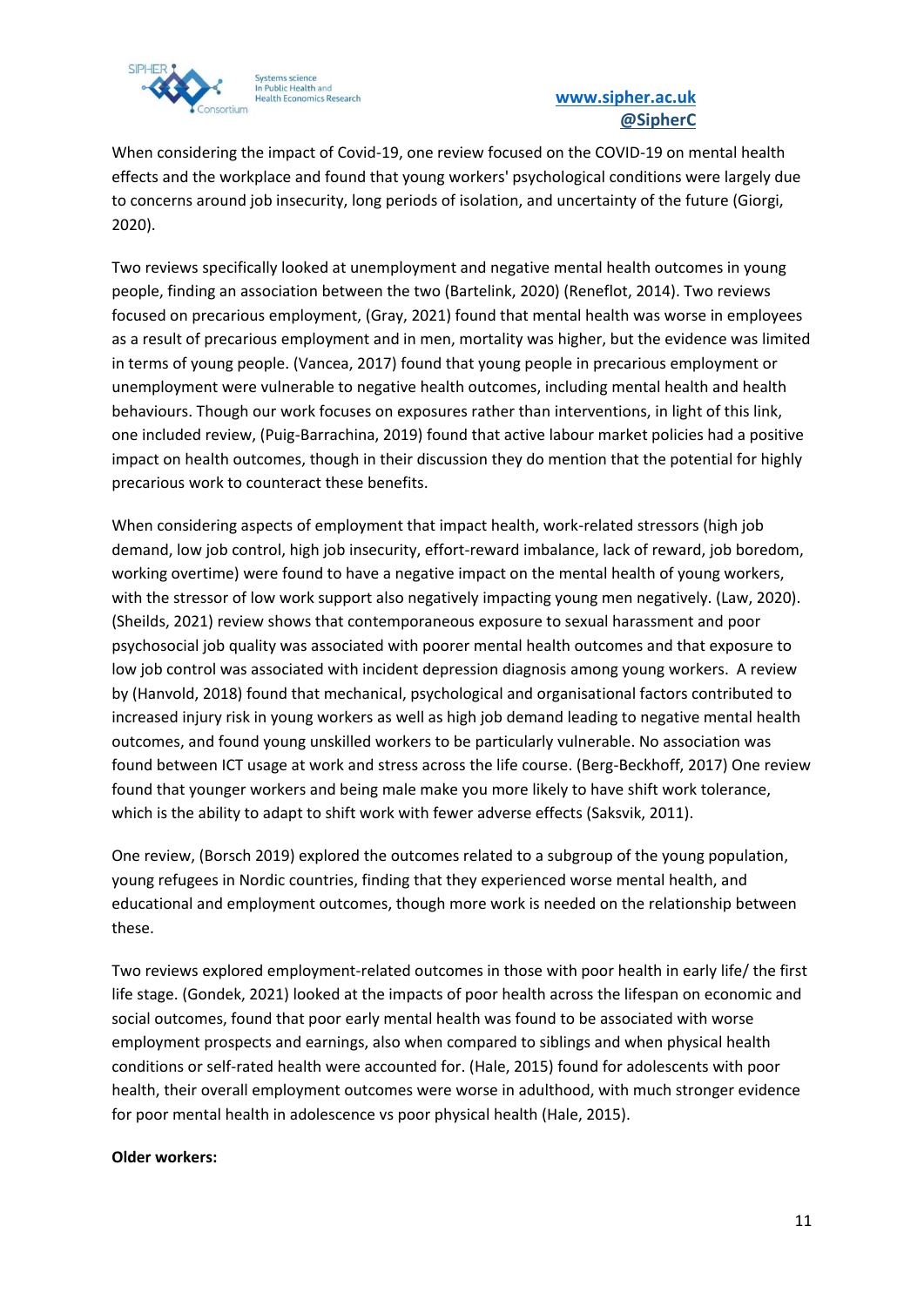

## **[www.sipher.ac.uk](http://www.sipher.ac.uk/) [@SipherC](https://twitter.com/sipherc?lang=en-GB)**

There are 16 reviews coded as older workers, with 8 having older workers as the main focal population, 5 reviews focused on interactions across the lifespan, 2 focusing on migrant populations including the intersection with age, and 1 focused on elder substance abuse.

One of the main considerations in this area is within the context of a global ageing workforce and what can be done to achieve a healthy extended working life, with much of the literature focusing on this. Research into the relationship between older workers within the workplace and health spans many disciplines.

As highlighted in (Pilipiec, 2020) an increased retirement age has increased labour workforce participation by older workers, with an increase in the preferred and expected retirement age, but inconclusive findings when considering health and wellbeing outcomes. A review of the literature (Sewdas, 2020) found that there was no association between early retirement and mortality, and an increase in mortality with on-time retirement but only when not adjusted for age. A review into the effects of exiting the workforce across socioeconomic groups suggests greater positive effects of early/statutory retirement in higher socioeconomic groups vs lower socioeconomic groups (Schaap, 2017). (Baxter, 2021) review of extended working lives and health found they can be beneficial to neutral when considering health and public health, with mixed results for mental health, but this is confounded by gender, working hours, work factors and socioeconomic status. (Gondek, 2018) has found that low self-reported health and mental health are associated with decreases in quality of life, life satisfaction and early retirement.

(Nexo, 2016) showed some evidence of exposure to occupational complexity, high mental demand or job control is associated with a higher level of cognitive function when in mid or later life, but inconclusive evidence around protective causality. One of the issues noted throughout these reviews is the consistency and quality of evidence. (Parker, 2020) illustrates the need for an indicator to measure progress in this field, with only Healthy Working Life Expectancy considering general health in addition to work capacity, though imperfect.

When in the workplace the literature indicates that negative stereotypes around old age have an association with decreased learning and development intentions, job satisfaction, work engagement, performance, and increasing retirement and turnover intentions (Weber, 2019). (Nilsson, 2016) argues for a more holistic view of ageing into four conceptual categories; chronological, biological, mental/social and social ageing, all with target areas for creating a sustainable extending working life. (Nagarajam, 2019) found five workplace factors that prolong the contribution of older workers; health, institutions, HR, human capital and technology tools.

### **Women:**

17 reviews were coded with women as a population of interest, the majority having to differing extennts explored gender differences. 5 focused on the female population.

5 reviews explored working patterns.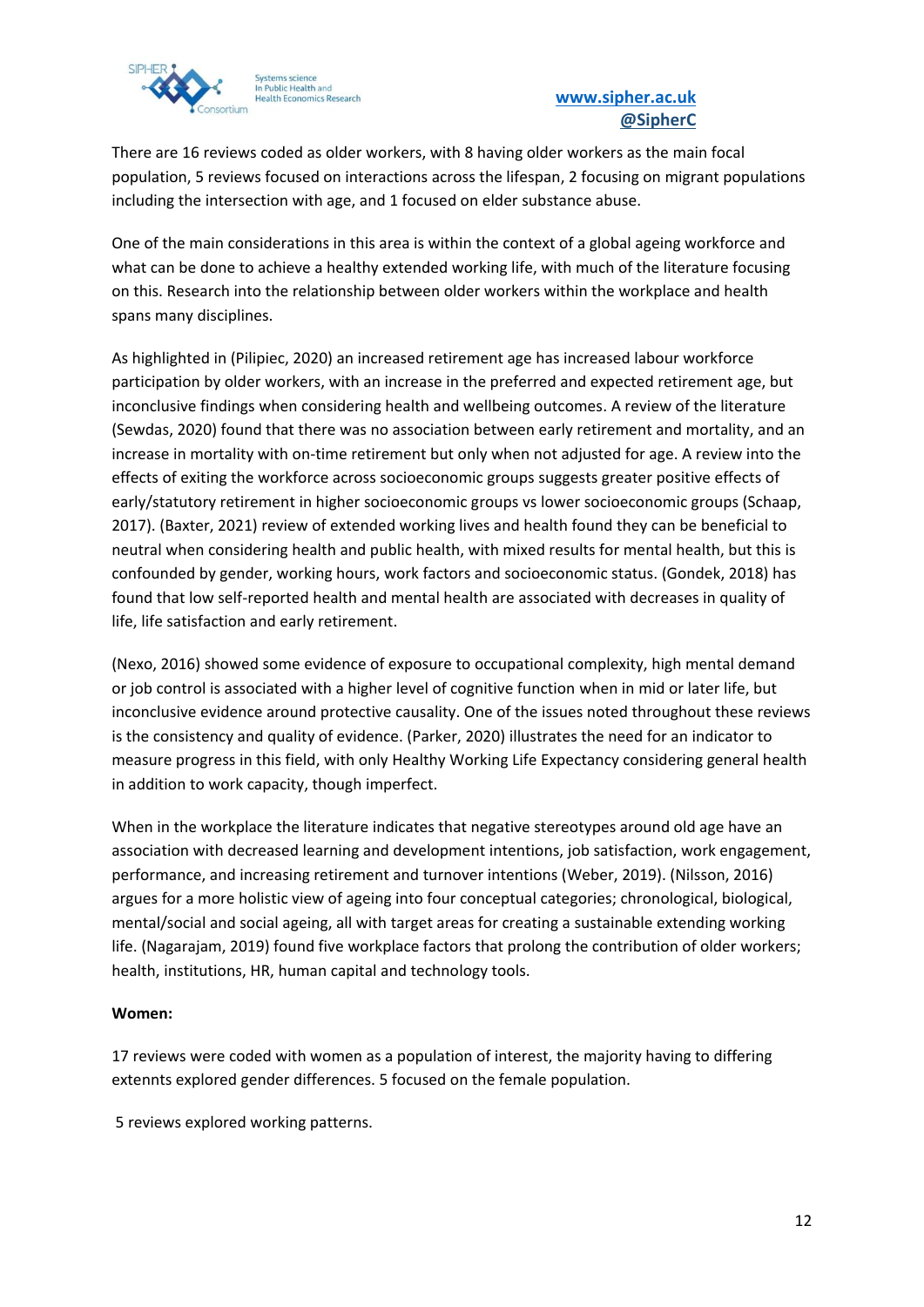

1 review explored the impact of night work on women's reproductive health, and 1 review explored menopausal symptoms in the workplace.

1 review explored the association between domestic violence and association with aspects of womens employment, with all studies finding some form of workplace disruption in women experiencing domestic violence (Showalter, 2016).

1 review explored the association between harmful workplace experience and women's wellbeing at work, finding that more intense yet less frequent harmful experiences and less intense but more frequent harmful experiences had similar negative effects on women's well-being, independent from and as negative as job stressors (Sojo, 2016).

### **Returning to work:**

19 reviews were coded with people returning to work as a population, with reviews considering a range of illnesses and injuries in their analysis. 3 reviews considered the relationship between employment status related to this group, such as reemployment and return to work and health. In their reviews of the relationship between employment status and health (Hergenrather, 2015) found that reemployment was associated with better mental and physical health, although crucially this did not consider the type of work. (Rueda, 2012) found benefical health effects of returning to work.

Some reviews focused on specific types health conditions, 2 reviews focused on outcomes following ICU admission, 1 focused on people with HIV, 1 review focused on people with aphasia, 1 review focused on those with somatic conditions and 2 reviews focused on people experiencing poor mental health exclusively.

For ICU surviors unemployment was found to be common- with job loss, occupation change or a worsened employment status (e.g. less hours) following return to work. (Kamdar, 2020) (Han, 2021) found that time and a countries healthcare policy support are associated with return to work rate, with high-support countries having a higher rate up to 3 years post admission, although from 3-5 year those with lower support have a higher rate.

1 review consulted occupational and broader literature to consider the transition period following unexpected health-related trauma.

7 reviews focused explicitly on the factors that contribute to workplace participation when experiencing a period or ongoing poor health, from a range of perspectives and literature bodies, finding a range of factors that influence the return to work. 1 review focused solely on the role of illness perceptions on work participation.

### <span id="page-17-0"></span>Summary

This mapping review included 239 published systematic reviews that have explored the relationship between features of employment and unemployment and how these impact physical and or/psychological and/or social wellbeing (including work). The reviews have been coded using a prespecified framework designed in collaboration with our stakeholders and policy partners. The evidence has been coded so that the type of synthesis used is readily identified. It is clear that in the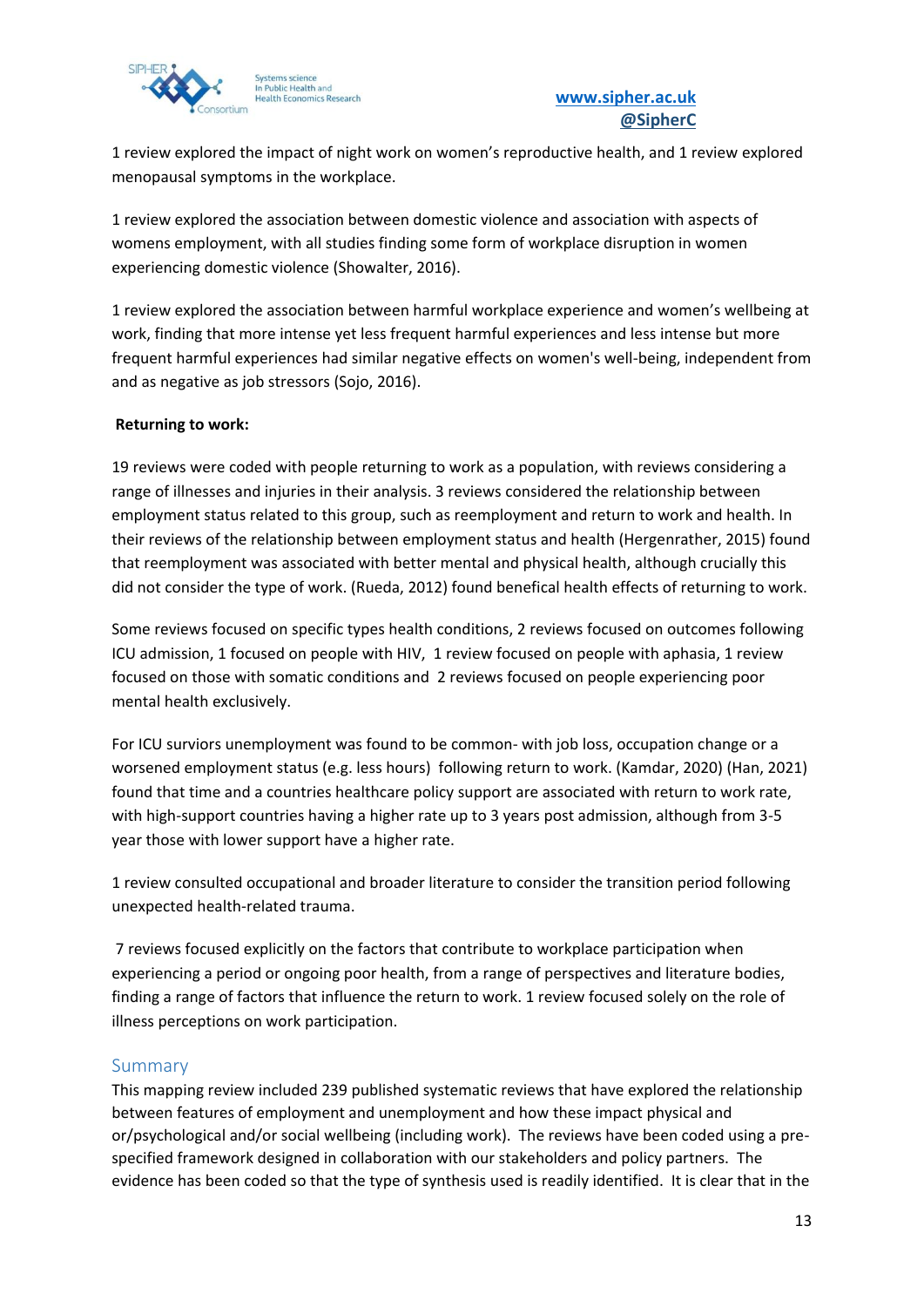

majority of the included reviews, a narrative synthesis was undertaken and that only 18% of the included reviews were able to statistically synthesise the results of the included studies. This suggests that much of the available data is heterogeneous and/or too limited to justify a metaanalysis. Some clear gaps are evident within the literature, including a lack of data on how contract conditions, the impact of working for different types of employer, the impact of approaches to work transition affect health and social well being outcomes. Populations where data is limited include those who have served a prison sentence, those working in the informal economy and those from minority groups.

The map is a useful tool for navigating and locating relevant evidence and allows multiple questions to be explored and evidence located. However it has some significant limitations. Data within cells is not synthesised and we have not presented the pooled results of the included reviews. We also include filters that allow the user to explore potential modifiers of the relationship between the exposure and the outcomes. However, the causal mechanisms are not explored and the relationship between the exposure and the health outcome may be less linear or one directional as it appears in the map.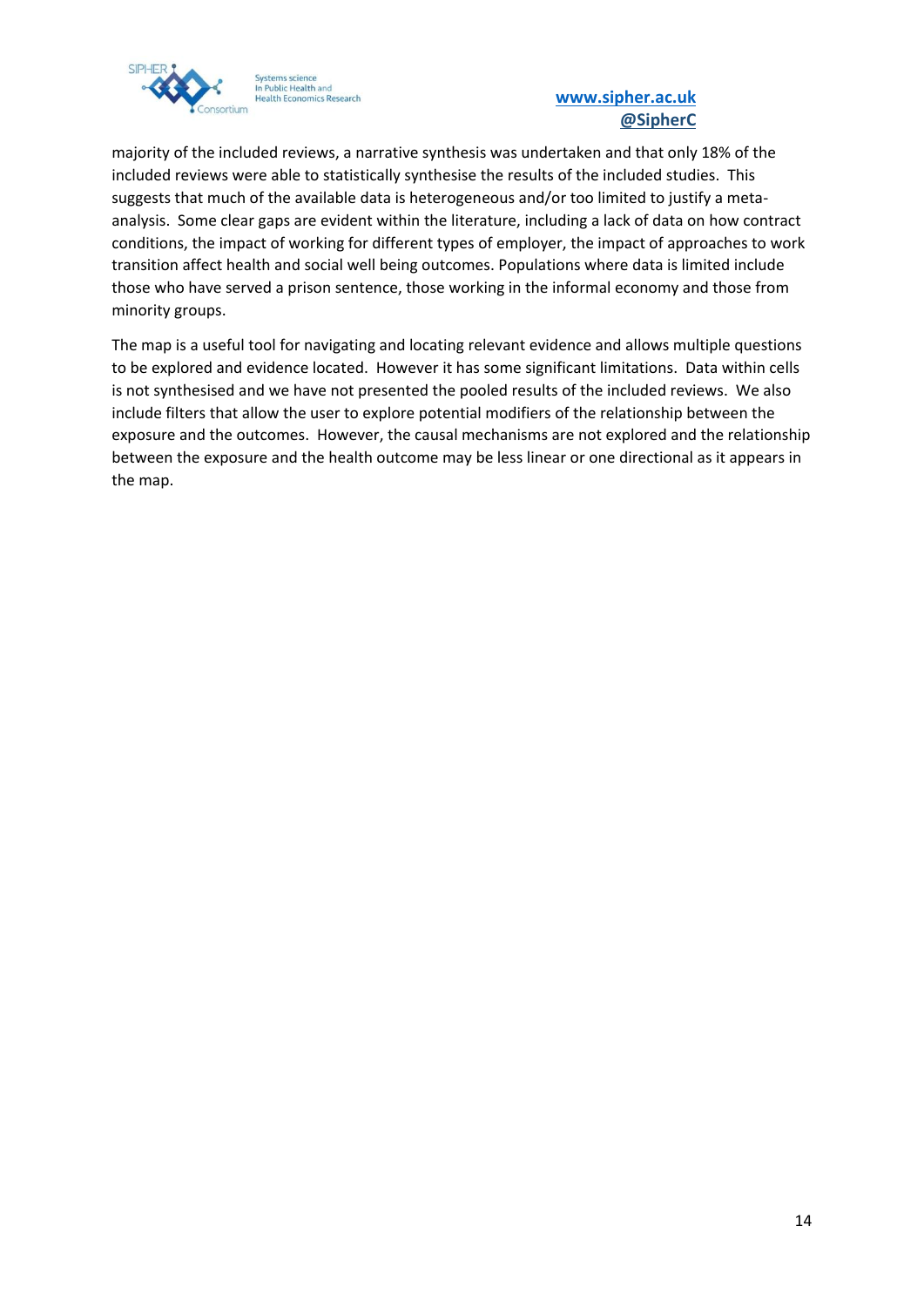

**[www.sipher.ac.uk](http://www.sipher.ac.uk/)**

# <span id="page-19-0"></span>APPENDIX 1: MEDLINE sample search strategy

**Ovid MEDLINE(R) and Epub Ahead of Print, In-Process, In-Data-Review & Other Non-Indexed Citations, Daily and Versions(R) <1946 to April 16, 2020>**

1 (employ\* or unemploy\* or labo?r market or job\* or work\*).ti,hw,kw.

2 (health or wellbeing or well-being or life expectancy).ti,kw,hw.

3 1 and 2

4 ((meaningful or good or fair) adj2 (job\* or work\* condition\*)).mp.

5 (inequal\* or unequal\* or fair or unfair or parity or equity or inequity or precari\* or "good work" or "zero hours" or insecur\* or (job\* adj2 secur\*) or unemploy\* or automat\* or "quality of employment" or (employment adj2 conditions) or "employment relations" or "living wage" or "minimum wage" or employ\* rights or worker\* rights or representation or trade union\* or negotiat\* or job satisfaction).mp.

6 (power adj2 (balanc\* or imbalanc\*)).mp.

7 (disadvantage\* or "working conditions").mp.

8 (low wage\* or low pay or in-work poverty or in-work poor or working poor).mp.

9 4 or 5 or 6 or 7 or 8

10 3 and 9

11 (review or overview or narrative or synthesis or meta\*).m\_titl.

12 meta analysis.mp,pt. or review.pt. or search:.tw.

13 11 or 12

14 10 and 13

Searches of the published literature were completed in April 2020 and covered the following databases: Medline; Econlit; PsycINFO (via Ovid); Social Sciences Citation Index (via Web of Science) and Applied Social Science Index and Abstracts (via ProQuest).

After the removal of duplicates, 4,088 unique references were imported to EndNote and then to EPPI-Reviewer for screening. One additional reference was discovered through reference checking at the full-text screening stage.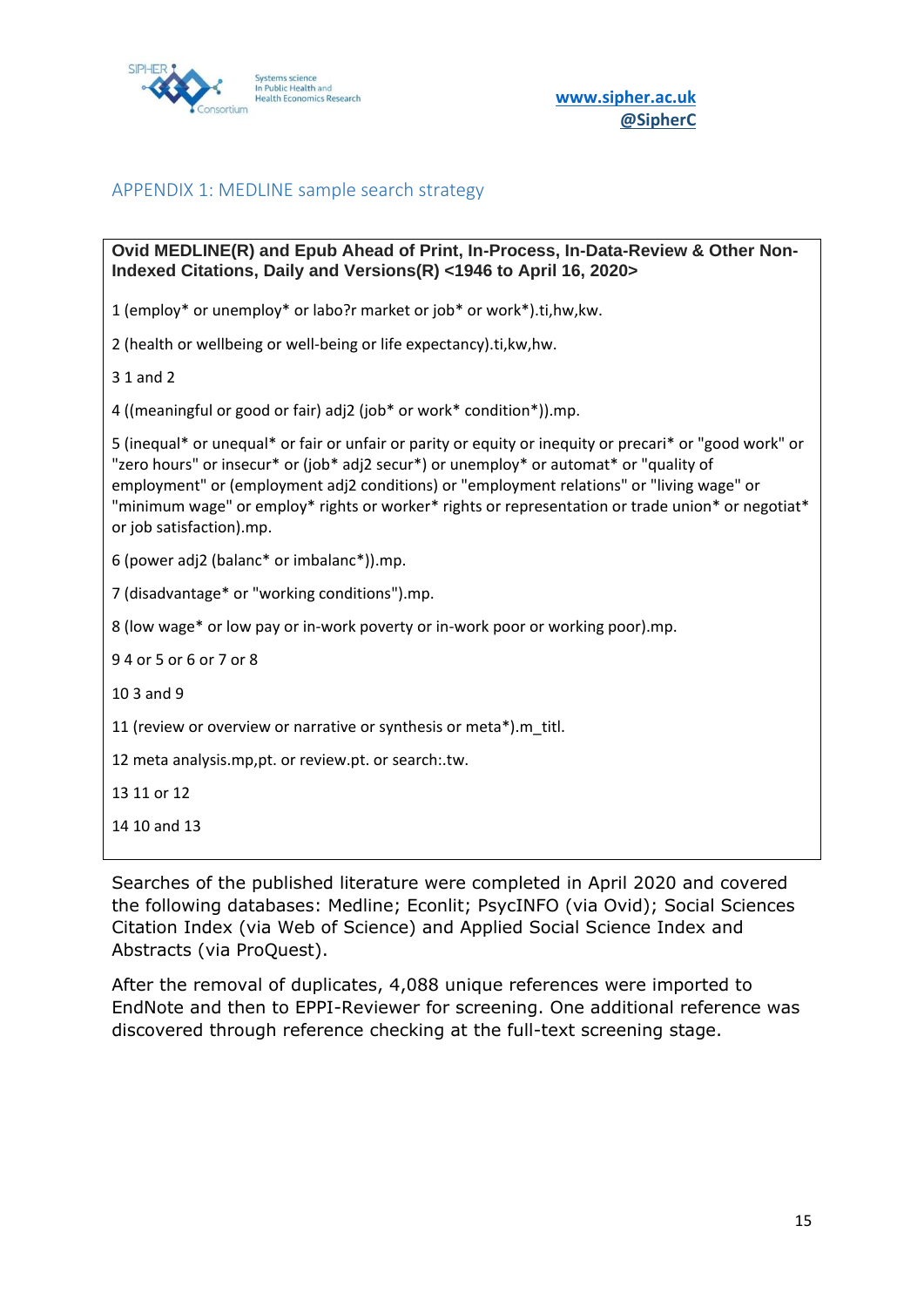

### <span id="page-20-0"></span>APPENDIX 2: List of reviews coded for the map

Amani Reza and Gill Tim . (2013). Shiftworking, nutrition and obesity: implications for workforce health- a systematic review. /Asia Pacific Journal of Clinical Nutrition/, 22(4), pp.505-515.

Amiri S and Behnezhad S . (2020). Is job strain a risk factor for musculoskeletal pain? A systematic review and meta-analysis of 21 longitudinal studies. /Public Health/, 181, pp.158-167.

Andersen Malene Friis and Nielsen Karina M; Brinkmann Svend. (2012). Meta-synthesis of qualitative research on return to work among employees with common mental disorders. /Scandinavian journal of work and environment & health/, 38(2), pp.93-104.

Arici C, Ronda-Perez E and Tamhid T ; Absekava K ; Porru S ;. (2019). Occupational Health and Safety of Immigrant Workers in Italy and Spain: A Scoping Review. /International Journal of Environmental Research & Public Health [Electronic Resource]/, 16(22), pp.11.

Arici Cecilia, Ronda-Perez Elena and Tamhid Tishad ; Absekava Katsiaryna ; Porru Stefano ;. (2019). Occupational Health and Safety of Immigrant Workers in Italy and Spain: A Scoping Review. /International Journal of Environmental Research and Public Health/, 16(22), pp..

Arnold Kara A. (2017). Transformational Leadership and Employee Psychological Well-Being: A Review and Directions for Future Research. /Journal of Occupational Health Psychology/, 22(3), pp.381-393.

Asif Fawad, Javed Uzma and Janjua Saquib Yusaf;. (2018). The job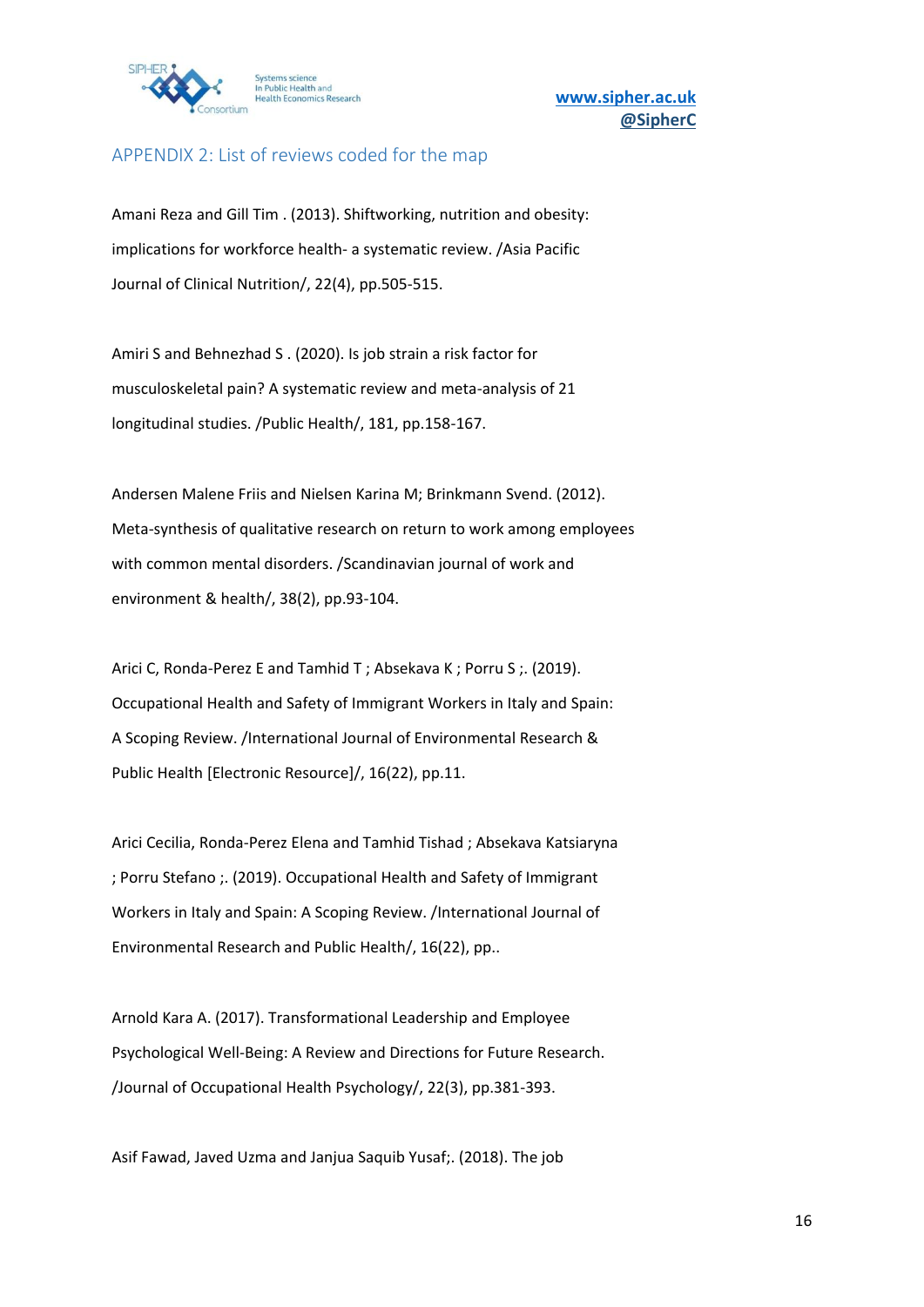

demand-control-support model and employee wellbeing: A meta-analysis of previous research. /Pakistan Journal of Psychological Research/, 33(1), pp.203-221.

Avey James B, Reichard Rebecca J; Luthans Fred and Mhatre Ketan H;. (2011). Meta-analysis of the impact of positive psychological capital on employee attitudes, behaviors, and performance. /Human Resource Development Quarterly/, 22(2), pp.127-152.

Bailey Catherine, Madden Adrian and Alfes Kerstin ; Fletcher Luke ;. (2017). The meaning, antecedents and outcomes of employee engagement: A narrative synthesis. /International Journal of Management Reviews/, 19(1), pp.31-53.

Bamishigbin O N, Dunkel Schetter and C ; Stanton A L;. (2019). The antecedents and consequences of adolescent fatherhood: A systematic review. /Social Science and Medicine/, 232, pp.106-119.

Bannai Akira and Tamakoshi Akiko . (2014). The association between long working hours and health: A systematic review of epidemiological evidence. /Scandinavian Journal of Work Environment & Health/, 40(1), pp.5-18.

Bartelink V H. M, Zay Ya and K ; Guldbrandsson K ; Bremberg S ;. (2020). Unemployment among young people and mental health: A systematic review. /Scandinavian Journal of Public Health/, 48(5), pp.544-558.

Baxter S, Blank L and Cantrell A ; Goyder E ;. (2021). Is working in later life good for your health? A systematic review of health outcomes resulting from extended working lives. /BMC Public Health/, 21(1), pp.1356.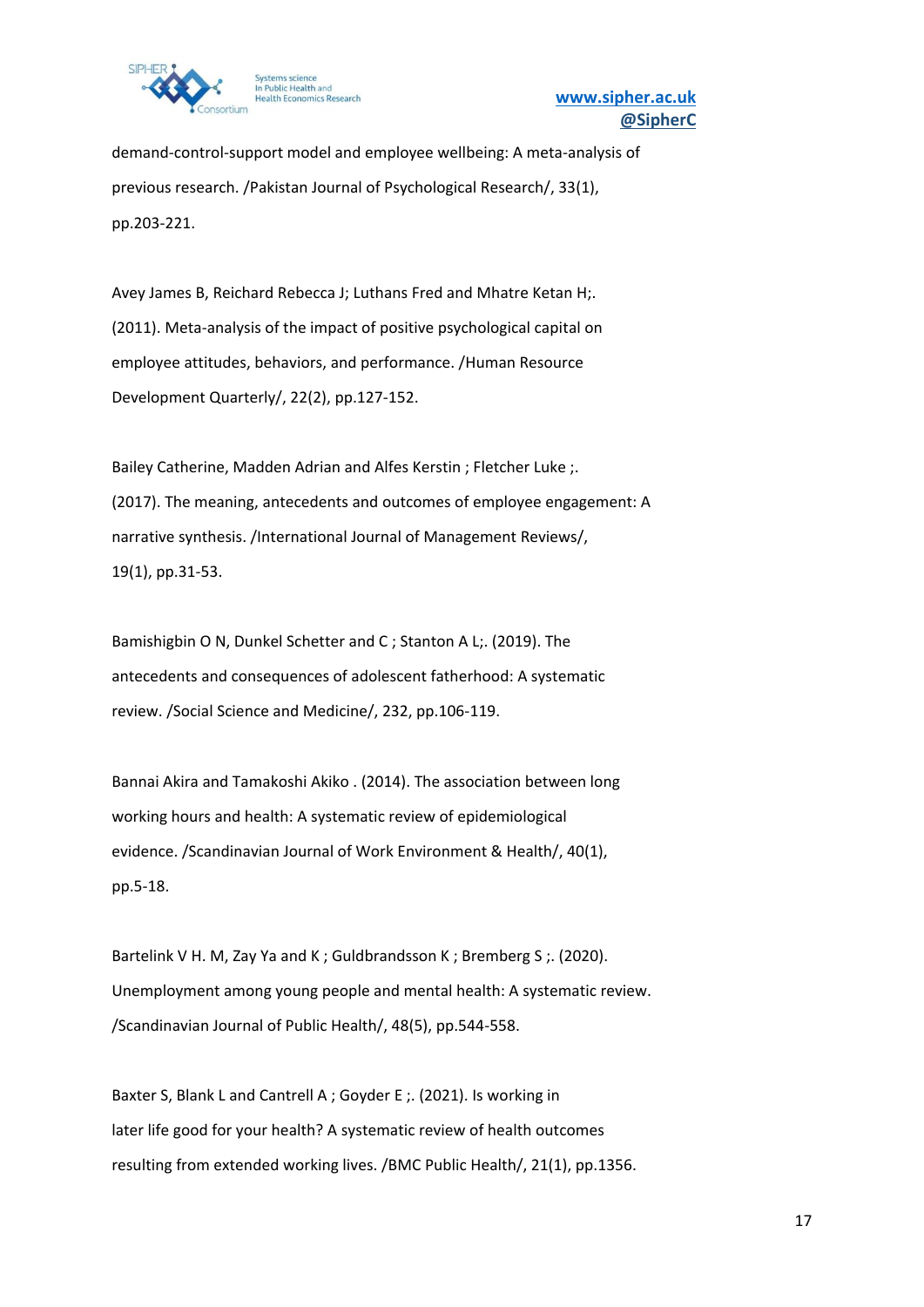

Beauregard Nancy, Marchand Alain and Blanc Marie-Eve ;. (2011). What do we know about the non-work determinants of workers' mental health? A systematic review of longitudinal studies. /BMC public health/, 11, pp.439.

Bedi Akanksha. (2021). No herd for black sheep: A meta-analytic review of the predictors and outcomes of workplace ostracism. /Applied Psychology: An International Review/, 70(2), pp.861-904.

Bell Michelle L, Zanobetti Antonella and Dominici Francesca ;. (2014). Who is more affected by ozone pollution? A systematic review and meta-analysis. /American journal of epidemiology/, 180(1), pp.15-28.

Berg-Beckhoff Gabriele, Nielsen Grace and Larsen Eva Ladekjaer;. (2017). Use of information communication technology and stress, burnout, and mental health in older, middle-aged, and younger workers - results from a systematic review. /International Journal of Occupational and Environmental Health/, 23(2), pp.160-171.

Blanco-Encomienda Francisco Javier, Garcia-Cantero Rocio and Latorre-Medina Maria Jose;. (2020). Association between work-related rumination, work environment and employee well-being: A meta-analytic study of main and moderator effects. /Social Indicators Research/, 150(3), pp.887-910.

Blank Alison, Harries Priscilla and Reynolds Frances ;. (2011). Mental health service users' perspectives of work: A review of the literature. /The British Journal of Occupational Therapy/, 74(4), pp.191-199.

Borgmann Lea-Sophie, Rattay Petra and Lampert Thomas ;. (2019).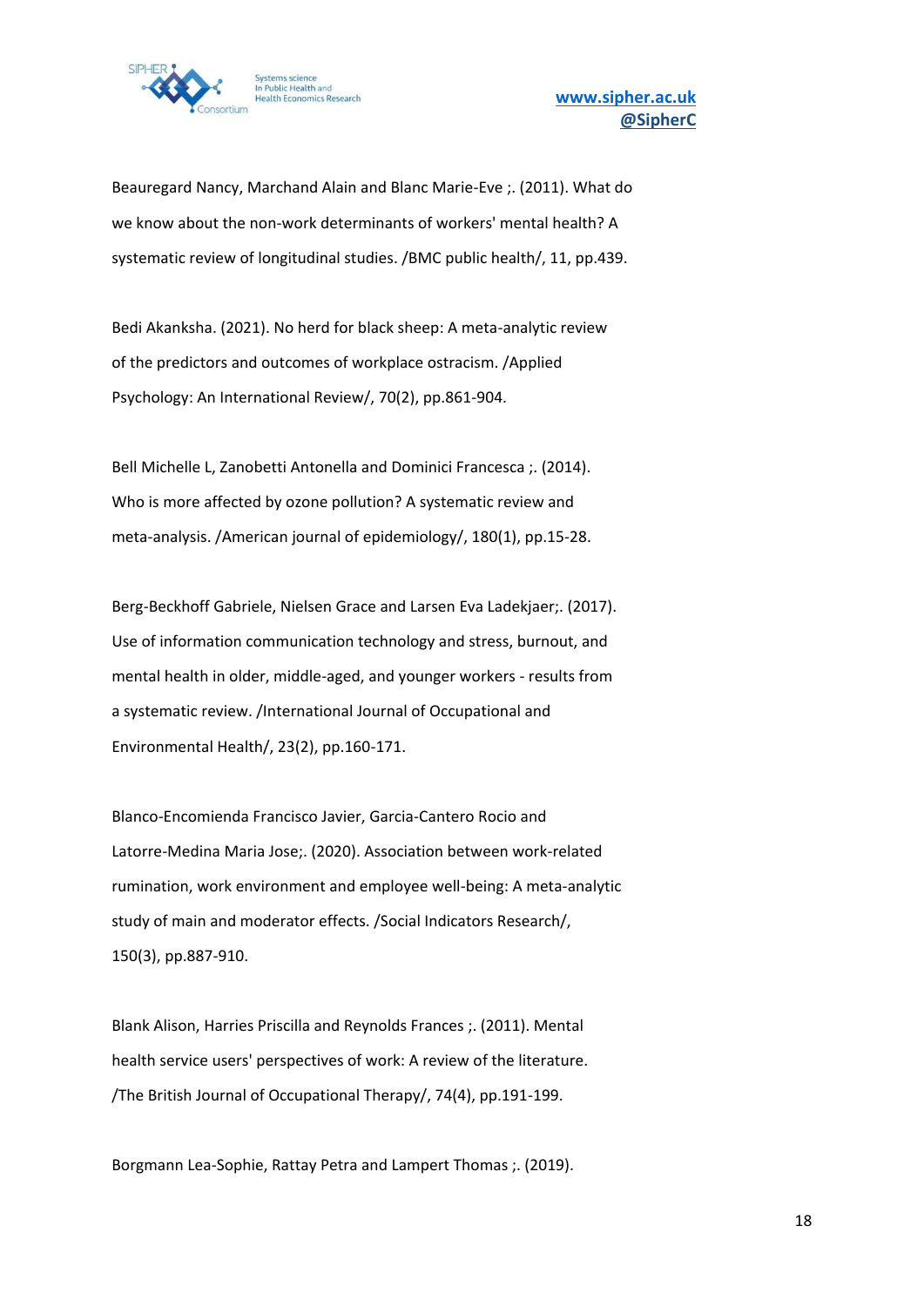

Health-Related Consequences of Work-Family Conflict From a European Perspective: Results of a Scoping Review. /Frontiers in Public Health/, 7, pp..

Borle P, Reichel K and Voelter-Mahlknecht S ;. (2021). Is There a Sampling Bias in Research on Work-Related Technostress? A Systematic Review of Occupational Exposure to Technostress and the Role of Socioeconomic Position. /International Journal of Environmental Research & Public Health [Electronic Resource]/, 18(4), pp.20.

Borsch Anne Sofie, de Montgomery and Christopher Jamil ; Gauffin Karl ; Eide Ketil ; Heikkila Elli ; Smith Jervelund ; Signe ;. (2019). Health, Education and Employment Outcomes in Young Refugees in the Nordic Countries: A Systematic Review. /Scandinavian Journal of Public Health/, 47(7), pp.735-747.

Bowling Nathan A and Eschleman Kevin J; Wang Qiang. (2010). A meta-analytic examination of the relationship between job satisfaction and subjective well-being. /Journal of Occupational and Organizational Psychology/, 83(4), pp.915-934.

Brennenstuhl Sarah, Quesnel-Vallee Amelie and McDonough Peggy ;. (2012). Welfare regimes, population health and health inequalities: a research synthesis. /Journal of epidemiology and community health/, 66(5), pp.397-409.

Brookes K, Limbert C and Deacy C ; O'Reilly A ; Scott S ; Thirlaway K ;. (2013). Systematic review: work-related stress and the HSE management standards. /Occupational medicine (Oxford and England)/, 63(7), pp.463-72.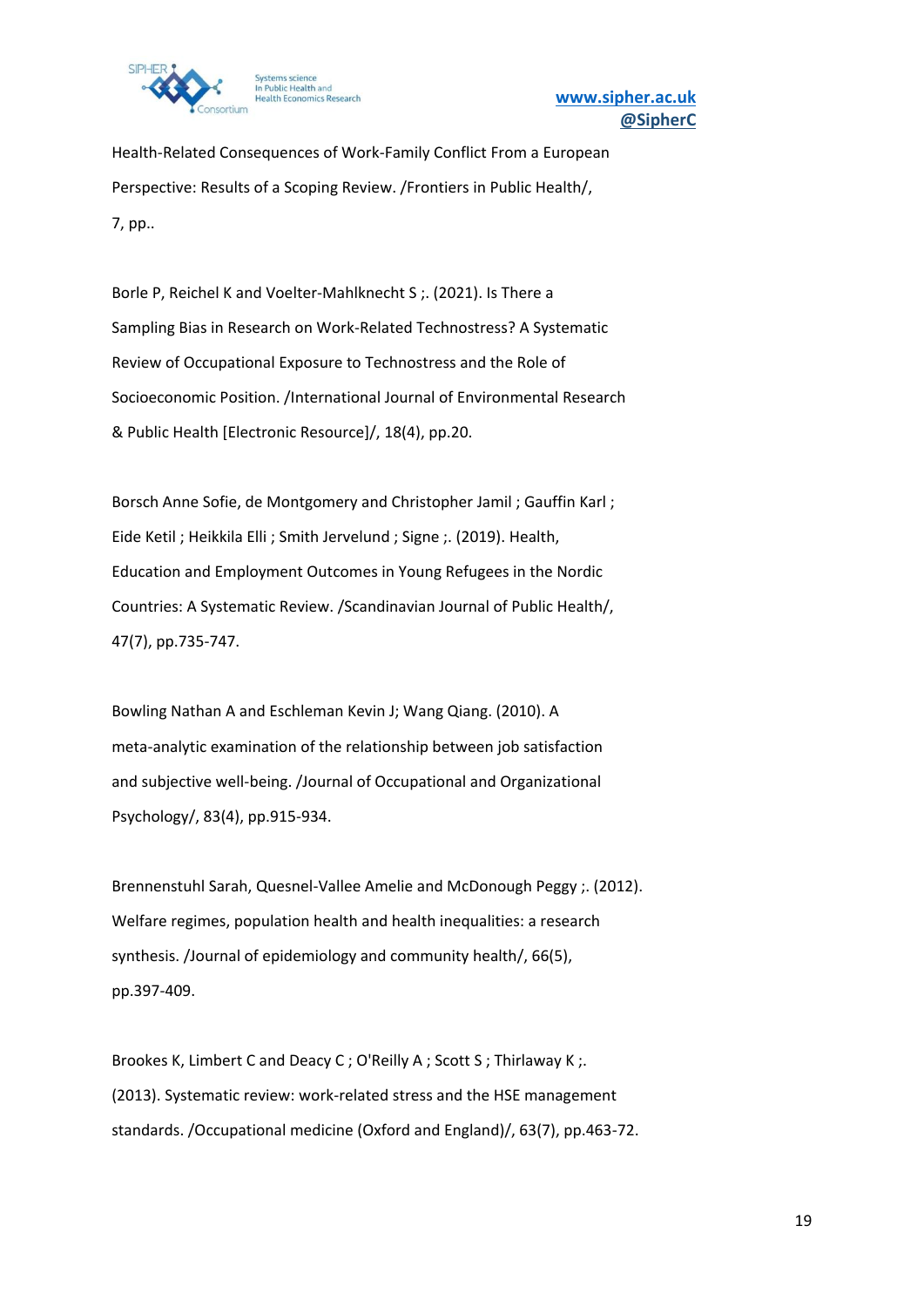

Brooks Samantha K, Dunn Rebecca and Amlot Richard ; Rubin G James; Greenberg Neil ;. (2017). Social and occupational factors associated with psychological wellbeing among occupational groups affected by disaster: a systematic review. /Journal of mental health (Abingdon and England)/, 26(4), pp.373-384.

Cai Chenxi, Vandermeer Ben and Khurana Rshmi ; Nerenberg Kara ; Featherstone Robin ; Sebastianski Meghan ; Davenport Margie H;. (2019). The impact of occupational shift work and working hours during pregnancy on health outcomes: a systematic review and meta-analysis. /American Journal of Obstetrics and Gynecology/, 221(6), pp.563-576.

Campbell Mhairi, Thomson Hilary and Fenton Candida ; Gibson Marcia ;. (2016). Lone parents, health, wellbeing and welfare to work: a systematic review of qualitative studies. /BMC public health/, 16, pp.188.

Campos-Serna Javier, Ronda-Perez Elena and Artazcoz Lucia ; Moen Bente E; Benavides Fernando G;. (2013). Gender inequalities in occupational health related to the unequal distribution of working and employment conditions: a systematic review. /International journal for equity in health/, 12, pp.57.

Cancelliere Carol, Donovan James and Stochkendahl Mette Jensen; Biscardi Melissa ; Ammendolia Carlo ; Myburgh Corrie ; Cassidy J David;. (2016). Factors affecting return to work after injury or illness: best evidence synthesis of systematic reviews. /Chiropractic & manual therapies/, 24(1), pp.32.

Cannella Barbara L, Yarcheski Adela and Mahon Noreen E;. (2018). Meta-Analyses of Predictors of Health Practices in Pregnant Women.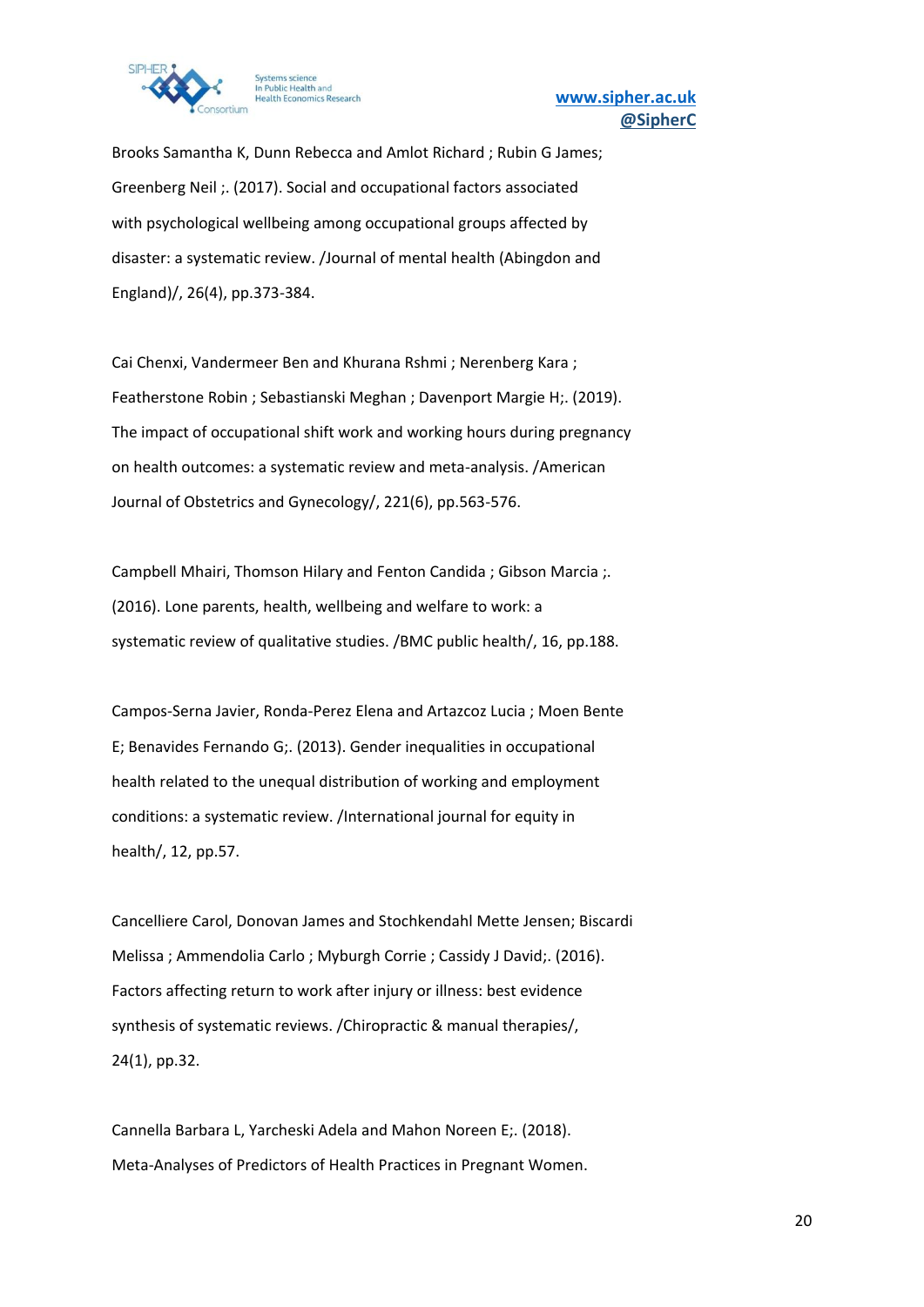

/Western journal of nursing research/, 40(3), pp.425-446.

Charalampous Maria, Grant Christine A and Tramontano Carlo ; Michailidis Evie ;. (2019). Systematically reviewing remote e-workers' well-being at work: a multidimensional approach. /European Journal of Work and Organizational Psychology/, 28(1), pp.51-73.

Chau Yu Moon, West Sandra and Mapedzahama Virginia ;. (2014). Night Work and the Reproductive Health of Women: An Integrated Literature Review. /Journal of Midwifery & Womens Health/, 59(2), pp.113-126.

Chi Donald L, Luu Monique and Chu Frances ;. (2017). A scoping review of epidemiologic risk factors for pediatric obesity: Implications for future childhood obesity and dental caries prevention research. /Journal of public health dentistry/, 77 Suppl 1, pp.S8-S31.

Colenberg Susanne, Jylha Tuuli and Arkesteijn Monique ;. (2020). The relationship between interior office space and employee health and well-being - a literature review. /Building Research and Information/, , pp..

Cote D, Durant S and MacEachen E ; Majowicz S ; Meyer S ; Huynh A T; Laberge M ; Dube J ;. (2021). A rapid scoping review of COVID-19 and vulnerable workers: Intersecting occupational and public health issues. /American Journal of Industrial Medicine/, 64(7), pp.551-566.

Crawford J O, MacCalman L and Jackson C A;. (2011). The health and well-being of remote and mobile workers. /Occupational medicine (Oxford and England)/, 61(6), pp.385-94.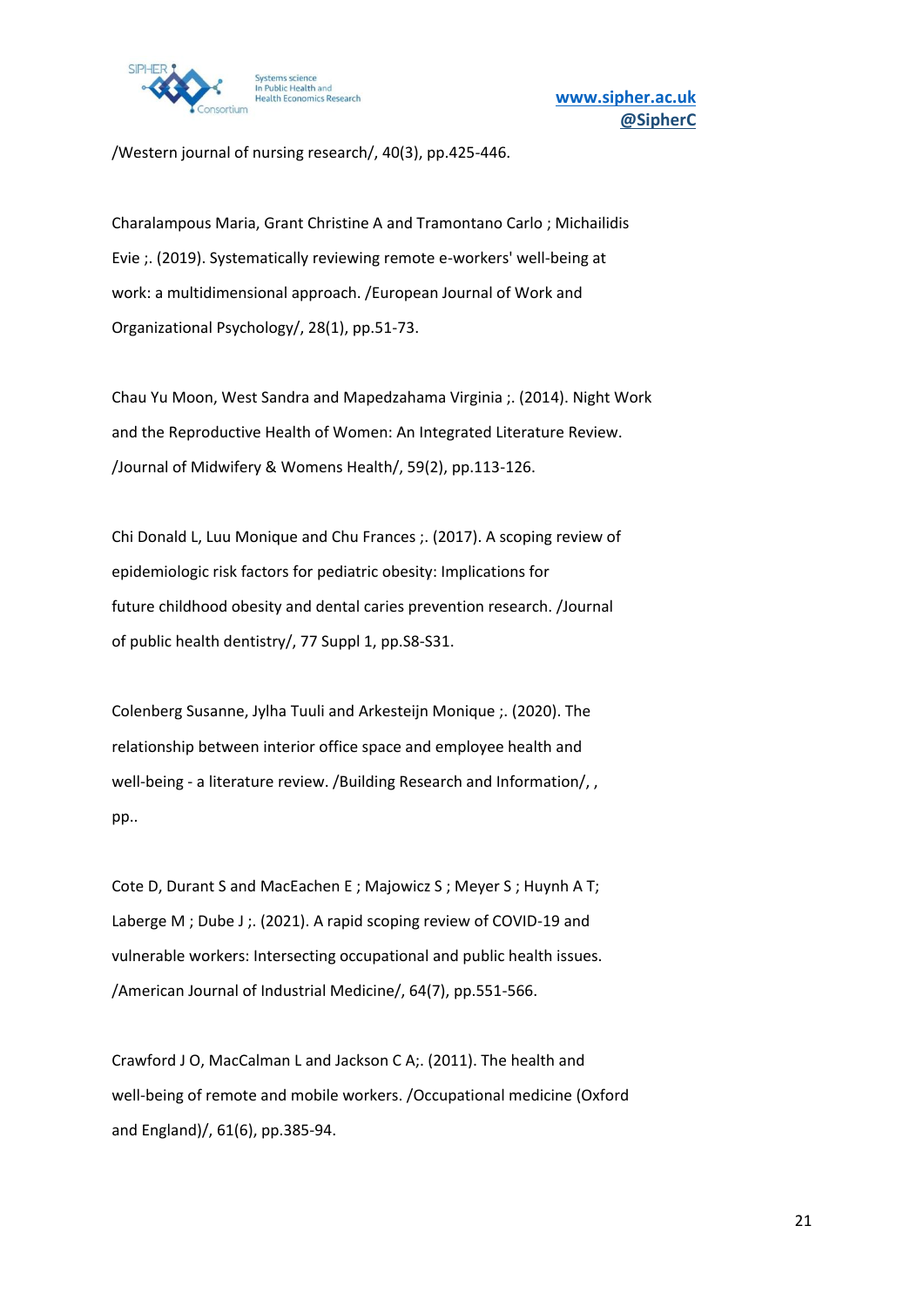

Crawford J O, Cherrie J W; Davis A and Dixon K ; Alexander C ; Cowie H ; McElvenny D M;. (2018). A review of the impact of shift work on occupational cancer: Part 2 - mechanistic and health and safety evidence. /Policy and Practice in Health and Safety/, 16(1), pp.109-144.

Dall'Ora Chiara, Ball Jane and Recio-Saucedo Alejandra ; Griffiths Peter ;. (2016). Characteristics of shift work and their impact on employee performance and wellbeing: A literature review. /International Journal of Nursing Studies/, 57, pp.12-27.

de Goeij , Moniek C M and Suhrcke Marc ; Toffolutti Veronica ; van de Mheen ; Dike ; Schoenmakers Tim M; Kunst Anton E;. (2015). How economic crises affect alcohol consumption and alcohol-related health problems: a realist systematic review. /Social science & medicine (1982)/, 131, pp.131-46.

de Jong , Tanja and Wiezer Noortje ; de Weerd ; Marjolein ; Nielsen Karina ; Mattila-Holappa Pauliina ; Mockallo Zosia ;. (2016). The impact of restructuring on employee well-being: a systematic review of longitudinal studies. /Work and Stress/, 30(1), pp.91-114.

de Wit , Mariska and Wind Haije ; Hulshof Carel T. J; Frings-Dresen Monique H. W;. (2018). Person-related factors associated with work participation in employees with health problems: a systematic review. /International archives of occupational and environmental health/, 91(5), pp.497-512.

De Witte , Hans and Pienaar Jaco ; De Cuyper ; Nele ;. (2016). Review of 30 Years of Longitudinal Studies on the Association Between Job Insecurity and Health and Well-Being: Is There Causal Evidence?.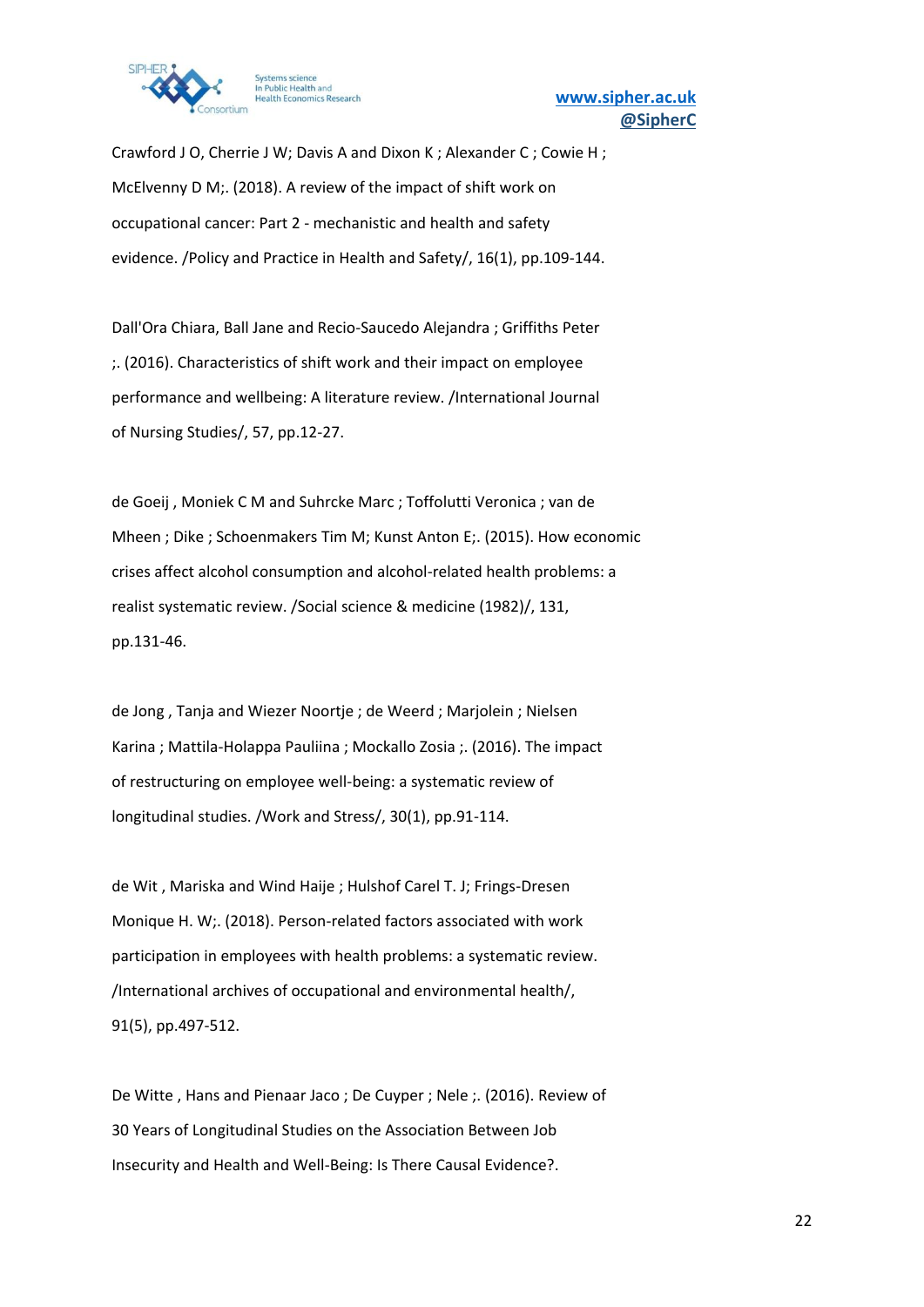

/Australian Psychologist/, 51(1), pp.18-31.

Dhanani Lindsay Y and Beus Jeremy M; Joseph Dana L;. (2018). Workplace discrimination: A meta-analytic extension, critique, and future research agenda. /Personnel Psychology/, 71(2), pp.147-179.

Dieker Amy C. M, Ijzelenberg Wilhelmina and Proper Karin I; Burdorf Alex ; Ket Johannes C. F; van der Beek ; Allard J ; Hulsegge Gerben ;. (2019). The contribution of work and lifestyle factors to socioeconomic inequalities in self-rated health - a systematic review. /Scandinavian Journal of Work Environment & Health/, 45(2), pp.114-125.

Diniz Ana, Pillon Sandra Cristina and Monteiro Sara ; Pereira Anabela ; Goncalves Joana ; Santos Manoel Antonio dos;. (2017). Elderly substance abuse: An integrative review. /Psicologia: Teoria e Pratica/, 19(2), pp.42-59.

Doerwald Friederike, Zacher Hannes and Van Yperen Nico W; Scheibe Susanne ;. (2021). Generativity at work: A meta-analysis. /Journal of Vocational Behavior Vol 125 2021 and ArtID 103521/, 125, pp..

Dyck Maria, Breckenkamp Jürgen and Wicherski Julia ; Schröder Chloé Charlotte; Jean-Baptist du Prel; Razum Oliver ;. (2020). Utilisation of medical rehabilitation services by persons of working age with a migrant background, in comparison to non-migrants: a scoping review. /Public Health Reviews/, 41, pp.1-28.

Eddy Pennie, Heckenberg Rachael and Wertheim Eleanor H; Kent Stephen ; Wright Bradley J;. (2016). A systematic review and meta-analysis of the effort-reward imbalance model of workplace stress with indicators of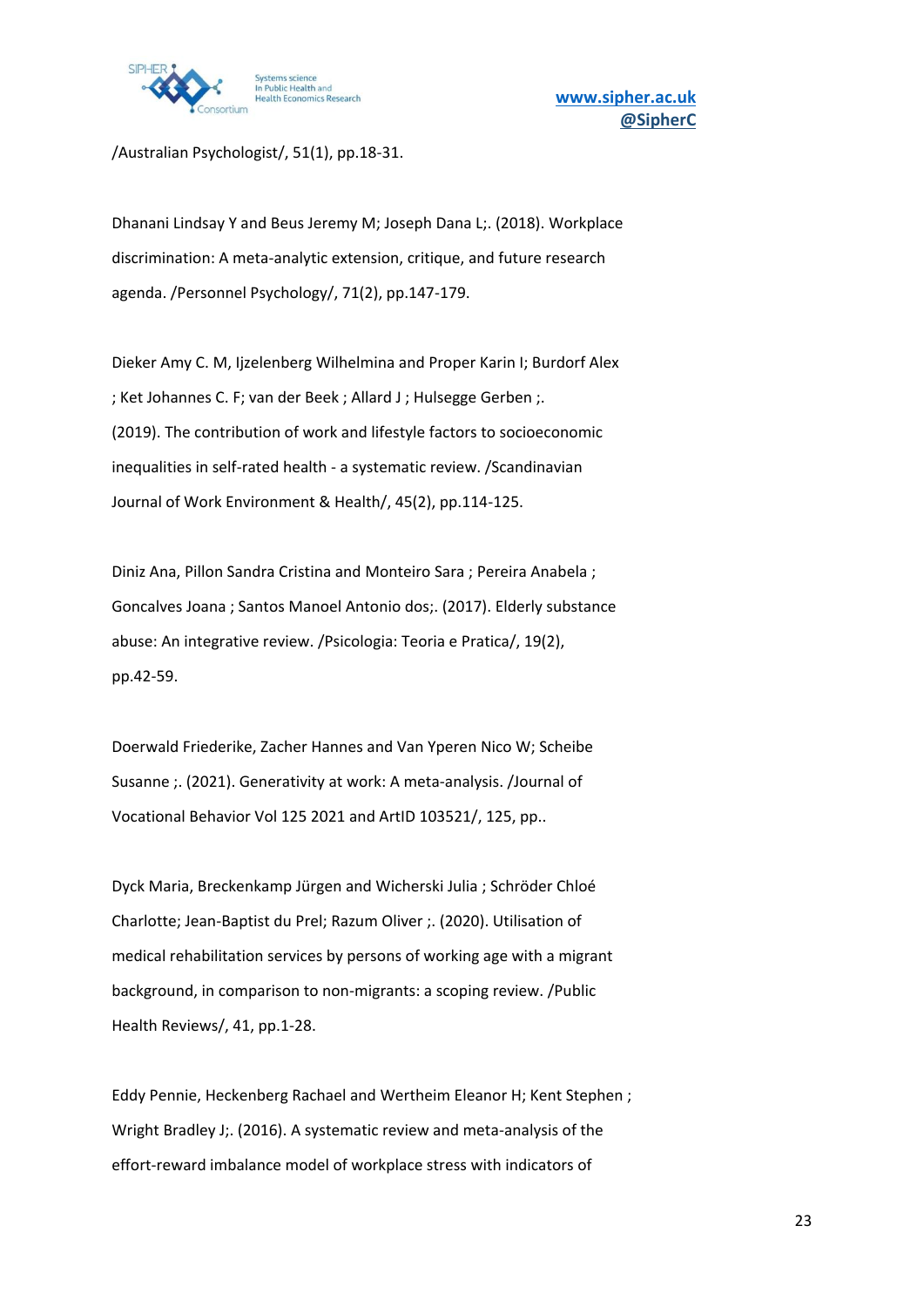

immune function. /Journal of psychosomatic research/, 91, pp.1-8.

Eddy Pennie, Wertheim Eleanor H and Kingsley Michael ; Wright Bradley J;. (2017). Associations between the effort-reward imbalance model of workplace stress and indices of cardiovascular health: A systematic review and meta-analysis. /Neuroscience and Biobehavioral Reviews/, 83, pp.252-266.

Elser Holly, Falconi April M and Bass Michelle ; Cullen Mark R;. (2018). Blue-collar work and women's health: A systematic review of the evidence from 1990 to 2015. /Ssm-Population Health/, 6, pp.195-244.

Engelen Lina, Chau Josephine and Young Sarah ; Mackey Martin ; Jeyapalan Dheepa ; Bauman Adrian ;. (2019). Is activity-based working impacting health, work performance and perceptions? A systematic review. /Building Research and Information/, 47(4), pp.468-479.

Eriksson Andrea, Orvik Arne and Strandmark Margaretha ; Nordsteien Anita ; Torp Steffen ;. (2017). Management and Leadership Approaches to Health Promotion and Sustainable Workplaces: A Scoping Review. /Societies/, 7(2), pp..

Estill Cheryl Fairfield, Rice Carol H; Morata Thais and Bhattacharya Amit ;. (2017). Noise and neurotoxic chemical exposure relationship to workplace traumatic injuries: A review. /Journal of safety research/, 60, pp.35-42.

Fadyl J K, Anstiss D and Reed K ; Levack W M. M;. (2020). Living with a long-term health condition and seeking paid work: qualitative systematic review and thematic synthesis. /Disability & Rehabilitation/, , pp.1-11.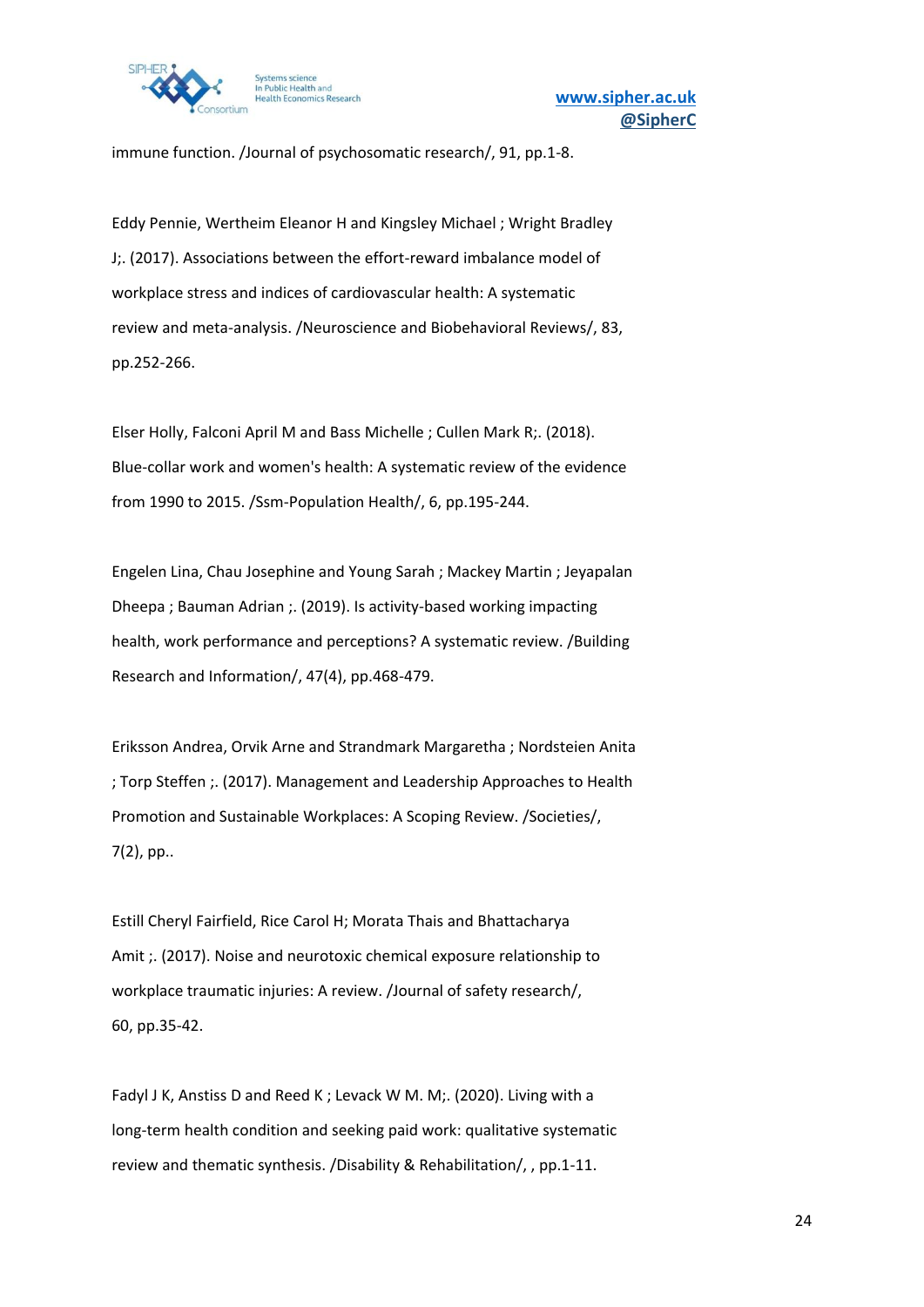

Fan J, Senthanar S and Macpherson R A; Sharpe K ; Peters C E; Koehoorn M ; McLeod C B;. (2021). An Umbrella Review of the Work and Health Impacts of Working in an Epidemic/Pandemic Environment. /International Journal of Environmental Research & Public Health [Electronic Resource]/, 18(13), pp.25.

Figueredo J M, Garcia-Ael C and Gragnano A ; Topa G ;. (2020). Well-Being at Work after Return to Work (RTW): A Systematic Review. /International Journal of Environmental Research & Public Health [Electronic Resource]/, 17(20), pp.15.

Finstad G L, Giorgi G and Lulli L G; Pandolfi C ; Foti G ; Leon-Perez J M; Cantero-Sanchez F J; Mucci N ;. (2021). Resilience, Coping Strategies and Posttraumatic Growth in the Workplace Following COVID-19: A Narrative Review on the Positive Aspects of Trauma. /International Journal of Environmental Research & Public Health [Electronic Resource]/, 18(18), pp.08.

Fishta Alba and Backe Eva-Maria . (2015). Psychosocial stress at work and cardiovascular diseases: an overview of systematic reviews. /International archives of occupational and environmental health/, 88(8), pp.997-1014.

Ford Michael T and Cerasoli Christopher P; Higgins Jennifer A; Decesare Andrew L;. (2011). Relationships between psychological, physical, and behavioural health and work performance: A review and meta-analysis. /Work and Stress/, 25(3), pp.185-204.

Frasquilho Diana, Matos Margarida Gaspar and Salonna Ferdinand ;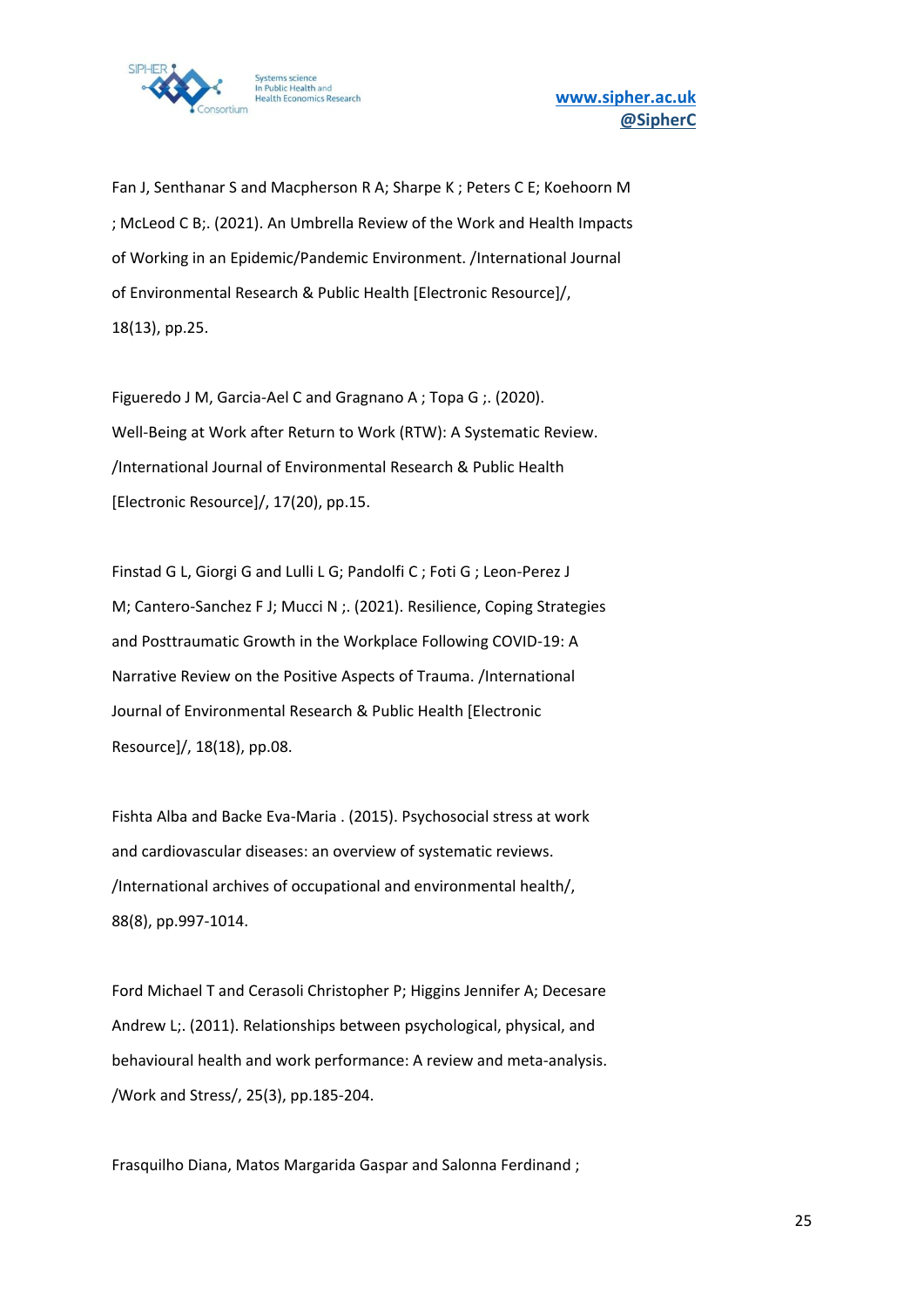

Guerreiro Diogo ; Storti Claudia C; Gaspar Tania ; Caldas-de-Almeida Jose M;. (2016). Mental health outcomes in times of economic recession: a systematic literature review. /BMC public health/, 16, pp.115.

Gany Francesca, Novo Patricia and Dobslaw Rebecca ; Leng Jennifer ;. (2014). Urban occupational health in the Mexican and Latino/Latina immigrant population: a literature review. /Journal of immigrant and minority health/, 16(5), pp.846-55.

Gerhardt C, Semmer N K and Sauter S ; Walker A ; de Wijn N ; Kalin W ; Kottwitz M U; Kersten B ; Ulrich B ; Elfering A ;. (2021). How are social stressors at work related to well-being and health? A systematic review and meta-analysis. /BMC Public Health/, 21(1), pp.890.

Gibson Marcia, Thomson Hilary and Banas Kasia ; Lutje Vittoria ; McKee Martin J; Martin Susan P; Fenton Candida ; Bambra Clare ; Bond Lyndal ;. (2017). Welfare-to-work interventions and their effects on the mental and physical health of lone parents and their children. /The Cochrane database of systematic reviews/, 8, pp.CD009820.

Giorgi G, Lecca L I and Alessio F ; Finstad G L; Bondanini G ; Lulli L G; Arcangeli G ; Mucci N ;. (2020). COVID-19-Related Mental Health Effects in the Workplace: A Narrative Review. /International Journal of Environmental Research & Public Health [Electronic Resource]/, 17(21), pp.27.

Goldman-Mellor Sidra J and Saxton Katherine B; Catalano Ralph C;. (2010). Economic contraction and mental health: A review of the evidence, 1990-2009. /Special Issue: Economic crises and mental health/, 39(2), pp.6-31.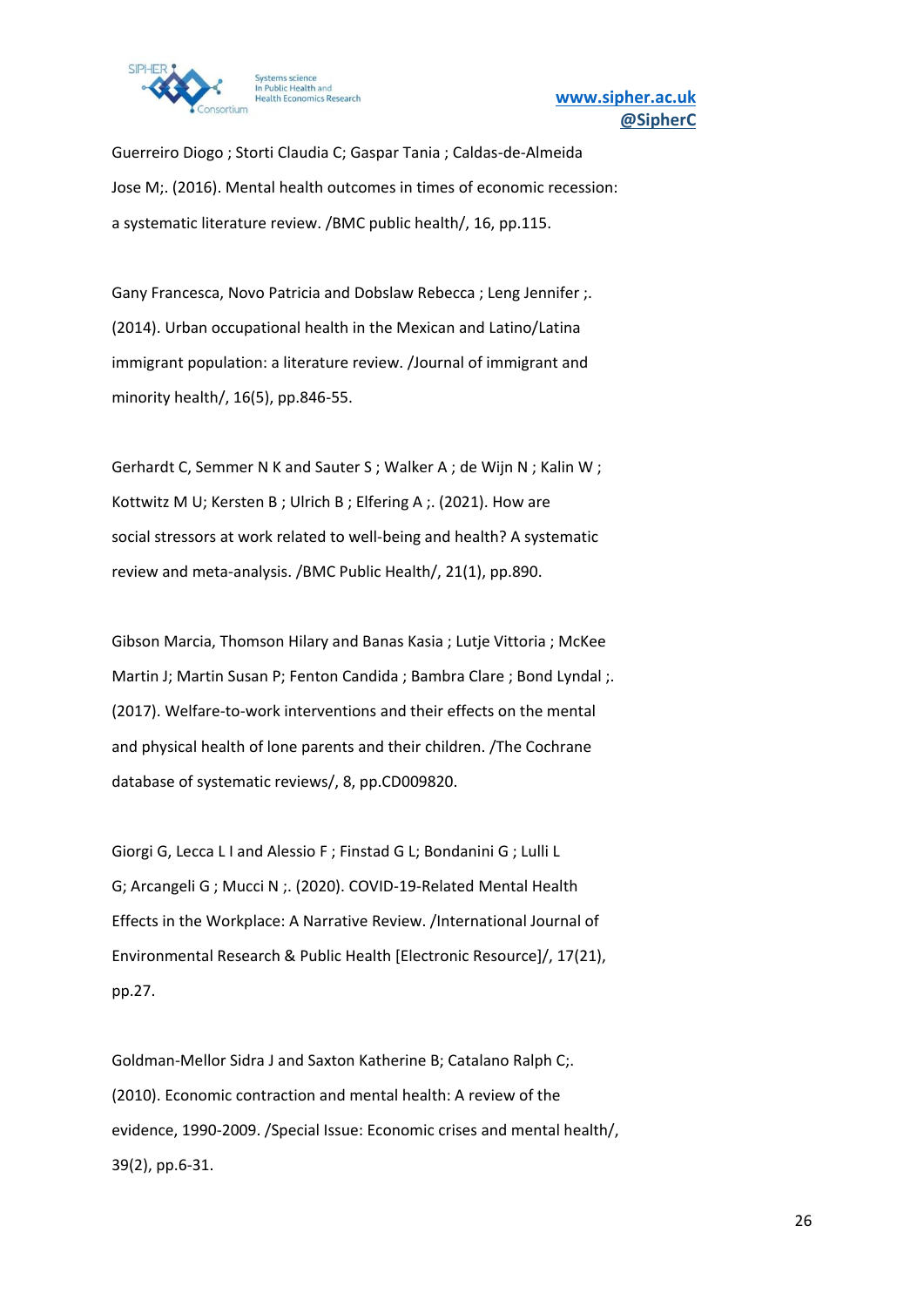

Gondek Dawid, Ning Ke and Ploubidis George B; Nasim Bilal ; Goodman Alissa ;. (2018). The impact of health on economic and social outcomes in the United Kingdom: A scoping literature review. /PloS one/, 13(12), pp.e0209659.

Gray B J, Grey C and Hookway A ; Homolova L ; Davies A R;. (2021). Differences in the impact of precarious employment on health across population subgroups: a scoping review. /Perspectives in Public Health/, 141(1), pp.37-49.

Gutierrez O I and Polo J D; Zambrano M J; Molina D C;. (2020). Meta-analysis and Scientific Mapping of Well-being and Job Performance. /Spanish Journal of Psychology/, 23, pp..

Hale Daniel R, Bevilacqua Leonardo and Viner Russell M;. (2015). Adolescent Health and Adult Education and Employment: A Systematic Review. /Pediatrics/, 136(1), pp.128-40.

Han Su, Dreesmann Nathan J and Hough Catherine L; Bridges Elizabeth ; Thompson Hilaire J;. (2021). Factors associated with employment outcome after critical illness: Systematic review, meta‐analysis, and meta-regression. /Journal of Advanced Nursing/, 77(2), pp.653-663.

Hanvold Therese N, Kines Pete and Nykanen Mikko ; Thomee Sara ; Holte Kari A; Vuori Jukka ; Waersted Morten ; Veiersted Kaj B;. (2019). Occupational Safety and Health Among Young Workers in the Nordic Countries: A Systematic Literature Review. /Safety and Health at Work/, 10(1), pp.3-20.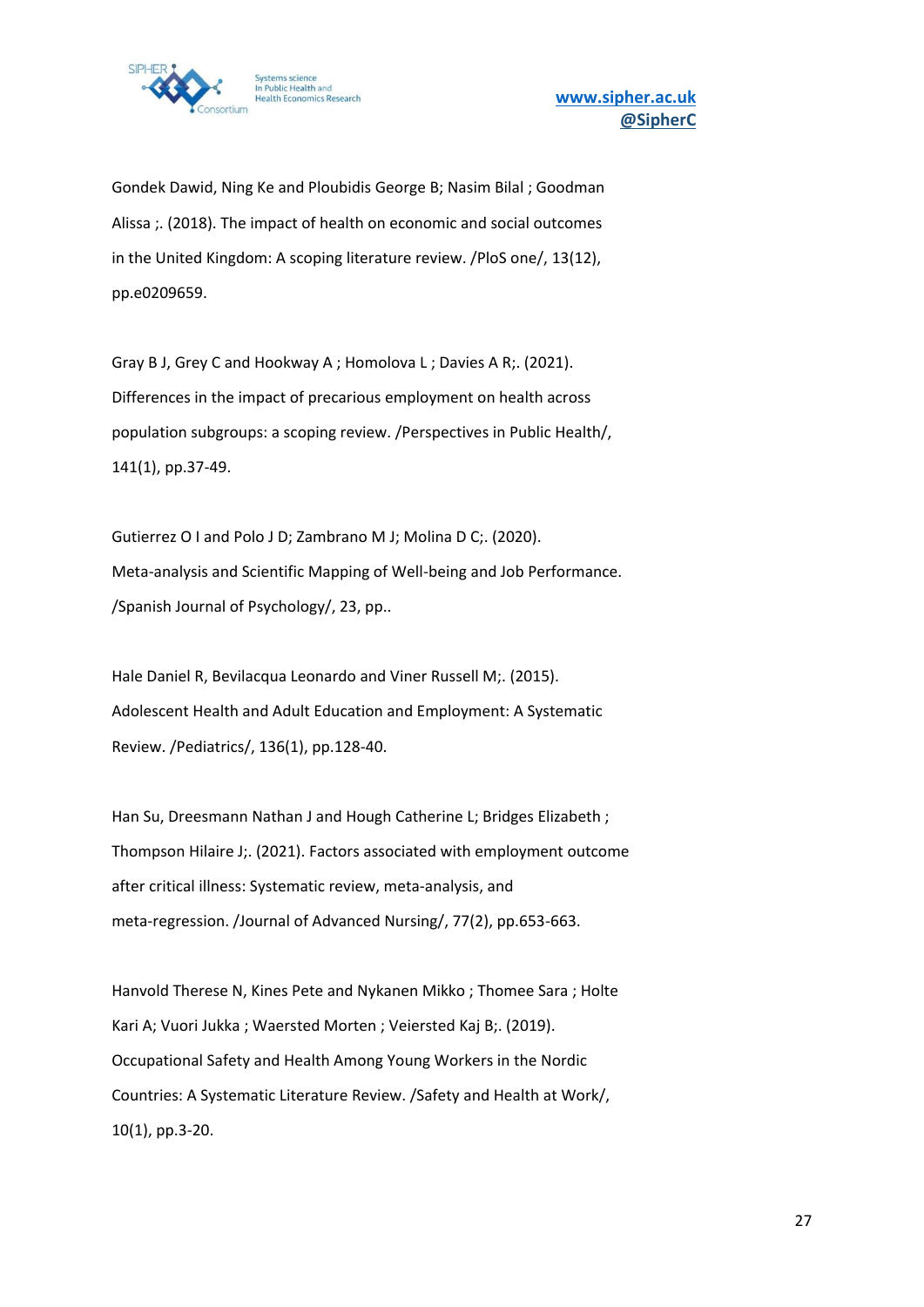

Hargreaves Sally, Rustage Kieran and Nellums Laura B; McAlpine Alys ; Pocock Nicola ; Devakumar Delan ; Aldridge Robert W; Abubakar Ibrahim ; Kristensen Kristina L; Himmels Jan W; Friedland Jon S; Zimmerman Cathy ;. (2019). Occupational health outcomes among international migrant workers: a systematic review and meta-analysis. /Lancet Global Health/, 7(7), pp.E872-E882.

Harvey Samuel B, Modini Matthew and Joyce Sadhbh ; Milligan-Saville Josie S; Tan Leona ; Mykletun Arnstein ; Bryant Richard A; Christensen Helen ; Mitchell Philip B;. (2017). Can work make you mentally ill? A systematic meta-review of work-related risk factors for common mental health problems. /Occupational and Environmental Medicine/, 74(4), pp.301-310.

Hauke Angelika, Flintrop Julia and Brun Emmanuelle ; Rugulies Reiner ;. (2011). The impact of work-related psychosocial stressors on the onset of musculoskeletal disorders in specific body regions: A review and meta-analysis of 54 longitudinal studies. /Work & Stress/, 25(3), pp.243-256.

Heggebo Kristian, Toge Anne Grete and Dahl Espen ; Berg John Erik;. (2019). Socioeconomic inequalities in health during the Great Recession: A scoping review of the research literature. /Scandinavian journal of public health/, 47(6), pp.635-654.

Henkel D. (2011). Unemployment and substance use: A review of the Literature (1990-2010). /Current Drug Abuse Reviews/, 4(1), pp.4-27.

Hergenrather Kenneth C, Zeglin Robert J; McGuire-Kuletz Maureen and Rhodes Scott D;. (2015). Employment as a Social Determinant of Health: A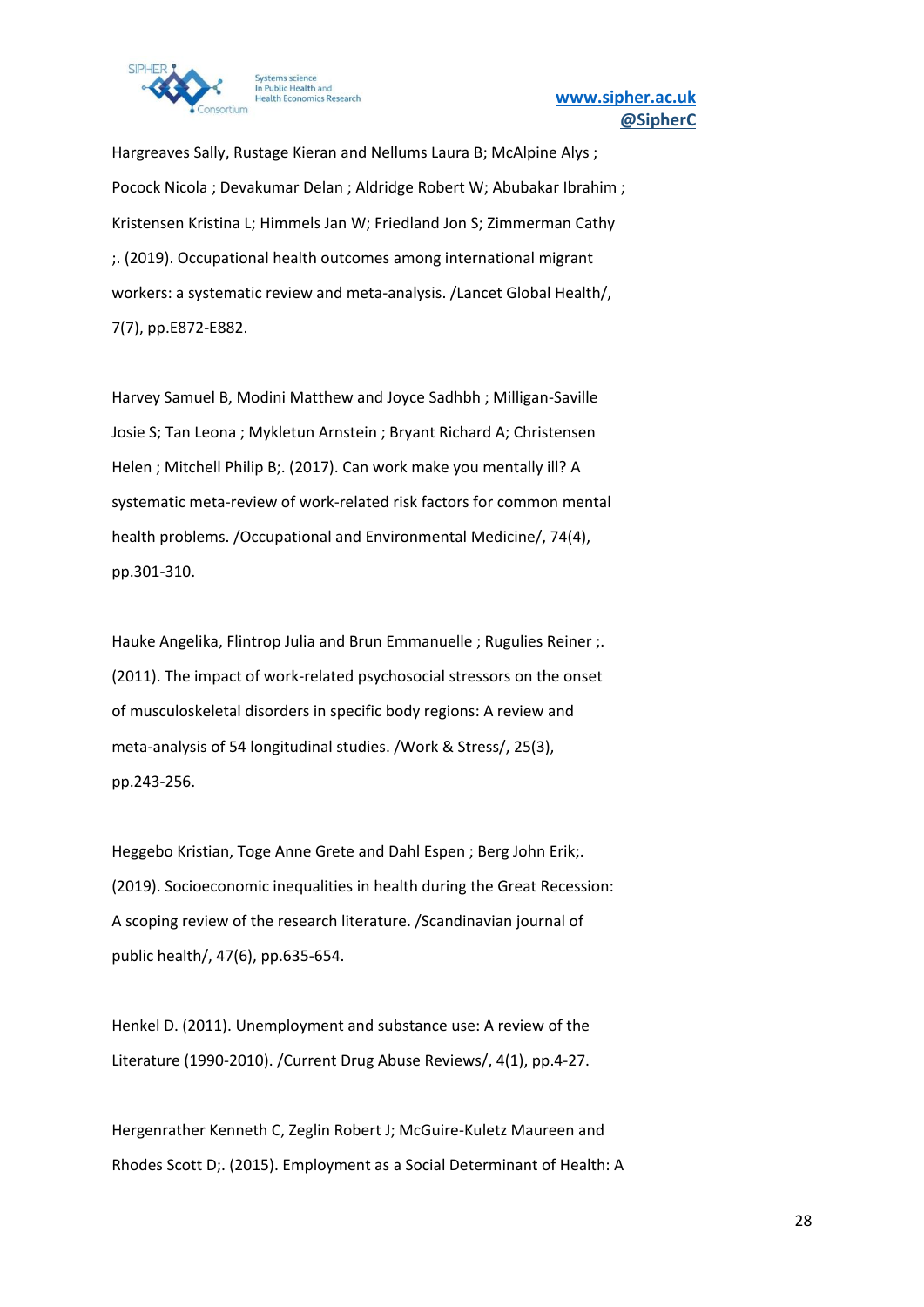

Systematic Review of Longitudinal Studies Exploring the Relationship Between Employment Status and Physical Health. /Rehabilitation Research, Policy and and Education/, 29(1), pp.2-26.

Hergenrather Kenneth C, Zeglin Robert J; McGuire-Kuletz Maureen and Rhodes Scott D;. (2015). Employment as a Social Determinant of Health: A Review of Longitudinal Studies Exploring the Relationship Between Employment Status and Mental Health. /Rehabilitation Research, Policy and and Education/, 29(3), pp.261-290.

Hoven Hanno and Siegrist Johannes . (2013). Work characteristics, socioeconomic position and health: a systematic review of mediation and moderation effects in prospective studies. /Occupational and environmental medicine/, 70(9), pp.663-9.

Hoving J L, van der Meer and M ; Volkova A Y; Frings-Dresen M H. W;. (2010). Illness perceptions and work participation: a systematic review. /International archives of occupational and environmental health/, 83(6), pp.595-605.

Howard M C and Cogswell J E; Smith M B;. (2020). The antecedents and outcomes of workplace ostracism: A meta-analysis. /Journal of Applied Psychology/, 105(6), pp.577-596.

Huenefeld Lena and Koeper Birgit . (2016). Fixed-term Employment and Job Insecurity (JI) as Risk factors for Mental Health. A Review of International Study Results. /E-Journal of International and Comparative Labour Studies/, 5(3), pp.94-113.

Huenefeld Lena, Gerstenberg Susanne and Hueffmeier Joachim ;. (2020).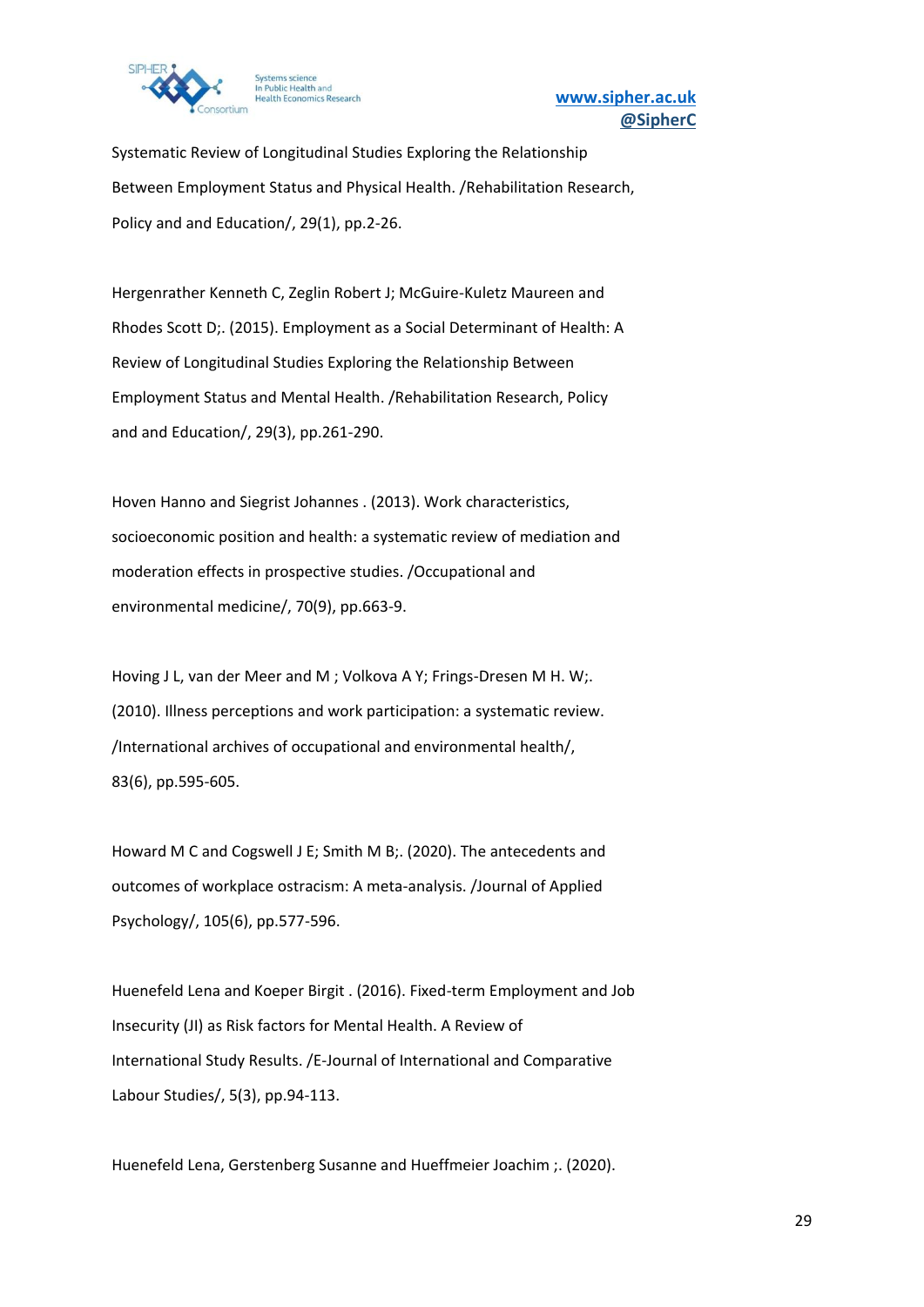

Job satisfaction and mental health of temporary agency workers in Europe: a systematic review and research agenda. /Work and Stress/, 34(1), pp.82-110.

Hunefeld L, Gerstenberg S and Huffmeier J ;. (2020). Job satisfaction and mental health of temporary agency workers in Europe: a systematic review and research agenda. /Work and Stress/, 34(1), pp.82-110.

Inceoglu Ilke, Thomas Geoff and Chu Chris ; Plans David ; Gerbasi Alexandra ;. (2018). Leadership behavior and employee well-being: An integrated review and a future research agenda. /Leadership Quarterly/, 29(1), pp.179-202.

Itani Osamu and Kaneita Yoshitaka . (2016). The association between shift work and health: a review. /Sleep and Biological Rhythms/, 14(3), pp.231-239.

Iwanaga Kanako, Wu Jia Rung and Chan Fong ; Rumrill Phillip ; Wehman Paul ; Brooke Valerie A; Avellone Lauren ; Taylor Joshua ;. (2021). A systematic review of systematic reviews of secondary health conditions, health promotion, and employment of people with intellectual disabilities. /Australian Journal of Rehabilitation Counselling/, , pp.No Pagination Specified.

Janwantanakul P, Sitthipornvorakul E and Paksaichol A ;. (2012). Risk factors for the onset of nonspecific low back pain in office workers: A systematic review of prospective cohort studies. /Journal of Manipulative and Physiological Therapeutics/, 35(7), pp.568-577.

Jiang Lixin and Lavaysse Lindsey M. (2018). Cognitive and affective job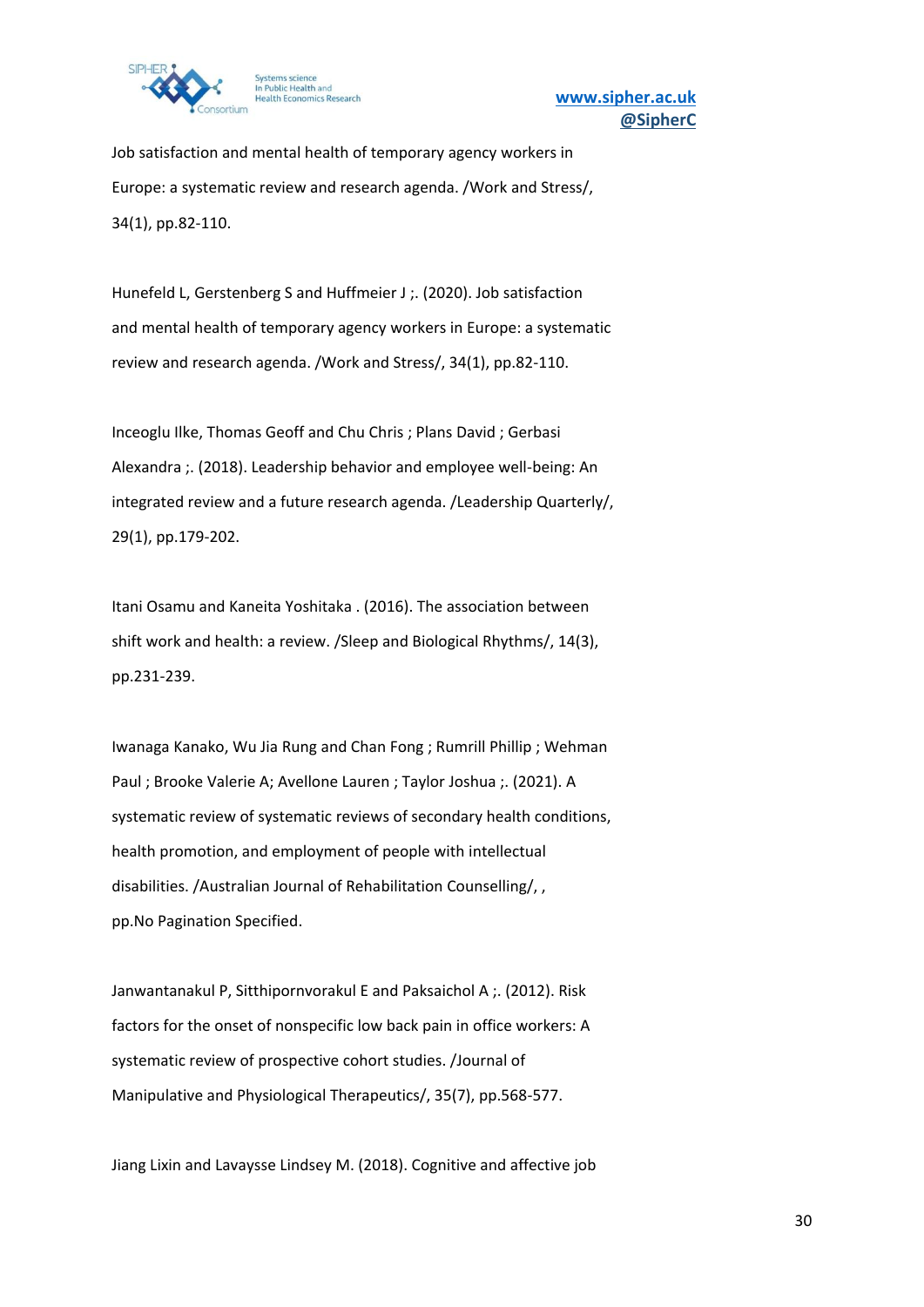

insecurity: A meta-analysis and a primary study. /Journal of Management/, 44(6), pp.2307-2342.

Jiang Lixin, Xu Xiaohong and Wang Hai-Jiang ;. (2021). A resources-demands approach to sources of job insecurity: A multilevel meta-analytic investigation. /Journal of Occupational Health Psychology/, 26(2), pp.108-126.

Johansson B, Rask K and Stenberg M ;. (2010). Piece rates and their effects on health and safety - A literature review. /Applied Ergonomics/, 41(4), pp.607-614.

Joyce Kerry, Pabayo Roman and Critchley Julia A; Bambra Clare ;. (2010). Flexible working conditions and their effects on employee health and wellbeing. /The Cochrane database of systematic reviews/, (2), pp.CD008009.

Jun Deokhoon, Zoe Michaleff and Johnston Venerina; O'Leary Shaun; (2017). Physical risk factors for developing non-specific neck pain in office workers: a systematic review and meta-analysis. /International archives of occupational and environmental health/, 90(5), pp.373-410.

Kaiser Sabine, Patras Joshua and Martinussen Monica ;. (2018). Linking interprofessional work to outcomes for employees: A meta-analysis. /Research in nursing & health/, 41(3), pp.265-280.

Kamdar B B, Suri R and Suchyta M R; Digrande K F; Sherwood K D; Colantuoni E ; Dinglas V D; Needham D M; Hopkins R O;. (2020). Return to work after critical illness: A systematic review and meta-analysis. /Thorax/, 75(1), pp.17-27.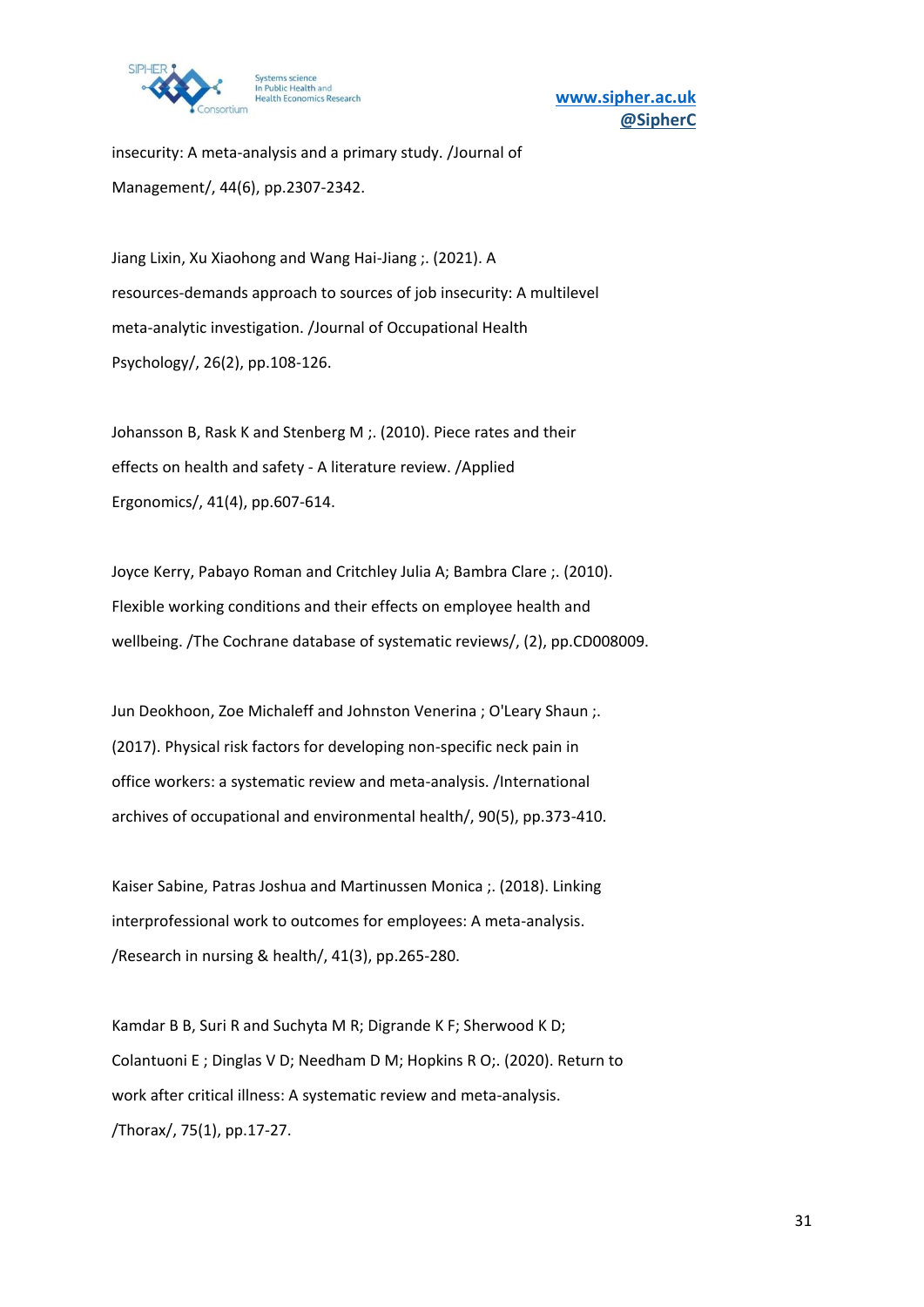

Khaing Nang Ei Ei, Abuduxike Gulifeiya and Posadzki Pawel ; Divakar Ushashree ; Visvalingam Nanthini ; Nazeha Nuraini ; Dunleavy Gerard ; Christopoulos George I; Soh Chee-Kiong ; Jarbrink Krister ; Soljak Michael ; Car Josip ;. (2019). Review of the potential health effects of light and environmental exposures in underground workplaces. /Tunnelling and Underground Space Technology/, 84, pp.201-209.

Kim Il-Ho, Muntaner Carles and Vahid Shahidi ; Faraz ; Vives Alejandra ; Vanroelen Christophe ; Benach Joan ;. (2012). Welfare states, flexible employment, and health: a critical review. /Health policy (Amsterdam and Netherlands)/, 104(2), pp.99-127.

Kim Tae Jun, von dem Knesebeck and Olaf ;. (2015). Is an insecure job better for health than having no job at all? A systematic review of studies investigating the health-related risks of both job insecurity and unemployment. /BMC public health/, 15, pp.985.

Kim T J, von dem Knesebeck and O ;. (2016). Perceived job insecurity, unemployment and depressive symptoms: a systematic review and meta-analysis of prospective observational studies. /International archives of occupational and environmental health/, 89(4), pp.561-73.

Kivimaki Mika, Jokela Markus and Nyberg Solja T; Singh-Manoux Archana ; Fransson Eleonor I; Alfredsson Lars ; Bjorner Jakob B; Borritz Marianne ; Burr Hermann ; Casini Annalisa ; Clays Els ; De Bacquer ; Dirk ; Dragano Nico ; Erbel Raimund ; Geuskens Goedele A; Hamer Mark ; Hooftman Wendela E; Houtman Irene L; Jockel Karl-Heinz ; Kittel France ; Knutsson Anders ; Koskenvuo Markku ; Lunau Thorsten ; Madsen Ida E. H; Nielsen Martin L; Nordin Maria ; Oksanen Tuula ; Pejtersen Jan H; Pentti Jaana ; Rugulies Reiner ; Salo Paula ; Shipley Martin J; Siegrist Johannes ;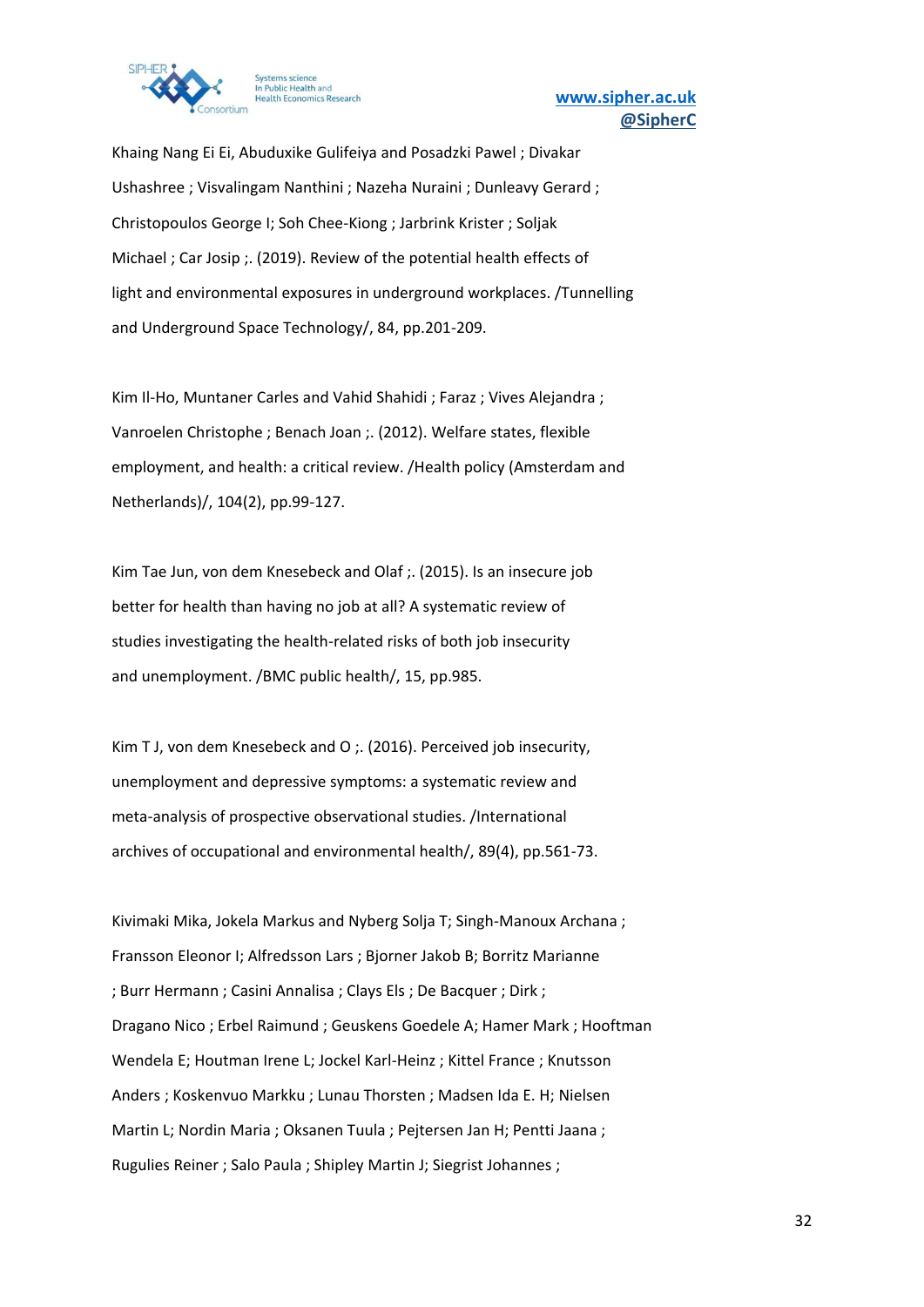

Steptoe Andrew ; Suominen Sakari B; Theorell Tores ; Vahtera Jussi ; Westerholm Peter J. M; Westerlund Hugo ; O'Reilly Dermot ; Kumari Meena ; Batty G David; Ferrie Jane E; Virtanen Marianna ; Consortium I PD-Work;. (2015). Long working hours and risk of coronary heart disease and stroke: a systematic review and meta-analysis of published and unpublished data for 603,838 individuals. /Lancet (London and England)/, 386(10005), pp.1739-46.

Kleine Anne-Kathrin, Rudolph Cort W and Zacher Hannes ;. (2019). Thriving at work: A meta-analysis. /Journal of Organizational Behavior/, 40(9-10), pp.973-999.

Koch Peter, Schablon Anja and Latza Ute ; Nienhaus Albert ;. (2014). Musculoskeletal pain and effort-reward imbalance--a systematic review. /BMC public health/, 14, pp.37.

Koranyi Isa, Jonsson Johanna and Ronnblad Torkel ; Stockfelt Leo ; Bodin Theo ;. (2018). Precarious employment and occupational accidents and injuries - a systematic review. /Scandinavian journal of work and environment & health/, 44(4), pp.341-350.

Kozusznik Malgorzata W, Maricutoiu Laurentiu Paul; Peiro Jose M; Virga Delia Mihaela; Soriano Aida and Mateo-Cecilia Carolina ;. (2019). Decoupling Office Energy Efficiency From Employees 'Well-Being and Performance: A Systematic Review. /Frontiers in Psychology/, 10, pp..

Kroger Hannes, Pakpahan Eduwin and Hoffmann Rasmus ;. (2015). What causes health inequality? A systematic review on the relative importance of social causation and health selection. /European journal of public health/, 25(6), pp.951-60.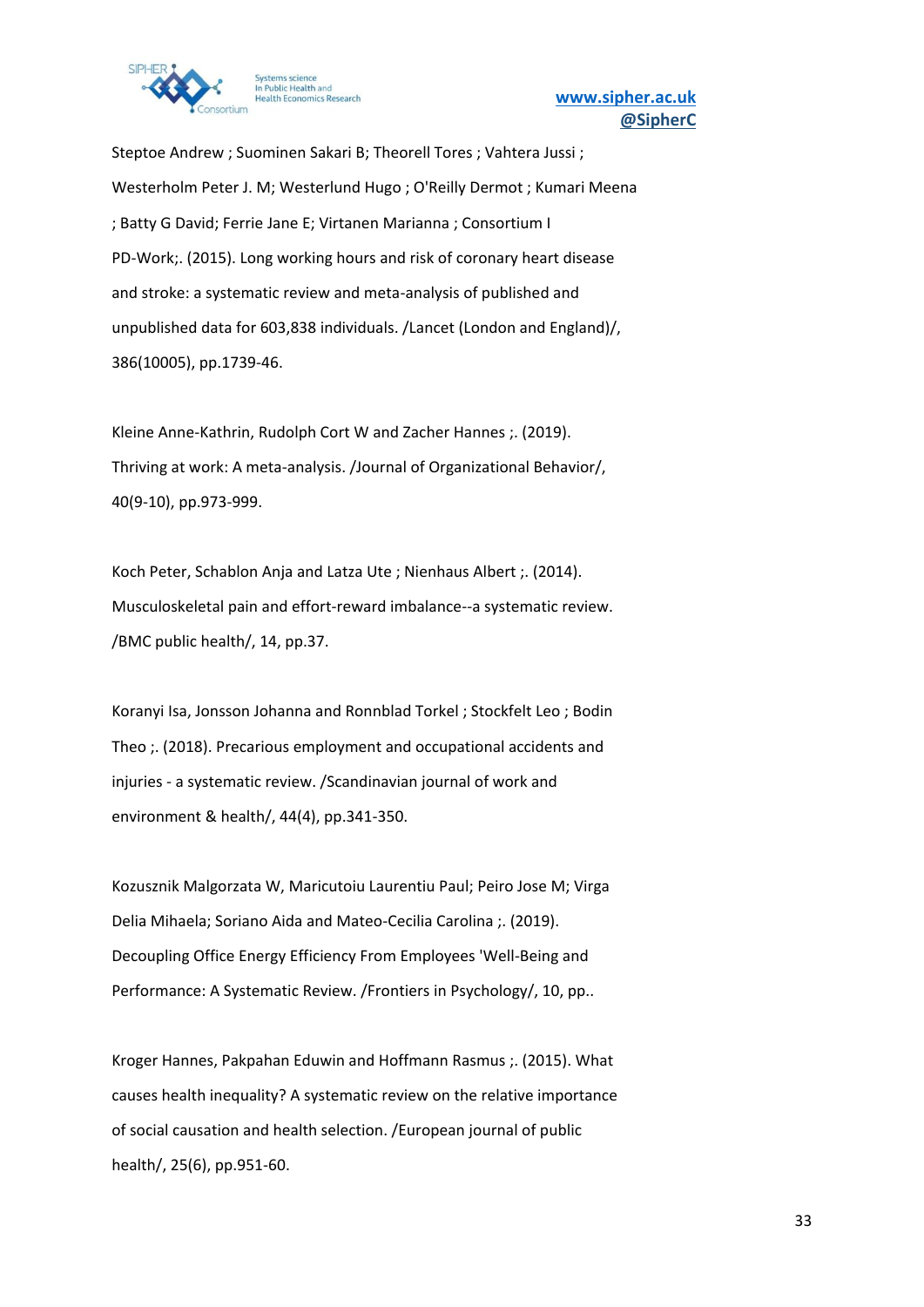

Laberge Marie and Ledoux Elise . (2011). Occupational health and safety issues affecting young workers: A literature review. /Work-a Journal of Prevention Assessment & Rehabilitation/, 39(3), pp.215-232.

Landsbergis Paul A and Grzywacz Joseph G; LaMontagne Anthony D;. (2014). Work organization, job insecurity, and occupational health disparities. /American journal of industrial medicine/, 57(5), pp.495-515.

Lange S and Vollmer S . (2017). The effect of economic development on population health: A review of the empirical evidence. /British Medical Bulletin/, 121(1), pp.47-60.

Law P C. F, Too L S; Butterworth P and Witt K ; Reavley N ; Milner A J;. (2020). A systematic review on the effect of work-related stressors on mental health of young workers. /International Archives of Occupational & Environmental Health/, 93(5), pp.611-622.

Lee Edmund W. J, Zheng Han and Aung Htet Htet; Seidmann Vered ; Li Chen ; Aroor Megha Rani; Lwin May O; Ho Shirley S; Theng Yin-Leng ;. (2020). Examining Organizational, Cultural, and Individual-Level Factors Related to Workplace Safety and Health: A Systematic Review and Metric Analysis. /Health Communication/, , pp..

Leitao Sara and Greiner Birgit A. (2016). Organisational safety climate and occupational accidents and injuries: An epidemiology-based systematic review. /Work & Stress/, 30(1), pp.71-90.

Levi Miriam, Kjellstrom Tord and Baldasseroni Alberto ;. (2018). Impact of climate change on occupational health and productivity: a systematic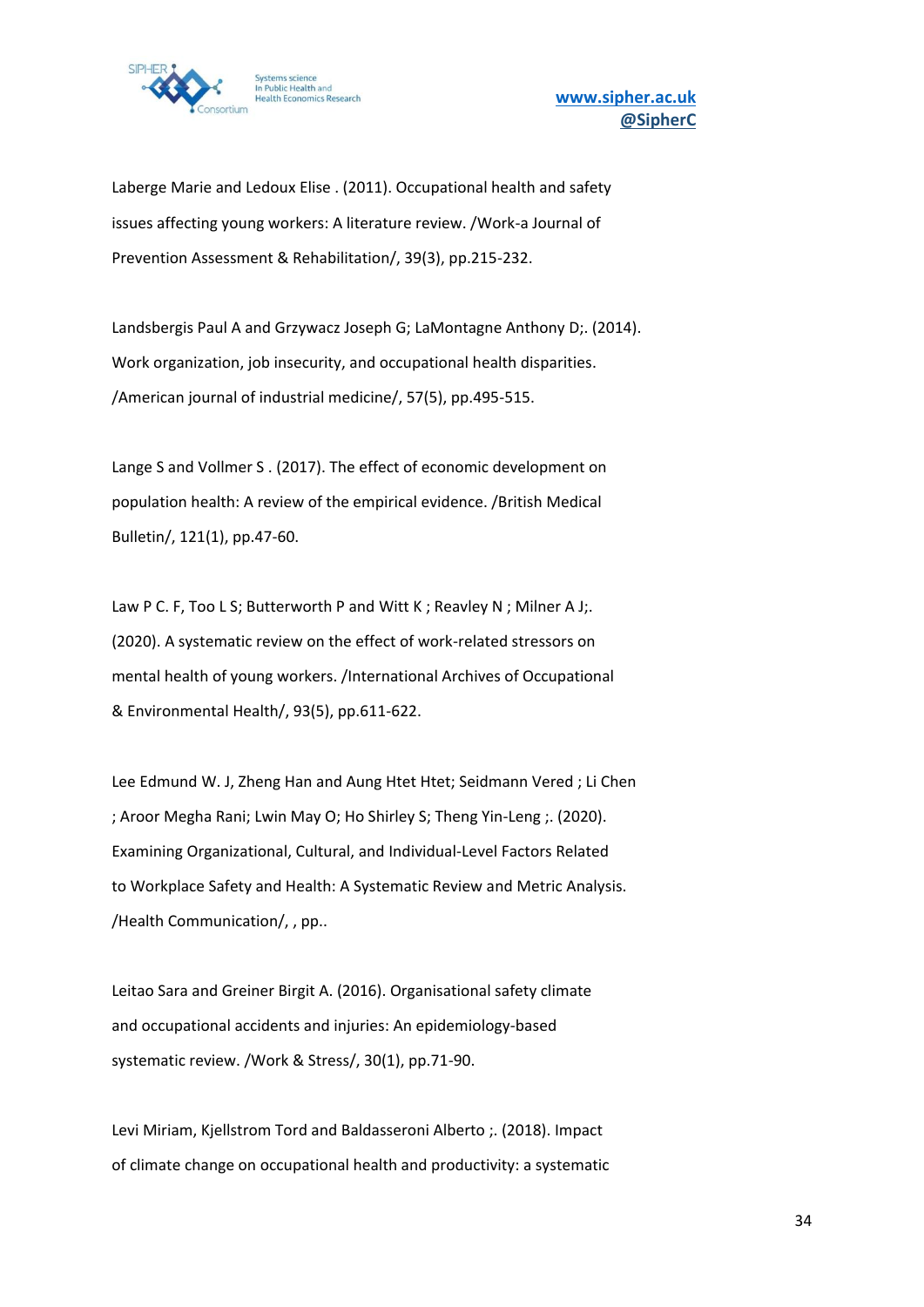

literature review focusing on workplace heat. /Medicina Del Lavoro/, 109(3), pp.163-179.

Li Jianghong, Johnson Sarah E and Han Wen-Jui ; Andrews Sonia ; Kendall Garth ; Strazdins Lyndall ; Dockery Alfred ;. (2014). Parents' nonstandard work schedules and child well-being: a critical review of the literature. /The journal of primary prevention/, 35(1), pp.53-73.

Lin Ying, Mutz Julian and Clough Peter J; Papageorgiou Kostas A;. (2017). Mental Toughness and Individual Differences in Learning, Educational and Work Performance, Psychological Well-being, and Personality: A Systematic Review. /Frontiers in Psychology/, 8, pp..

Lindberg Per and Vingard Eva . (2012). Indicators of healthy work environments--a systematic review. /Work (Reading and Mass.)/, 41 Suppl 1, pp.3032-8.

Linder Anna, Gerdtham Ulf G and Trygg Nadja ; Fritzell Sara ; Saha Sanjib ;. (2020). Inequalities in the economic consequences of depression and anxiety in Europe: A systematic scoping review. /European Journal of Public Health/, 30(4), pp.767-777.

Lizano Erica Leeanne. (2015). Examining the Impact of Job Burnout on the Health and Well-Being of Human Service Workers: A Systematic Review and Synthesis. /Human Service Organizations Management Leadership & Governance/, 39(3), pp.167-181.

Llosa Jose A, Menendez-Espina Sara and Agullo-Tomas Esteban ; Rodriguez-Suarez Julio ;. (2018). Job insecurity and mental health: A meta-analytical review of the consequences of precarious work in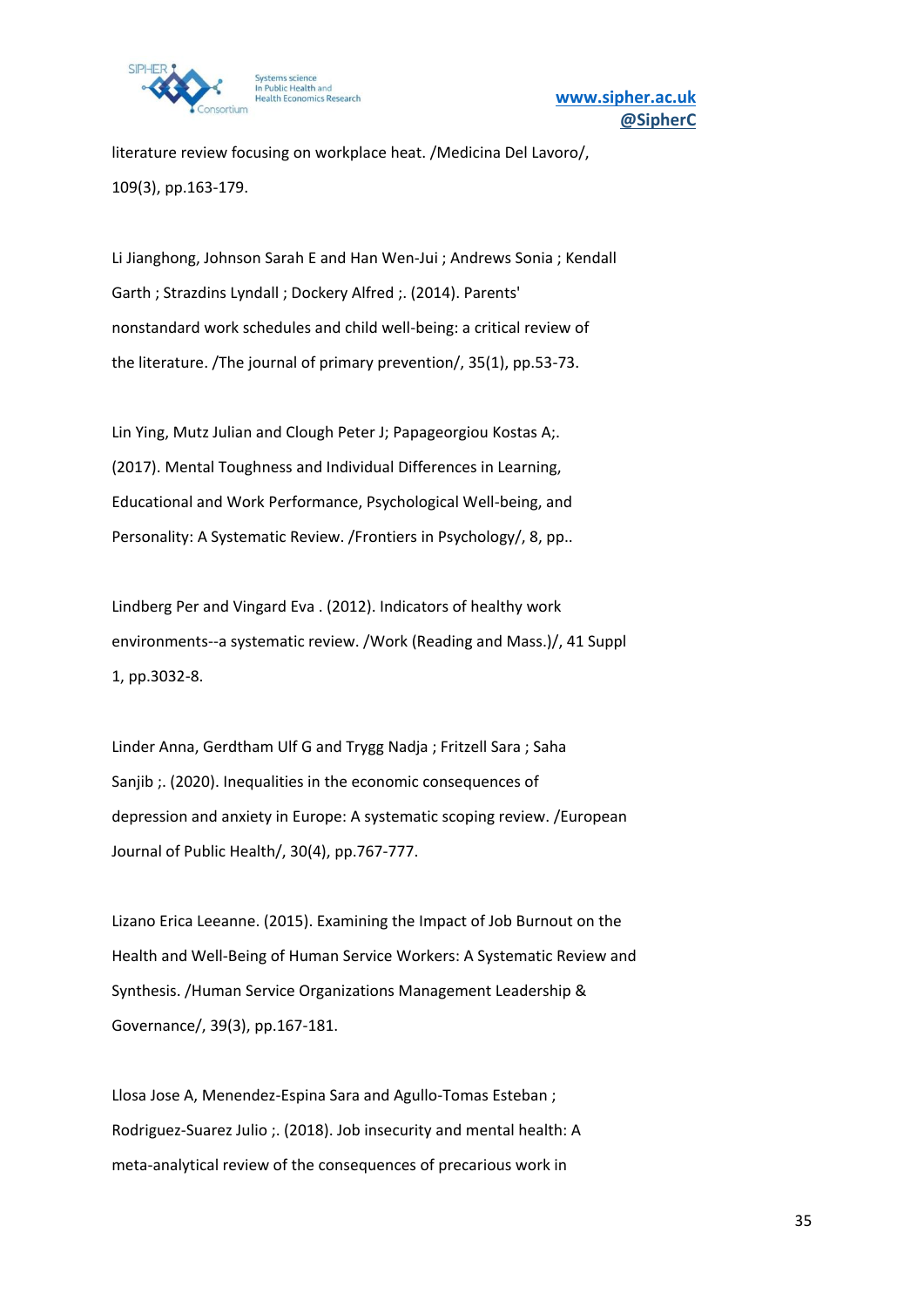

clinical disorders. /Anales De Psicologia/, 34(2), pp.211-223.

Loh May Young, Idris Mohd Awang; Dormann Christian and Muhamad Haslina ;. (2019). Organisational climate and employee health outcomes: A systematic review. /Safety Science/, 118, pp.442-452.

Loon Mark, Otaye-Ebede Lilian and Stewart Jim ;. (2019). The paradox of employee psychological well-being practices: an integrative literature review and new directions for research. /International Journal of Human Resource Management/, 30(1), pp.156-187.

Macassa G, McGrath C and Tomaselli G ; Buttigieg S C;. (2021). Corporate social responsibility and internal stakeholders' health and well-being in Europe: a systematic descriptive review. /Health Promotion International/, 36(3), pp.866-883.

MacEachen Ellen, Kosny Agnieszka and Scott-Dixon Krista ; Facey Marcia ; Chambers Lori ; Breslin Curtis ; Kyle Natasha ; Irvin Emma ; Mahood Quenby ; Small Business Systematic; Review ;. (2010). Workplace Health Understandings and Processes in Small Businesses: A Systematic Review of the Qualitative Literature. /Journal of Occupational Rehabilitation/, 20(2), pp.180-198.

Magalhaes Lilian, Carrasco Christine and Gastaldo Denise ;. (2010). Undocumented Migrants in Canada: A Scope Literature Review on Health, Access to Services, and Working Conditions. /Journal of Immigrant and Minority Health/, 12(1), pp.132-151.

Makikangas Anne, Kinnunen Ulla and Feldt Taru ; Schaufeli Wilmar ;. (2016). The longitudinal development of employee well-being: a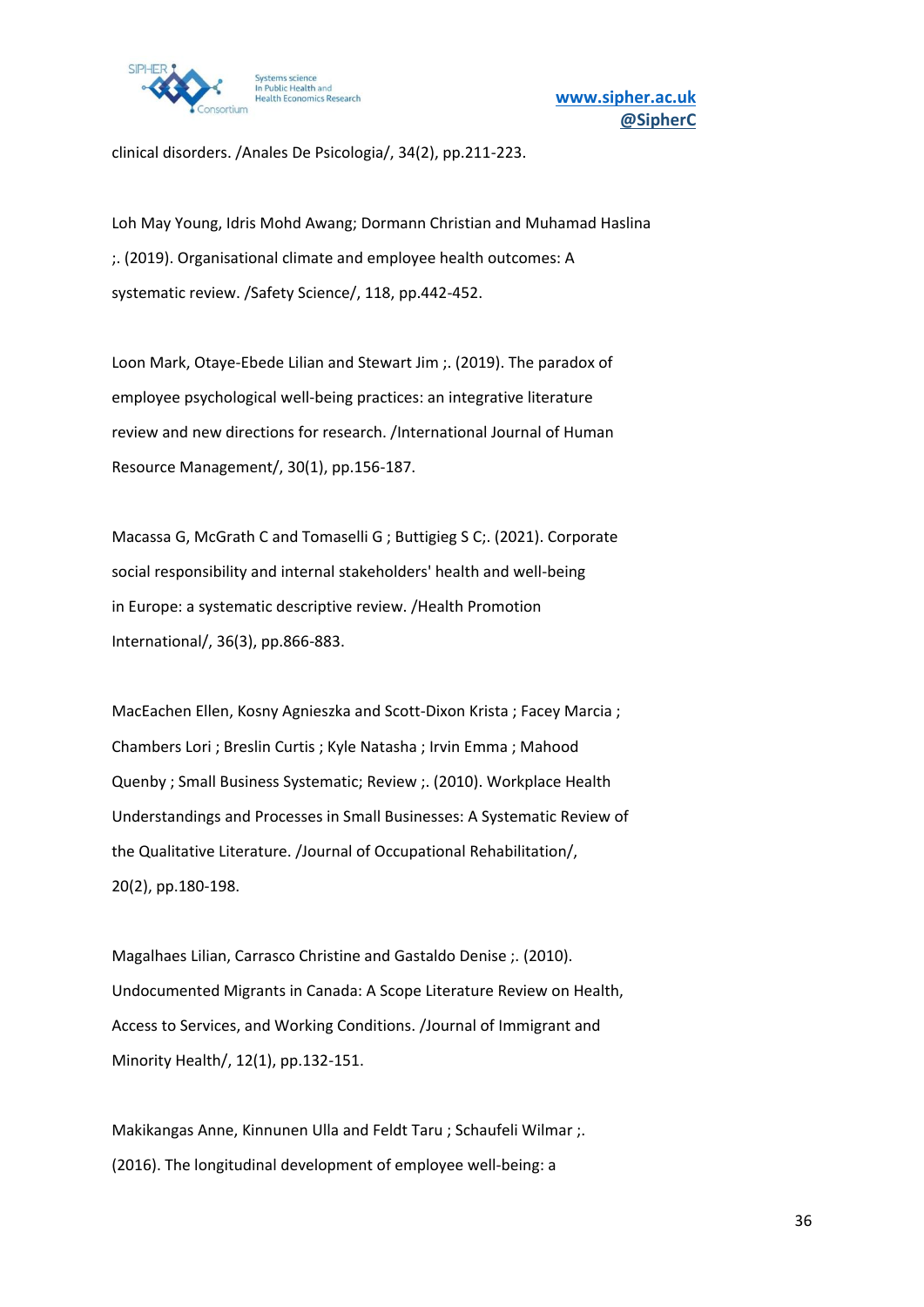

systematic review. /Work and Stress/, 30(1), pp.46-70.

Mariappanadar Sugumar. (2014). Stakeholder harm index: A framework to review work intensification from the critical HRM perspective. /Human Resource Management Review/, 24(4), pp.313-329.

Martin Poo, Fernando and Daniel Ledesma ; Ruben ; Susana Lopez ; Soledad ;. (2018). The taxi industry: working conditions and health of drivers, a literature review. /Transport Reviews/, 38(3), pp.394-411.

Maulsby C H, Ratnayake A and Hesson D ; Mugavero M J; Latkin C A;. (2020). A Scoping Review of Employment and HIV. /AIDS & Behavior/, 24(10), pp.2942-2955.

McElvenny D M, Crawford J O; Davis A and Dixon K ; Alexander C ; Cowie H ; Cherrie J W;. (2018). A review of the impact of shift-work on occupational cancer: part 1 – epidemiological research. /Policy and Practice in Health and Safety/, 16(1), pp.71-108.

McKee-Ryan Frances, Song Zhaoli and Wanberg Connie R; Kinicki Angelo J;. (2005). Psychological and physical well-being during unemployment: a meta-analytic study. /The Journal of applied psychology/, 90(1), pp.53-76.

Mesmer-Magnus Jessica, Glew David J and Viswesvaran Chockalingam ;. (2012). A meta-analysis of positive humor in the workplace. /Journal of Managerial Psychology/, 27(2), pp.155-190.

Milner A, Page A and LaMontagne A D;. (2014). Cause and effect in studies on unemployment, mental health and suicide: a meta-analytic and conceptual review. /Psychological Medicine/, 44(5), pp.909-917.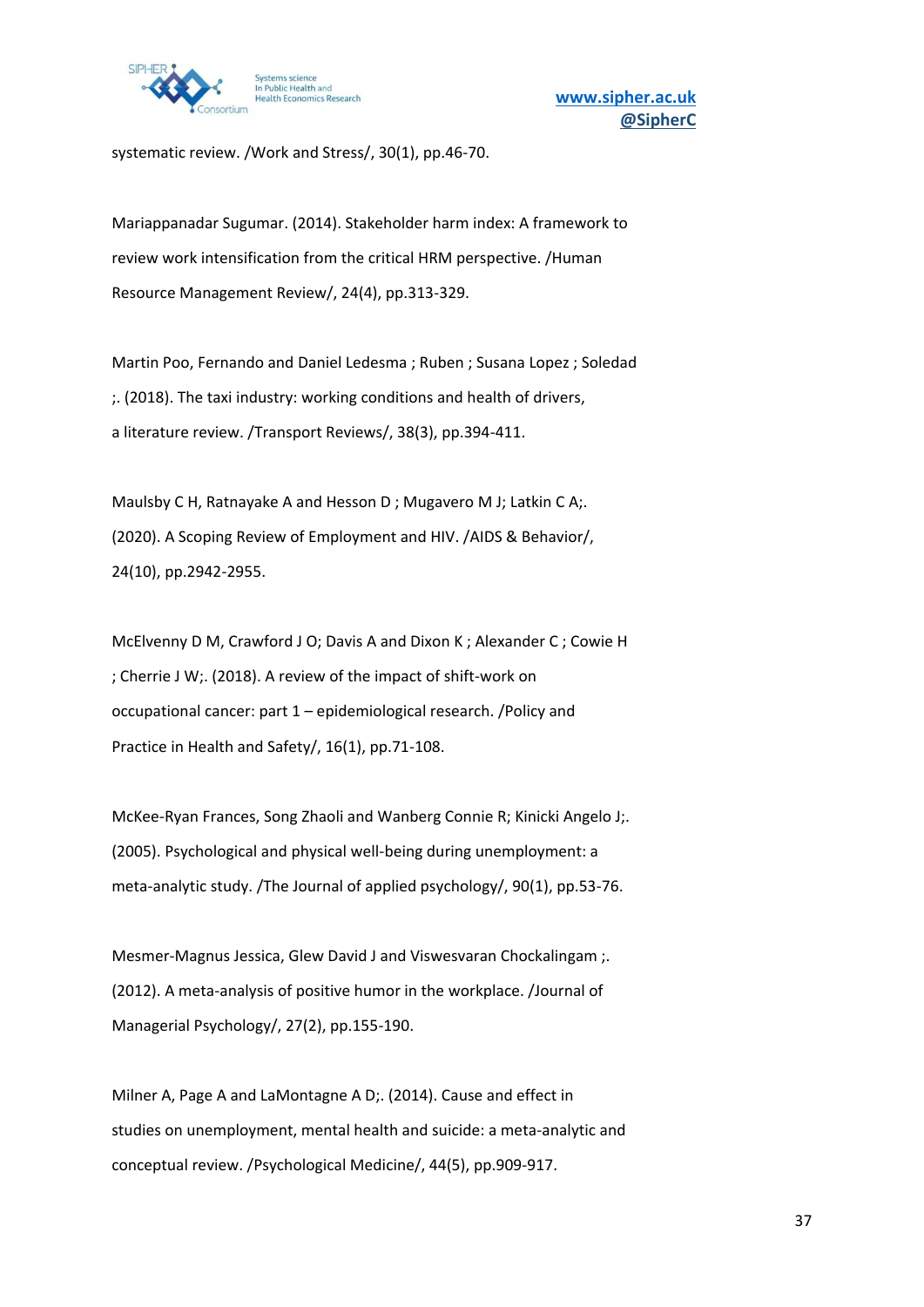

Milner A, Scovelle A J and King T ; Marck C ; McAllister A ; Kavanagh A ; Shields M ; Torok E ; Maheen H ; O'Neil A ;. (2020). Gendered working environments as a determinant of mental health inequalities: a systematic review of 27 studies. /Occupational & Environmental Medicine/, 14, pp.14.

Miraglia Mariella and Johns Gary . (2016). Going to work ill: A meta-analysis of the correlates of presenteeism and a dual-path model. /Journal of occupational health psychology/, 21(3), pp.261-283.

Modini Matthew, Joyce Sadhbh and Mykletun Arnstein ; Christensen Helen ; Bryant Richard A; Mitchell Philip B; Harvey Samuel B;. (2016). The mental health benefits of employment: Results of a systematic meta-review. /Australasian Psychiatry/, 24(4), pp.331-336.

Mols Floortje and Denollet Johan . (2010). Type D personality in the general population: a systematic review of health status, mechanisms of disease, and work-related problems. /Health and Quality of Life Outcomes/, 8, pp..

Montano Diego, Reeske Anna and Franke Franziska ; Huffmeier Joachim ;. (2017). Leadership, followers' mental health and job performance in organizations: A comprehensive meta-analysis from an occupational health perspective. /Journal of Organizational Behavior/, 38(3), pp.327-350.

Mucci Nicola, Giorgi Gabriele and Roncaioli Mattia ; Perez Javier Fiz; Arcangeli Giulio ;. (2016). The correlation between stress and economic crisis: A systematic review. /Neuropsychiatric Disease and Treatment/, 12, pp..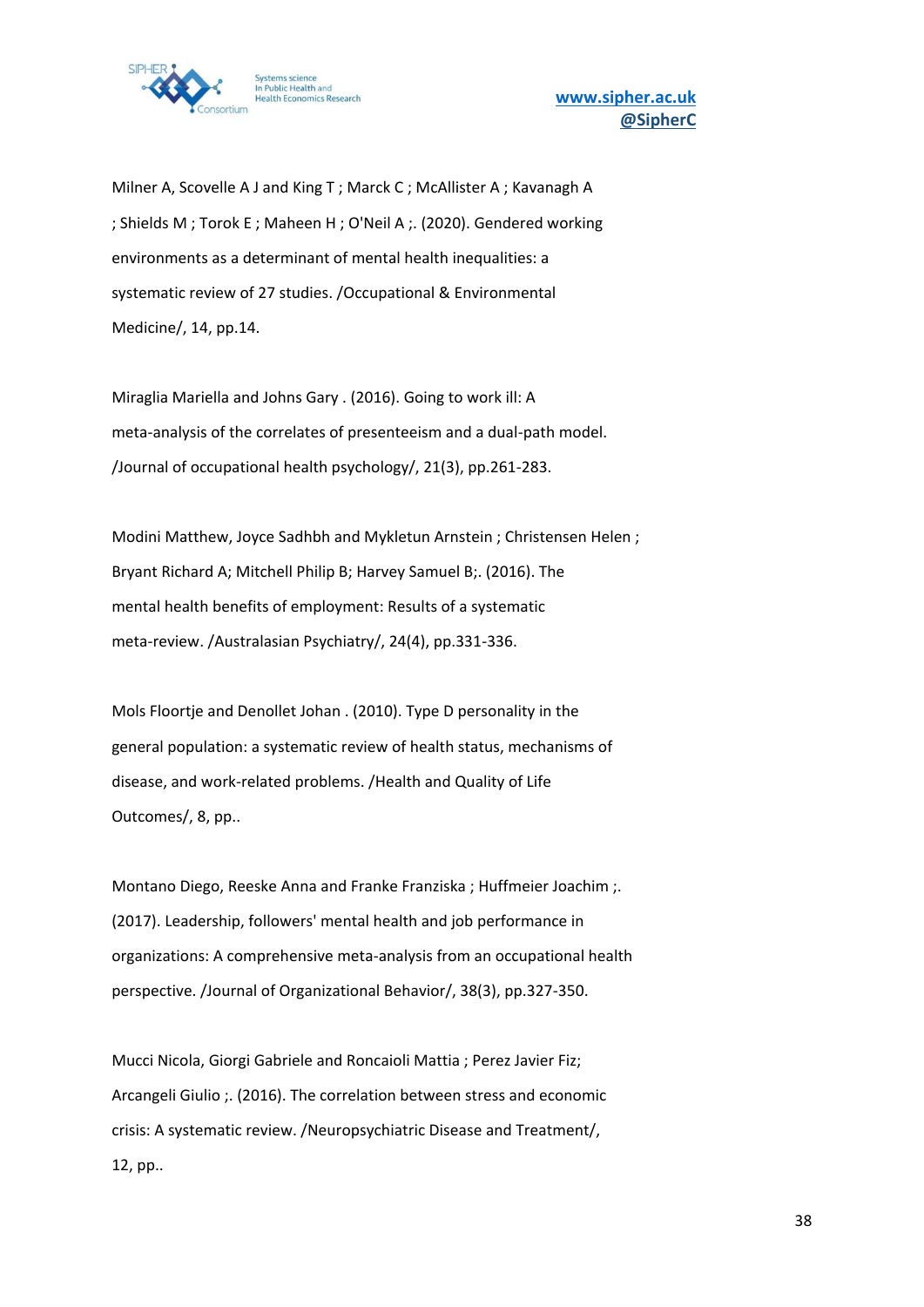

Mucci Nicola, Traversini Veronica and Giorgi Gabriele ; Garzaro Giacomo ; Fiz-Perez Javier ; Campagna Marcello ; Rapisarda Venerando ; Tommasi Eleonora ; Montalti Manfredi ; Arcangeli Giulio ;. (2019). Migrant Workers and Physical Health: An Umbrella Review. /Sustainability/, 11(1), pp..

Mucci N, Traversini V and Giorgi G ; Tommasi E ; De Sio S ; Arcangeli G ;. (2020). Migrant Workers and Psychological Health: A Systematic Review. /Sustainability/, 12(1), pp..

Muntaner Carles, Borrell Carme and Vanroelen Christophe ; Chung Haejoo ; Benach Joan ; Kim Il Ho; Ng Edwin ;. (2010). Employment relations, social class and health: a review and analysis of conceptual and measurement alternatives. /Social science & medicine (1982)/, 71(12), pp.2130-40.

Muoka M O and Lhussier M. (2020). The impact of precarious employment on the health and wellbeing of UK immigrants: a systematic review. /Journal of Poverty and Social Justice/, 28(3), pp.337-360.

Nagarajan N Renuga, Wada Mineko and Fang Mei Lan; Sixsmith Andrew ;. (2019). Defining organizational contributions to sustaining an ageing workforce: a bibliometric review. /European journal of ageing/, 16(3), pp.337-361.

Naicker N, Pega F and Rees D ; Kgalamono S ; Singh T ;. (2021). Health Services Use and Health Outcomes among Informal Economy Workers Compared with Formal Economy Workers: A Systematic Review and Meta-Analysis. /International Journal of Environmental Research & Public Health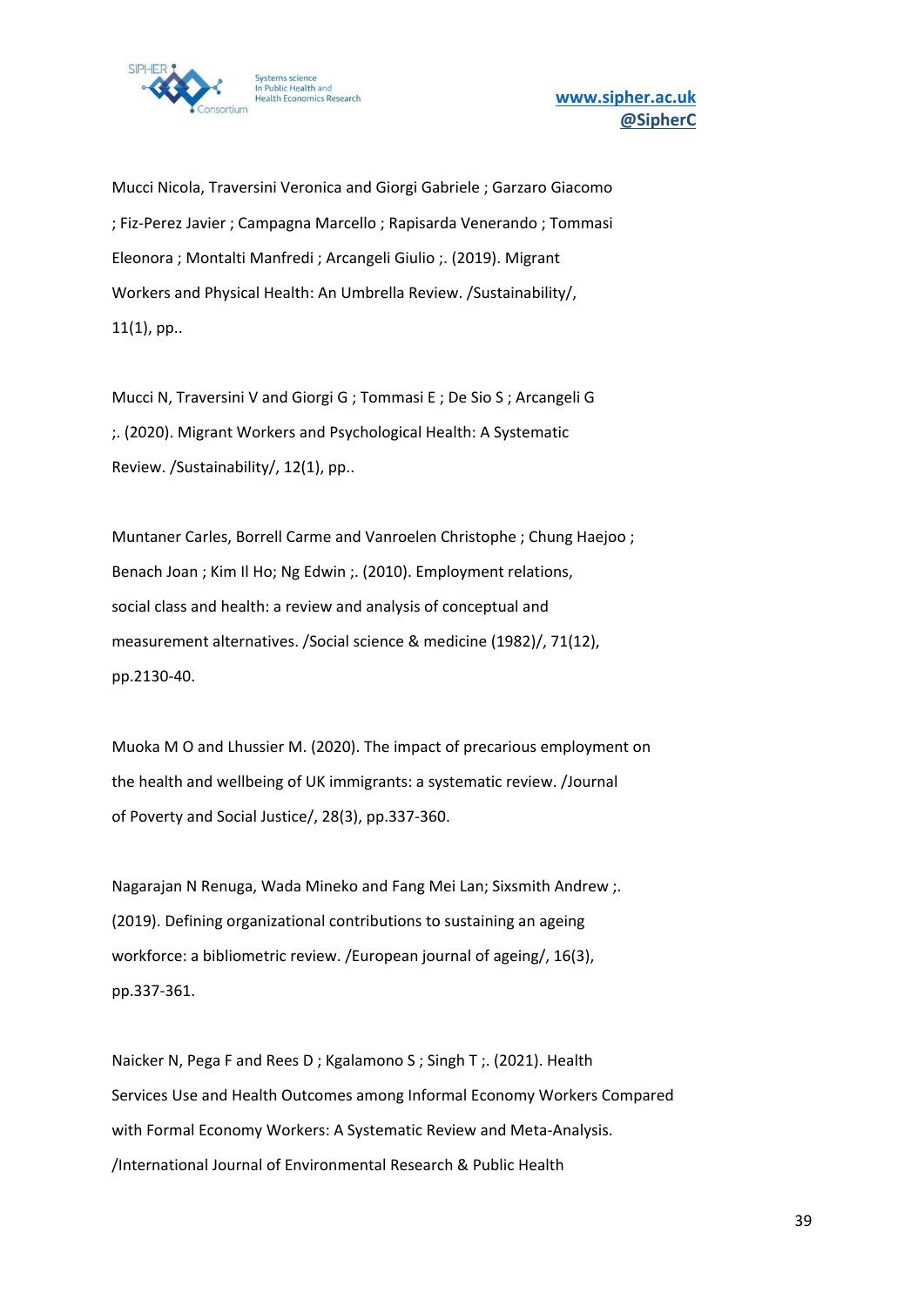

[Electronic Resource]/, 18(6), pp.19.

Nayani Rachel J, Nielsen Karina and Daniels Kevin ; Donaldson-Feilder Emma J; Lewis Rachel C;. (2018). Out of sight and out of mind? A literature review of occupational safety and health leadership and management of distributed workers. /Work and Stress/, 32(2), pp.124-146.

Nerbass F B and Pecoits-Filho R. (2019). Can your work affect your kidney's health?. /Reviews on Environmental Health/, 34(4), pp.441-446.

Nexo Mette Andersen, Meng Annette and Borg Vilhelm ;. (2016). Can psychosocial work conditions protect against age-related cognitive decline? Results from a systematic review. /Occupational and environmental medicine/, 73(7), pp.487-96.

Nghiem N, Mizdrak A and Wilson N ;. (2020). Increased unemployment from the COVID-19 pandemic, what might be the adverse impacts on cardiovascular disease in Aotearoa/New Zealand and how might this be prevented?. /New Zealand Medical Journal/, 133(1526), pp.89-98.

Nguyen O T, Jenkins N J; Khanna N and Shah S ; Gartland A J; Turner K ; Merlo L J;. (2021). A systematic review of contributing factors of and solutions to electronic health record-related impacts on physician well-being. /Journal of the American Medical Informatics Association/, 28(5), pp.974-984.

Nielsen Morten Birkeland and Einarsen Stale. (2012). Outcomes of exposure to workplace bullying: A meta-analytic review. /Work & Stress/, 26(4), pp.309-332.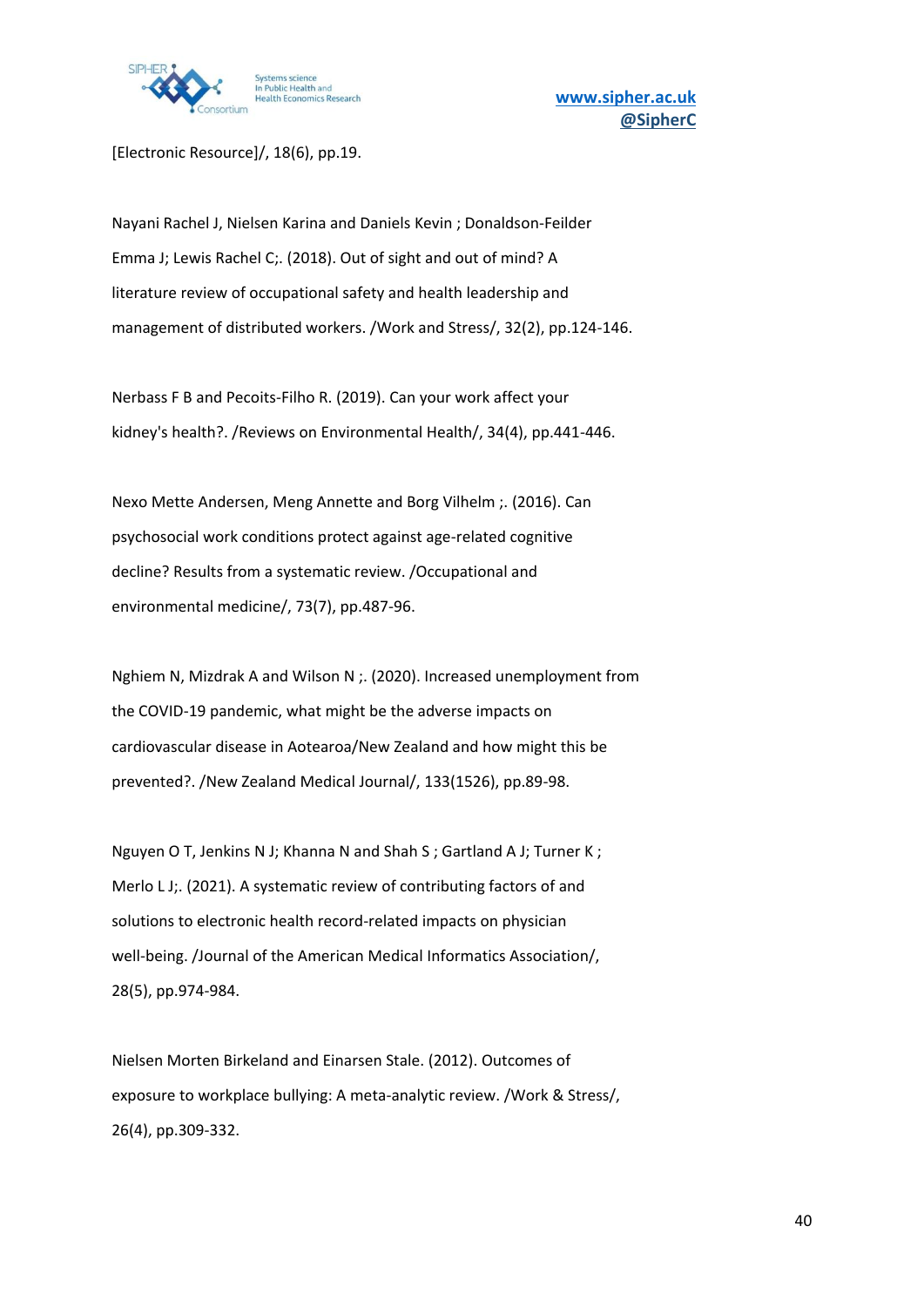

Nieuwenhuijsen K, Bruinvels D and Frings-Dresen M ;. (2010). Psychosocial work environment and stress-related disorders, a systematic review. /Occupational medicine (Oxford and England)/, 60(4), pp.277-86.

Nijp Hylco H, Beckers Debby G. J; Geurts Sabine A. E; Tucker Philip and Kompier Michiel A. J;. (2012). Systematic review on the association between employee worktime control and work-non-work balance, health and well-being, and job-related outcomes. /Scandinavian journal of work and environment & health/, 38(4), pp.299-313.

Nilsson Kerstin. (2016). Conceptualisation of ageing in relation to factors of importance for extending working life - a review. /Scandinavian journal of public health/, 44(5), pp.490-505.

Norgate Sarah H, Cooper-Ryan A M; Lavin S and Stonier C ; Cooper C L;. (2019). The impact of public transport on the health of work commuters: a systematic review. /Health Psychology Review/, , pp..

Norstrom Fredrik, Virtanen Pekka and Hammarstrom Anne ; Gustafsson Per E; Janlert Urban ;. (2014). How does unemployment affect self-assessed health? A systematic review focusing on subgroup effects. /BMC public health/, 14, pp.1310.

Oliveira Wanderlei Abadio de and Oliveira-Cardoso Erika Arantes de; Silva Jorge Luiz da; Santos Manoel Antonio dos;. (2020). Psychological and occupational impacts of the recent successive pandemic waves on health workers: An integrative review and lessons learned. /Estudos de Psicologia Vol 37 2020 and ArtID e200066/, 37, pp..

Pacheco Ecrl, Bartolo A and Rodrigues F ; Pereira A ; Duarte J C; Silva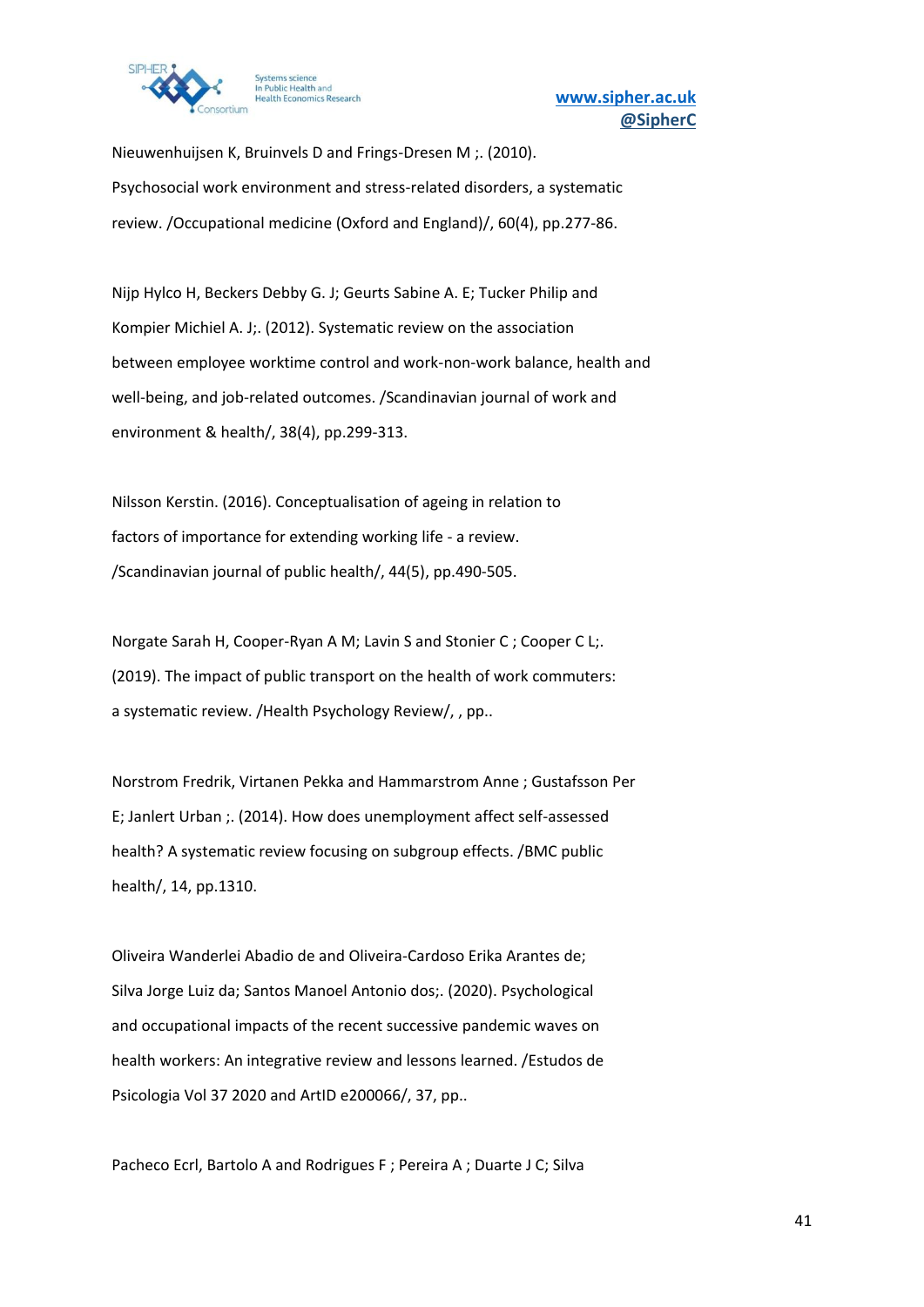

C F;. (2021). Impact of Psychological Aggression at the Workplace on Employees' Health: A Systematic Review of Personal Outcomes and Prevention Strategies. /Psychological Reports/, 124(3), pp.929-976.

Parker Marty, Bucknall Milica and Jagger Carol ; Wilkie Ross ;. (2020). Extending Working Lives: A Systematic Review of Healthy Working Life Expectancy at Age 50. /Social Indicators Research/, , pp..

Parmar D, Stavropoulou C and Ioannidis J P. A;. (2016). Health outcomes during the 2008 financial crisis in Europe: Systematic literature review. /BMJ (Online)/, 354, pp.i4588.

Paul Leigh, J and Leigh Wesley A; Du Juan ;. (2019). Minimum wages and public health: A literature review. /Preventive medicine/, 118, pp.122-134.

Pennisi P R. C, Alves N C; Michelin P S; Medeiros-Souza L and Herval A M; Paranhos L R;. (2020). The quality of life of family health professionals: a systematic review and meta-synthesis. /Revista Brasileira de Enfermagem/, 73(5), pp.e20190645.

Pienaar Paula R, Kolbe-Alexander Tracy L; van Mechelen Willem and Boot Cécile ; R L ; Roden Laura C; Lambert Estelle V; Rae Dale E;. (2021). Associations Between Self-Reported Sleep Duration and Mortality in Employed Individuals: Systematic Review and Meta-Analysis. /American Journal of Health Promotion : AJHP/, 35(6), pp.853-865.

Pike Caitlin, Kritzinger Alta and Pillay Bhavani ;. (2017). Social participation in working-age adults with aphasia: an updated systematic review. /Topics in stroke rehabilitation/, 24(8), pp.627-639.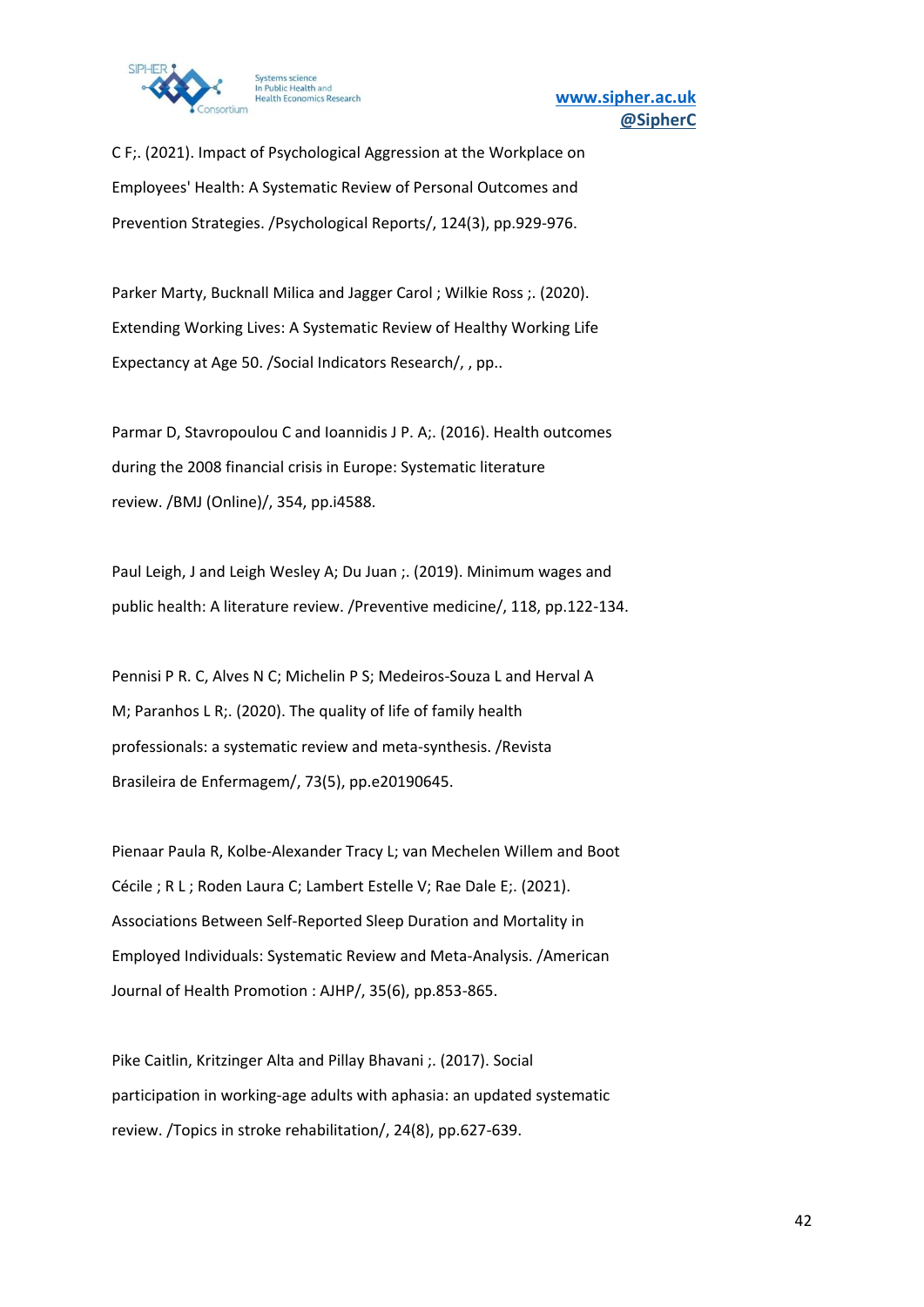

Pilipiec Patrick, Groot Wim and Pavlova Milena ;. (2021). The Effect of an Increase of the Retirement Age on the Health, Well-Being, and Labor Force Participation of Older Workers: a Systematic Literature Review. /Journal of Population Ageing/, 14(2), pp.271-315.

Pindek Shani and Spector Paul E. (2016). Organizational constraints: A meta-analysis of a major stressor. /Work & Stress/, 30(1), pp.7-25.

Pizarro J M and Fuenzalida F A;. (2021). Mental health in mine workers: a literature review. /Industrial Health/, 28, pp.28.

Puig-Barrachina V, Giro P and Artazcoz L; Bartoll X; Cortes-Franch I; Fernandez A ; Gonzalez-Marin P ; Borrell C ;. (2020). The impact of Active Labour Market Policies on health outcomes: a Scoping review. /European Journal of Public Health/, 30(1), pp.36-42.

Rajamohan S, Porock D and Chang Y P;. (2019). Understanding the Relationship Between Staff and Job Satisfaction, Stress, Turnover, and Staff Outcomes in the Person-Centered Care Nursing Home Arena. /Journal of Nursing Scholarship/, 51(5), pp.560-568.

Renahy Emilie, Mitchell Christiane and Molnar Agnes ; Muntaner Carles ; Ng Edwin ; Ali Farihah ; O'Campo Patricia ;. (2018). Connections between unemployment insurance, poverty and health: a systematic review. /European journal of public health/, 28(2), pp.269-275.

Reneflot Anne and Evensen Miriam . (2014). Unemployment and psychological distress among young adults in the Nordic countries: A review of the literature. /International Journal of Social Welfare/, 23(1), pp.3-15.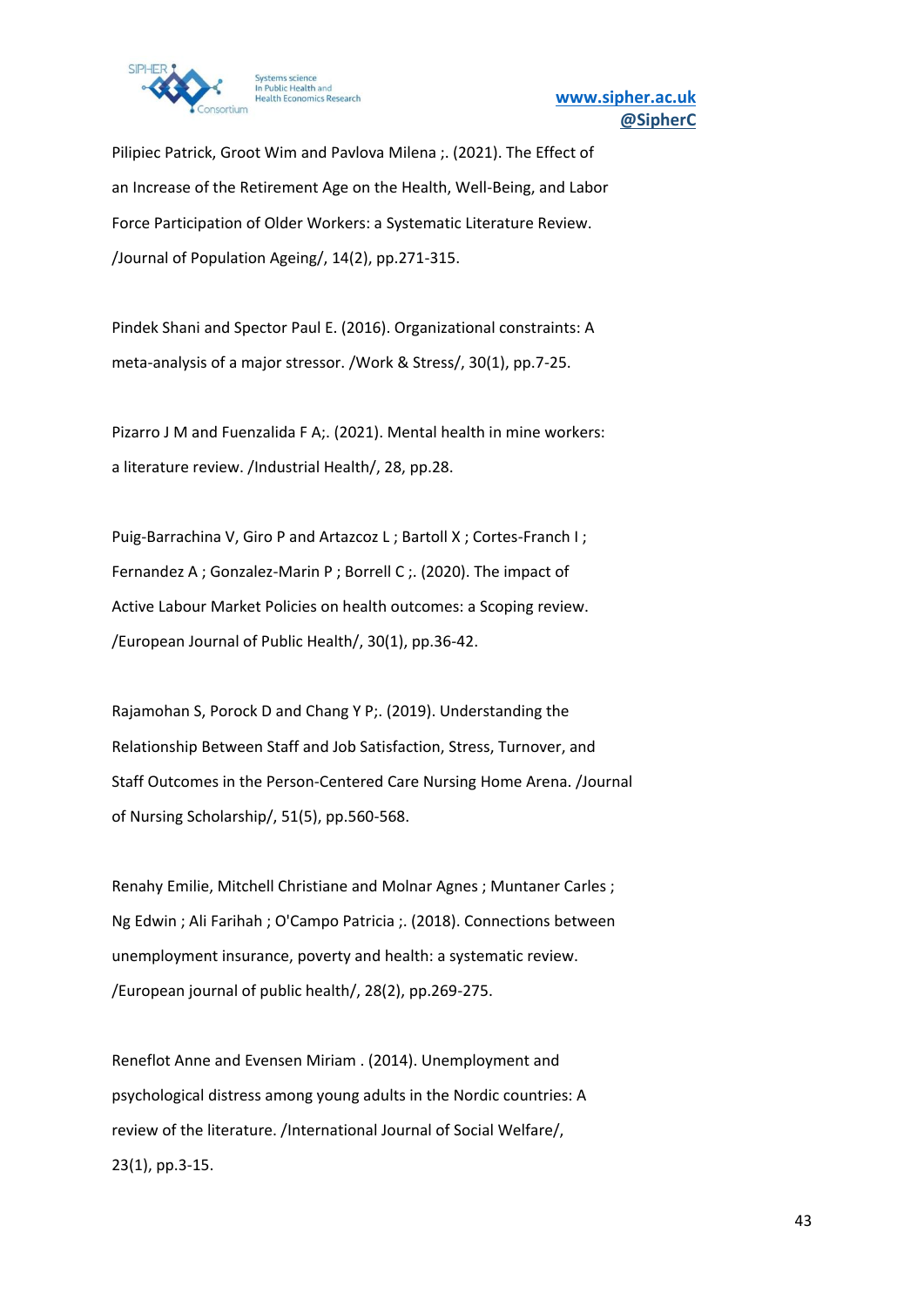

Reynish Tamara, Ha Hoang , Bridgman Heather ; Nic Giolla Easpaig and Bróna;. (2021). Barriers and Enablers to Sex Workers' Uptake of Mental Healthcare: a Systematic Literature Review. /Sexuality Research & Social Policy/, 18(1), pp.184-201.

Robertson Janet, Beyer Steve and Emerson Eric ; Baines Susannah ; Hatton Chris ;. (2019). The association between employment and the health of people with intellectual disabilities: A systematic review. /Journal of Applied Research in Intellectual Disabilities/, 32(6), pp.1335-1348.

Roche Ann M, Pidd Ken and Fischer Jane A; Lee Nicole ; Scarfe Anje ; Kostadinov Victoria ;. (2016). Men, Work, and Mental Health: A Systematic Review of Depression in Male-dominated Industries and Occupations. /Safety and Health at Work/, 7(4), pp.268-283.

Roelfs David J, Shor Eran and Davidson Karina W; Schwartz Joseph E;. (2011). Losing life and livelihood: a systematic review and meta-analysis of unemployment and all-cause mortality. /Social science & medicine (1982)/, 72(6), pp.840-54.

Roelfs David J, Shor Eran and Blank Aharon ; Schwartz Joseph E;. (2015). Misery loves company? A meta-regression examining aggregate unemployment rates and the unemployment-mortality association. /Annals of epidemiology/, 25(5), pp.312-22.

Roffey D M, Wai E K; Bishop P and Kwon B K; Dagenais S ;. (2010). Causal assessment of occupational pushing or pulling and low back pain: results of a systematic review. /Spine Journal/, 10(6), pp.544-553.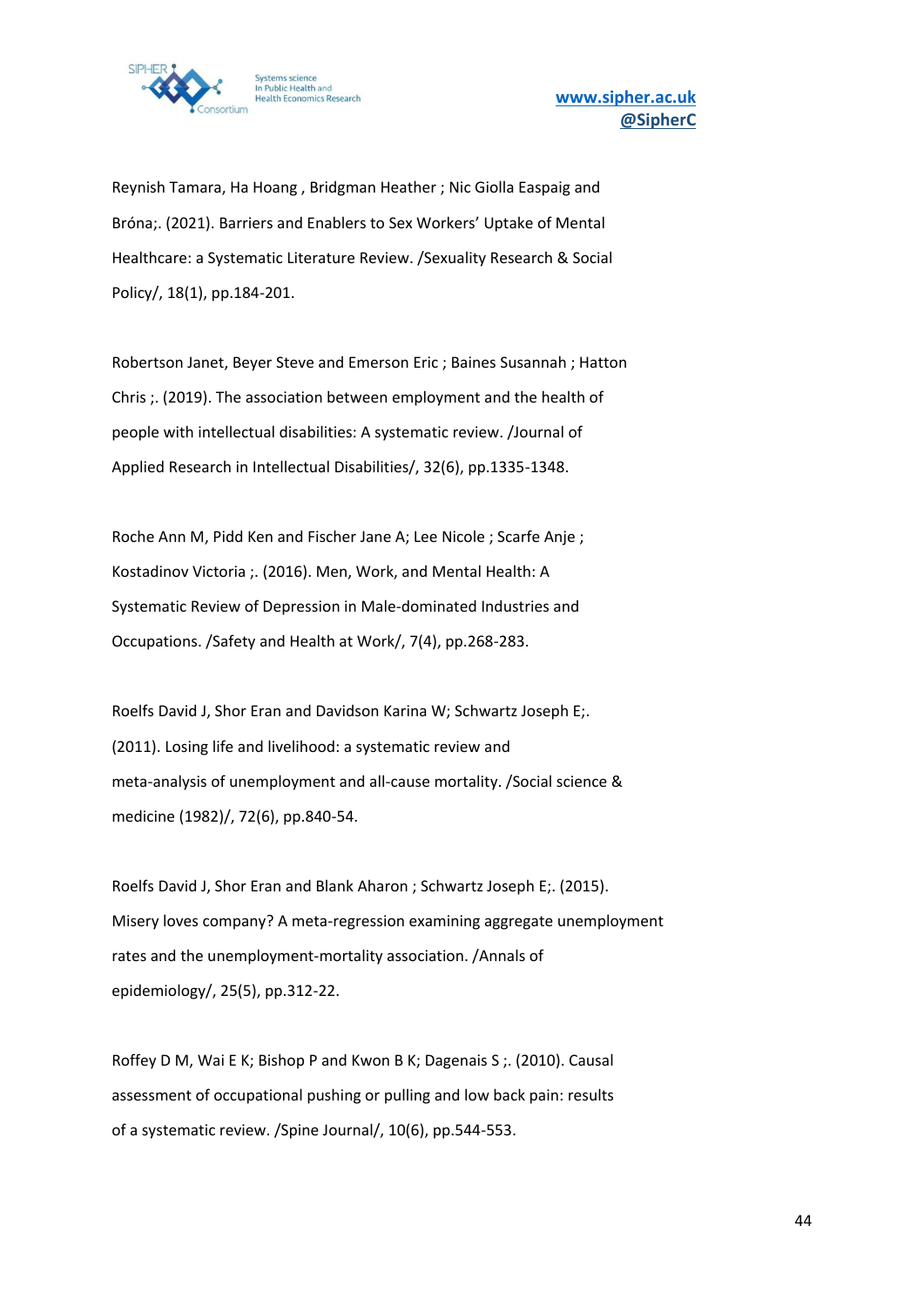

Ronda-Perez Elena, Agudelo-Suarez Andres A and Lopez-Jacob Maria Jose; Garcia Ana M; Benavides Fernando G;. (2014). Scoping Review About Working Conditions and Health of Immigrant Workers in Spain. /Revista Espanola De Salud Publica/, 88(6), pp.703-714.

Ronnblad T, Gronholm E and Jonsson J ; Koranyi I ; Orellana C ; Kreshpaj B ; Chen L ; Stockfelt L ; Bodin T ;. (2019). Precarious employment and mental health: a systematic review and meta-analysis of longitudinal studies. /Scandinavian Journal of Work and Environment & Health/, 45(5), pp.429-443.

Rönnblad Torkel BSc and Grönholm Erik MSc; Jonsson Johanna M. P. H; Koranyi Isa MSc; Orellana Cecilia M. P. H. PhD; Kreshpaj Bertina M. P. H. PhD; Chen Lingjing M. P. H. PhD; Stockfelt Leo M. D. PhD; Bodin Theo M. D. PhD;. (2019). Precarious employment and mental health: a systematic review and meta-analysis of longitudinal studies. /Scandinavian Journal of Work and Environment & Health/, 45(5), pp.429-443.

Rosario Susel, Fonseca Joao A and Nienhaus Albert ; da Costa ; Jose Torres ;. (2016). Standardized assessment of psychosocial factors and their influence on medically confirmed health outcomes in workers: a systematic review. /Journal of Occupational Medicine and Toxicology/, 11, pp..

Rosen Patricia H and Wischniewski Sascha. (2019). Scoping review on job control and occupational health in the manufacturing context. /International Journal of Advanced Manufacturing Technology/, 102(5-8), pp.2285-2296.

Rueda Sergio, Chambers Lori and Wilson Mike ; Mustard Cameron ; Rourke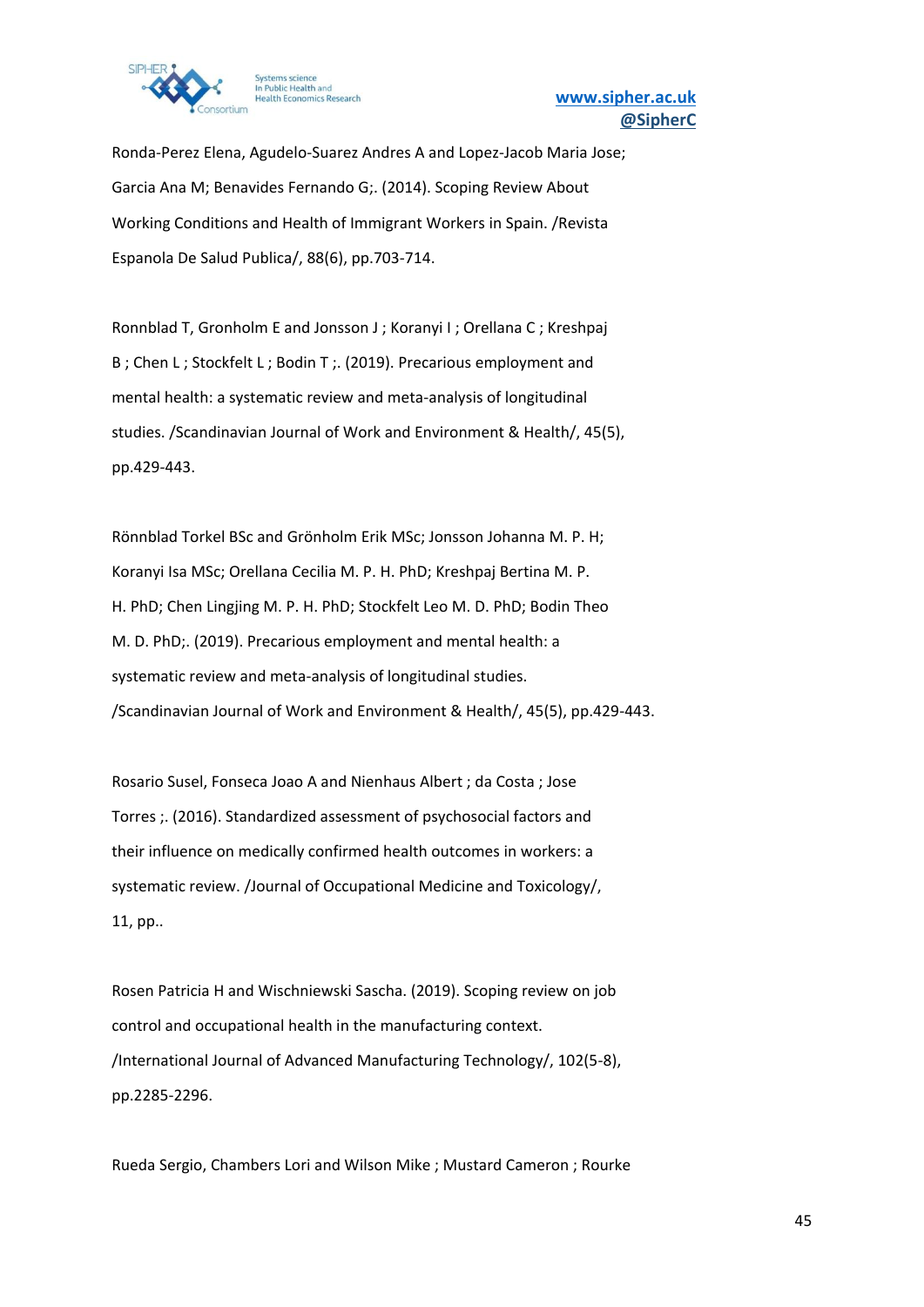

Sean B; Bayoumi Ahmed ; Raboud Janet ; Lavis John ;. (2012). Association of returning to work with better health in working-aged adults: a systematic review. /American journal of public health/, 102(3), pp.541-56.

Rugulies Reiner, Aust Birgit and Madsen Ida Eh;. (2017). Effort-reward imbalance at work and risk of depressive disorders. A systematic review and meta-analysis of prospective cohort studies. /Scandinavian journal of work and environment & health/, 43(4), pp.294-306.

Ryan C, Bergin M and Wells J S. G;. (2019). Work-related stress and well-being of direct care workers in intellectual disability services: a scoping review of the literature. /International Journal of Developmental Disabilities/, 67(1), pp.1-22.

Saksvik I B, Bjorvatn B and Hetland H ; Sandal G M; Pallesen S ;. (2011). Individual differences in tolerance to shift work - A systematic review. /Sleep Medicine Reviews/, 15(4), pp.221-235.

Salami Bukola, Meharali Salima and Salami Azeez ;. (2015). The health of temporary foreign workers in Canada: A scoping review. /Canadian Journal of Public Health-Revue Canadienne De Sante Publique/, 106(8), pp.E546-E554.

Salihu H M, Myers J and August E M;. (2012). Pregnancy in the workplace. /Occupational medicine (Oxford and England)/, 62(2), pp.88-97.

Salvagioni D A. J, Melanda F N; Mesas A E; Gonzalez A D; Gabani F L; De Andrade and S M ;. (2017). Physical, psychological and occupational consequences of job burnout: A systematic review of prospective studies. /PLoS ONE/, 12(10), pp.e0185781.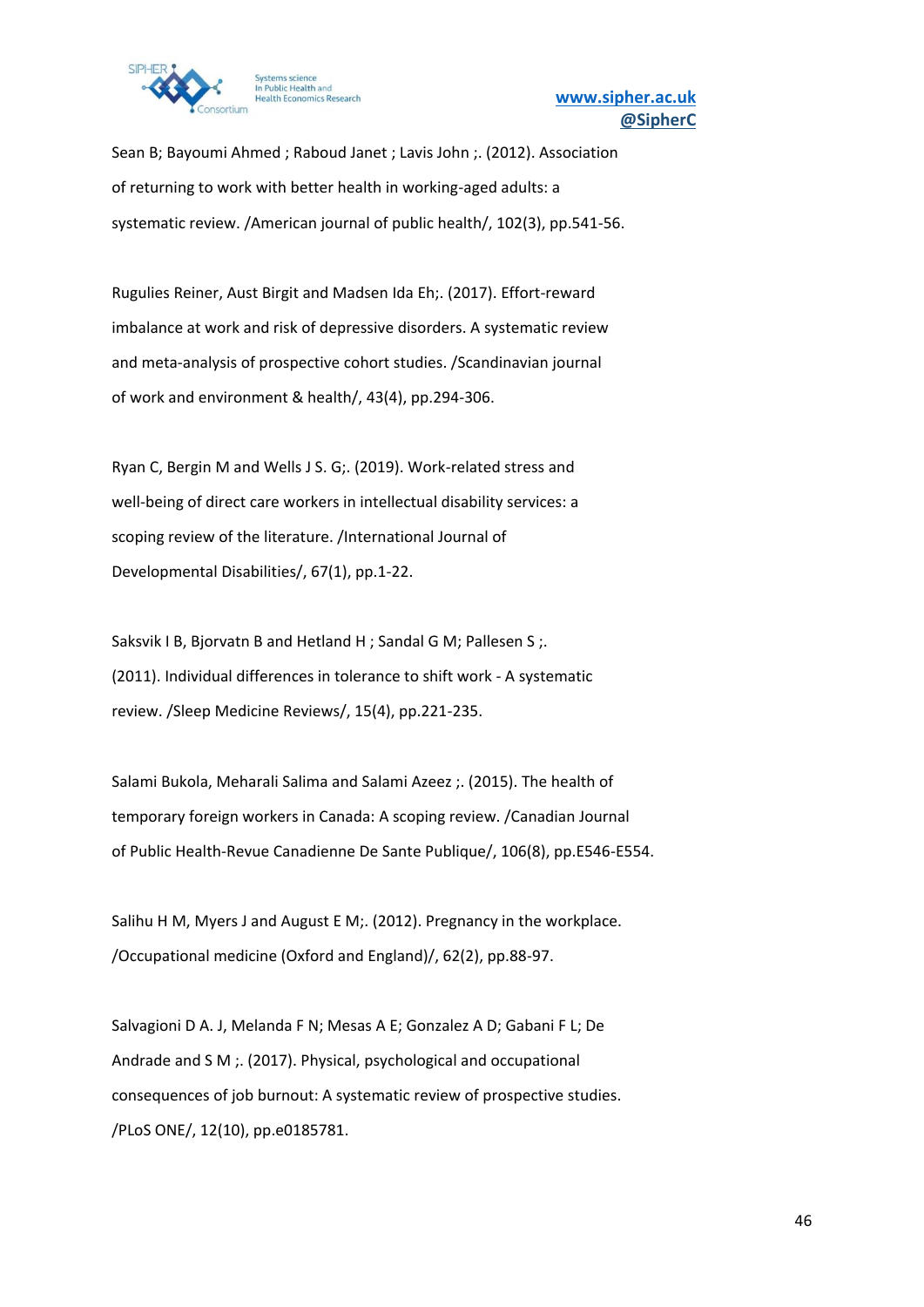

Sara Jaskanwal D, Prasad Megha and Eleid Mackram F; Zhang Ming ; Widmer R Jay; Lerman Amir ;. (2018). Association Between Work-Related Stress and Coronary Heart Disease: A Review of Prospective Studies Through the Job Strain, Effort-Reward Balance, and Organizational Justice Models. /Journal of the American Heart Association/, 7(9), pp..

Saragih I D, Tonapa S and Saragih I S; Advani S ; Batubara S O; Suarilah I ; Lin C J;. (2021). Global prevalence of mental health problems among healthcare workers during the Covid-19 pandemic: A systematic review and meta-analysis. /International Journal of Nursing Studies/, 121, pp..

Scalzo Kathleen, Forwell Susan J and Suto Melinda J;. (2016). An integrative review exploring transition following an unexpected health-related trauma. /Journal of Occupational Science/, 23(4), pp.464-483.

Schaap Rosanne, de Wind and Astrid ; Coenen Pieter ; Proper Karin ; Boot Cecile ;. (2018). The effects of exit from work on health across different socioeconomic groups: A systematic literature review. /Social science & medicine (1982)/, 198, pp.36-45.

Scheiring Gabor, Irdam Darja and King Lawrence P;. (2019). Cross-country evidence on the social determinants of the post-socialist mortality crisis in Europe: a review and performance-based hierarchy of variables. /Sociology of health & illness/, 41(4), pp.673-691.

Schmidt Susanne, Roesler Ulrike and Kusserow Talin ; Rau Renate ;. (2014). Uncertainty in the workplace: Examining role ambiguity and role conflict, and their link to depression-A meta-analysis. /European Journal of Work and Organizational Psychology/, 23(1), pp.91-106.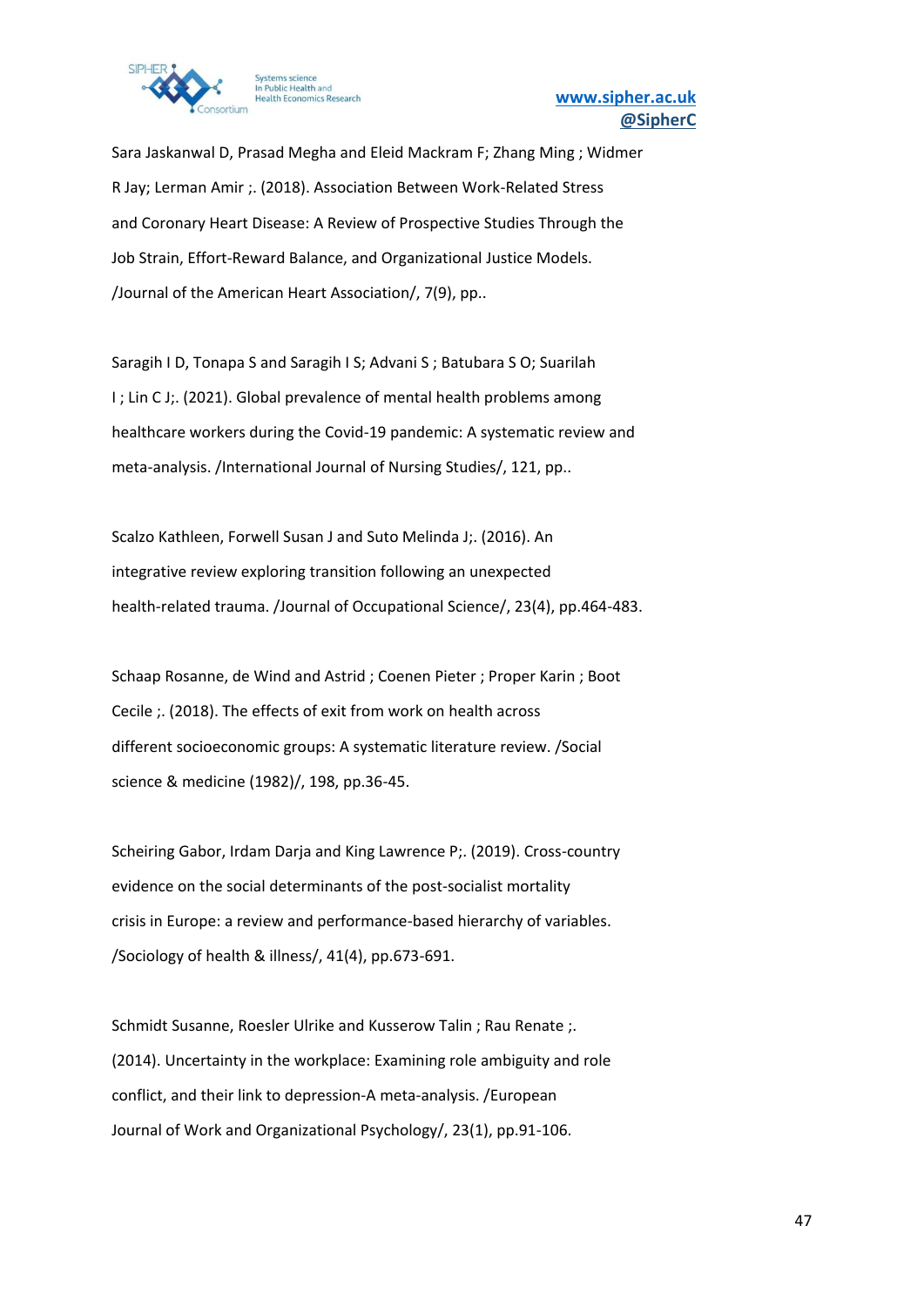

Schulte Paul A, Leso Veruscka and Niang Mamadou ; Iavicoli Ivo ;. (2019). Current state of knowledge on the health effects of engineered nanomaterials in workers: a systematic review of human studies and epidemiological investigations. /Scandinavian Journal of Work Environment & Health/, 45(3), pp.217-238.

Schuster Michelle and Dwyer Patricia A. (2020). Post-traumatic stress disorder in nurses: An integrative review. /Journal of Clinical Nursing/, 29(15-16), pp.2769-2787.

Sewdas R, de Wind A and Stenholm S ; Coenen P ; Louwerse I ; Boot C ; van der Beek A ;. (2020). Association between retirement and mortality: working longer, living longer? A systematic review and meta-analysis. /Journal of Epidemiology & Community Health/, 74(5), pp.473-480.

Shand Fiona, Duffy Luke and Torok Michelle ;. (2021). Can government responses to unemployment reduce the impact of unemployment on suicide? A systematic review. /Crisis: The Journal of Crisis Intervention and Suicide Prevention/, , pp.No Pagination Specified.

Sheely Amanda and Kneipp Shawn M. (2015). The Effects of Collateral Consequences of Criminal Involvement on Employment, Use of Temporary Assistance for Needy Families, and Health. /Women & health/, 55(5), pp.548-65.

Shields M, Dimov S and Kavanagh A ; Milner A ; Spittal M J; King T L;. (2021). How do employment conditions and psychosocial workplace exposures impact the mental health of young workers? A systematic review. /Social Psychiatry & Psychiatric Epidemiology/, 56(7), pp.1147-1160.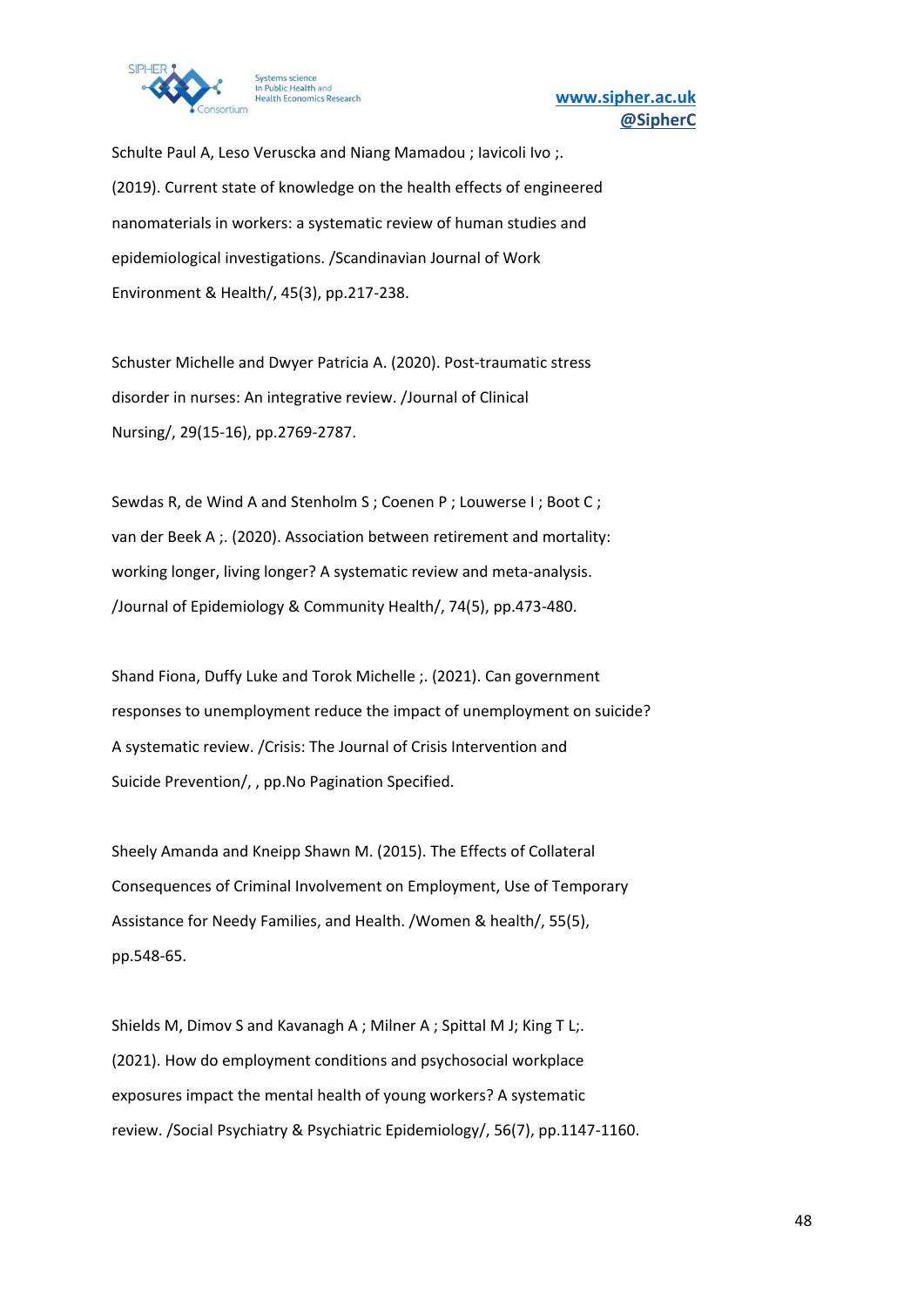

Shifrin N V and Michel J S;. (2021). Flexible work arrangements and employee health: A meta-analytic review. /Work and Stress/, , pp.1-26.

Shishehgar Sara, Gholizadeh Leila and DiGiacomo Michelle ; Davidson Patricia M;. (2015). The impact of migration on the health status of Iranians: an integrative literature review. /BMC international health and human rights/, 15, pp.20.

Showalter K. (2016). Women's employment and domestic violence: A review of the literature. /Aggression and Violent Behavior/, 31, pp.37-47.

Siegrist Johannes and Li Jian . (2016). Associations of Extrinsic and Intrinsic Components of Work Stress with Health: A Systematic Review of Evidence on the Effort-Reward Imbalance Model. /International Journal of Environmental Research and Public Health/, 13(4), pp..

Silva M, Resurreccion D M and Antunes A ; Frasquilho D ; Cardoso G ;. (2018). Impact of economic crises on mental health care: a systematic review. /Epidemiology and psychiatric sciences/, 29, pp.e7.

Singh J, Karanika-Murray M and Baguley T ; Hudson J ;. (2020). A Systematic Review of Job Demands and Resources Associated with Compassion Fatigue in Mental Health Professionals. /International Journal of Environmental Research & Public Health [Electronic Resource]/, 17(19), pp.24.

Skakon Janne, Nielsen Karina and Borg Vilhelm ; Guzman Jaime ;. (2010). Are leaders' well-being, behaviours and style associated with the affective well-being of their employees? A systematic review of three decades of research. /Work and Stress/, 24(2), pp.107-139.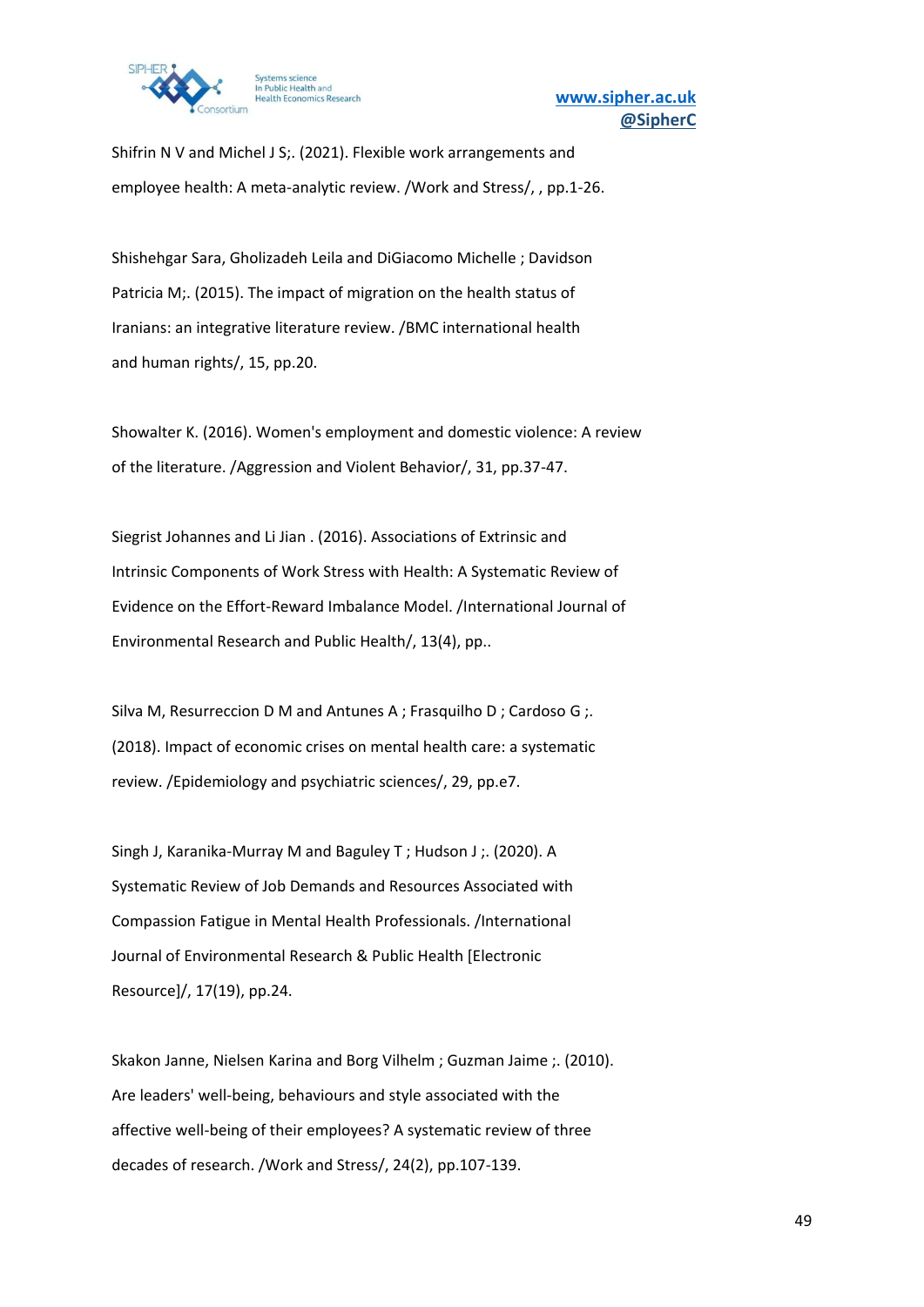

Sojo Victor E and Wood Robert E; Genat Anna E;. (2016). Harmful Workplace Experiences and Women's Occupational Well-Being: A Meta-Analysis. /Psychology of Women Quarterly/, 40(1), pp.10-40.

Sriharan Abi, West Keri J and Almost Joan ; Hamza Aden ;. (2021). COVID-19-Related Occupational Burnout and Moral Distress among Nurses: A Rapid Scoping Review. /Nursing Leadership/, 34(1), pp.7.

Sterud T, Tynes T and Mehlum I Sivesind; Veiersted K B; Bergbom B ; Airila A ; Johansson B ; Brendler-Lindqvist M ; Hviid K ; Flyvholm M A;. (2018). A systematic review of working conditions and occupational health among immigrants in Europe and Canada. /Bmc Public Health/, 18, pp..

Sumner Rachel C and Gallagher Stephen. (2017). Unemployment as a chronic stressor: A systematic review of cortisol studies. /Psychology & health/, 32(3), pp.289-311.

Tang Kenneth. (2014). A reciprocal interplay between psychosocial job stressors and worker well-being? A systematic review of the "reversed" effect. /Scandinavian Journal of Work Environment & Health/, 40(5), pp.441-456.

Theorell Tores, Hammarstrom Anne and Aronsson Gunnar ; Traskman Bendz ; Lil ; Grape Tom ; Hogstedt Christer ; Marteinsdottir Ina ; Skoog Ingmar ; Hall Charlotte ;. (2015). A systematic review including meta-analysis of work environment and depressive symptoms. /BMC public health/, 15, pp.738.

Torquati Luciana, Mielke Gregore I and Brown Wendy J; Burton Nicola W;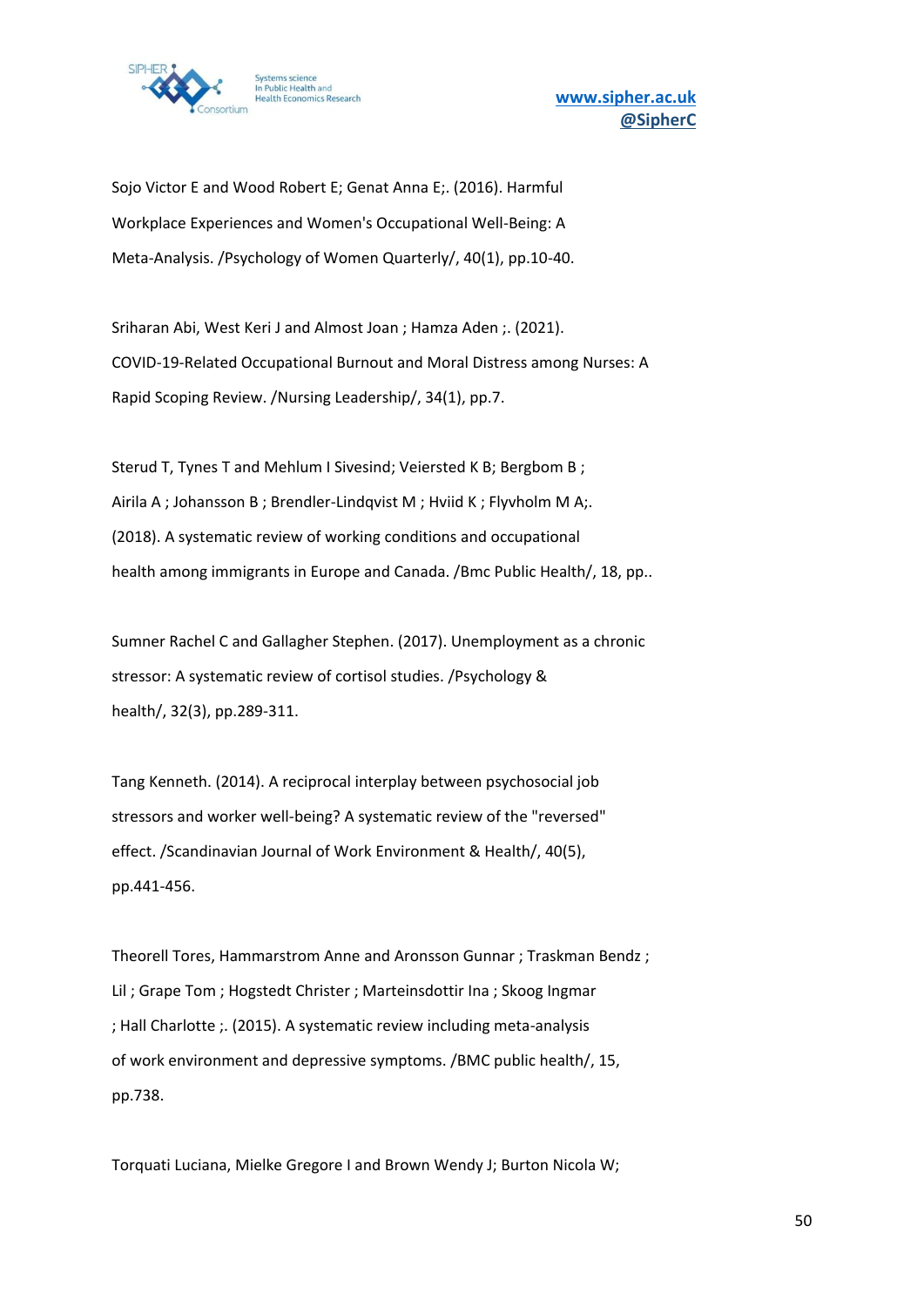

Kolbe-Alexander Tracy L;. (2019). Shift Work and Poor Mental Health: A Meta-Analysis of Longitudinal Studies. /American Journal of Public Health/, 109(11), pp.E13-E20.

Uphoff E P, Lombardo C and Johnston G ; Weeks L ; Rodgers M ; Dawson S ; Seymour C ; Kousoulis A A; Churchill R ;. (2021). Mental health among healthcare workers and other vulnerable groups during the COVID-19 pandemic and other coronavirus outbreaks: A rapid systematic review. /PLoS ONE [Electronic Resource]/, 16(8), pp.e0254821.

Utzet M, Valero E and Mosquera I ; Martin U ;. (2020). Employment precariousness and mental health, understanding a complex reality: a systematic review. /International Journal of Occupational Medicine & Environmental Health/, 33(5), pp.569-598.

Valero E, Martin U and Bacigalupe A ; Utzet M ;. (2021). The impact of precarious jobs on mental health: a gender-sensitive literature review. /International Archives of Occupational & Environmental Health/, 94(4), pp.577-589.

van der Noordt , Maaike and Ijzelenberg Helma ; Droomers Mariel ; Proper Karin I;. (2014). Health effects of employment: a systematic review of prospective studies. /Occupational and environmental medicine/, 71(10), pp.730-6.

van Diepen C, Fors A and Ekman I ; Hensing G ;. (2020). Association between person-centred care and healthcare providers' job satisfaction and work-related health: a scoping review. /BMJ Open/, 10(12), pp.e042658.

van Kampen V, Hoffmeyer F and Seifert C ; Bruning T ; Bunger J ;.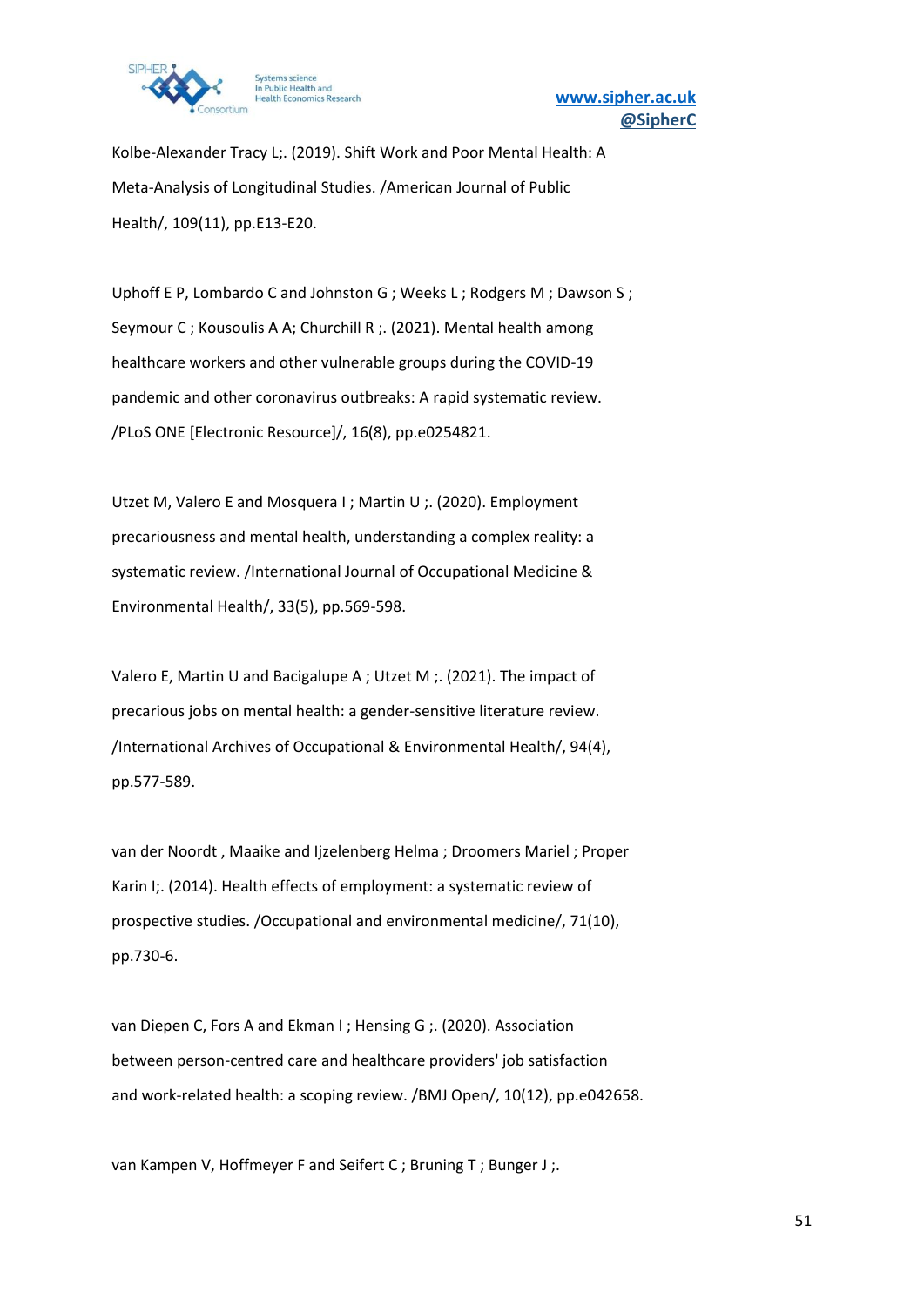

(2020). Occupational health hazards of street cleaners - a literature review considering prevention practices at the workplace. /International Journal of Occupational Medicine & Environmental Health/, 33(6), pp.701-732.

van Rijn , Rogier M and Robroek Suzan J. W; Brouwer Sandra ; Burdorf Alex ;. (2014). Influence of poor health on exit from paid employment: a systematic review. /Occupational and environmental medicine/, 71(4), pp.295-301.

Vancea Mihaela and Utzet Mireia . (2017). How unemployment and precarious employment affect the health of young people: A scoping study on social determinants. /Scandinavian journal of public health/, 45(1), pp.73-84.

Varanka-Ruuska Tuulia, Rautio Nina and Lehtiniemi Heli ; Miettunen Jouko ; Keinanen-Kiukaanniemi Sirkka ; Sebert Sylvain ; Ala-Mursula Leena ;. (2018). The association of unemployment with glucose metabolism: a systematic review and meta-analysis. /International journal of public health/, 63(4), pp.435-446.

Vedaa Oystein, Harris Anette and Bjorvatn Bjorn ; Waage Siri ; Sivertsen Borge ; Tucker Philip ; Pallesen Stale ;. (2016). Systematic review of the relationship between quick returns in rotating shift work and health-related outcomes. /Ergonomics/, 59(1), pp.1-14.

Verkuil Bart, Atasayi Serpil and Molendijk Marc L;. (2015). Workplace Bullying and Mental Health: A Meta-Analysis on Cross-Sectional and Longitudinal Data. /Plos One/, 10(8), pp..

Virtanen Marianna, Jokela Markus and Nyberg Solja T; Madsen Ida E. H;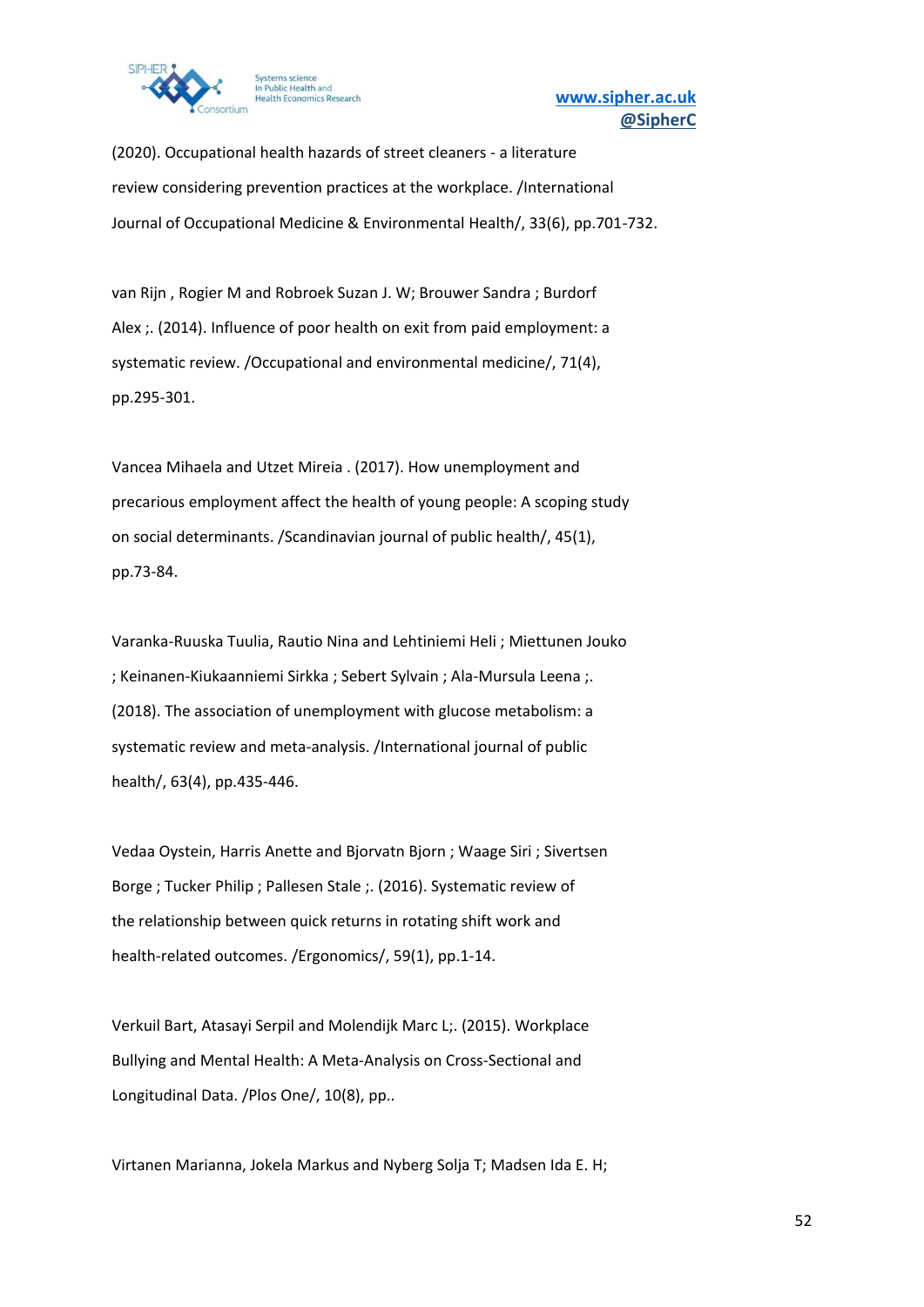

Lallukka Tea ; Ahola Kirsi ; Alfredsson Lars ; Batty G David; Bjorner Jakob B; Borritz Marianne ; Burr Hermann ; Casini Annalisa ; Clays Els ; De Bacquer ; Dirk ; Dragano Nico ; Erbel Raimund ; Ferrie Jane E; Fransson Eleonor I; Hamer Mark ; Heikkila Katriina ; Jockel Karl-Heinz ; Kittel France ; Knutsson Anders ; Koskenvuo Markku ; Ladwig Karl-Heinz ; Lunau Thorsten ; Nielsen Martin L; Nordin Maria ; Oksanen Tuula ; Pejtersen Jan H; Pentti Jaana ; Rugulies Reiner ; Salo Paula ; Schupp Jurgen ; Siegrist Johannes ; Singh-Manoux Archana ; Steptoe Andrew ; Suominen Sakari B; Theorell Tores ; Vahtera Jussi ; Wagner Gert G; Westerholm Peter J. M; Westerlund Hugo ; Kivimaki Mika ;. (2015). Long working hours and alcohol use: Systematic review and meta-analysis of published studies and unpublished individual participant data. /BMJ: British Medical Journal/, 350, pp..

Vooijs Marloes, Leensen Monique C. J and Hoving Jan L; Daams Joost G; Wind Haije ; Frings-Dresen Monique H. W;. (2015). Disease-generic factors of work participation of workers with a chronic disease: a systematic review. /International archives of occupational and environmental health/, 88(8), pp.1015-29.

Wagner Shannon, White Marc and Schultz Izabela ; Murray Eleanor ; Bradley Susan M; Hsu Vernita ; McGuire Lisa ; Schulz Werner ;. (2014). Modifiable worker risk factors contributing to workplace absence: A stakeholder-centred best-evidence synthesis of systematic reviews. /Work: Journal of Prevention and Assessment & Rehabilitation/, 49(4), pp.541-558.

Weber Jeannette, Angerer Peter and Muller Andreas ;. (2019). Individual consequences of age stereotypes on older workers : A systematic review. /Individuelle Auswirkungen von Altersstereotypen auf altere Beschaftigte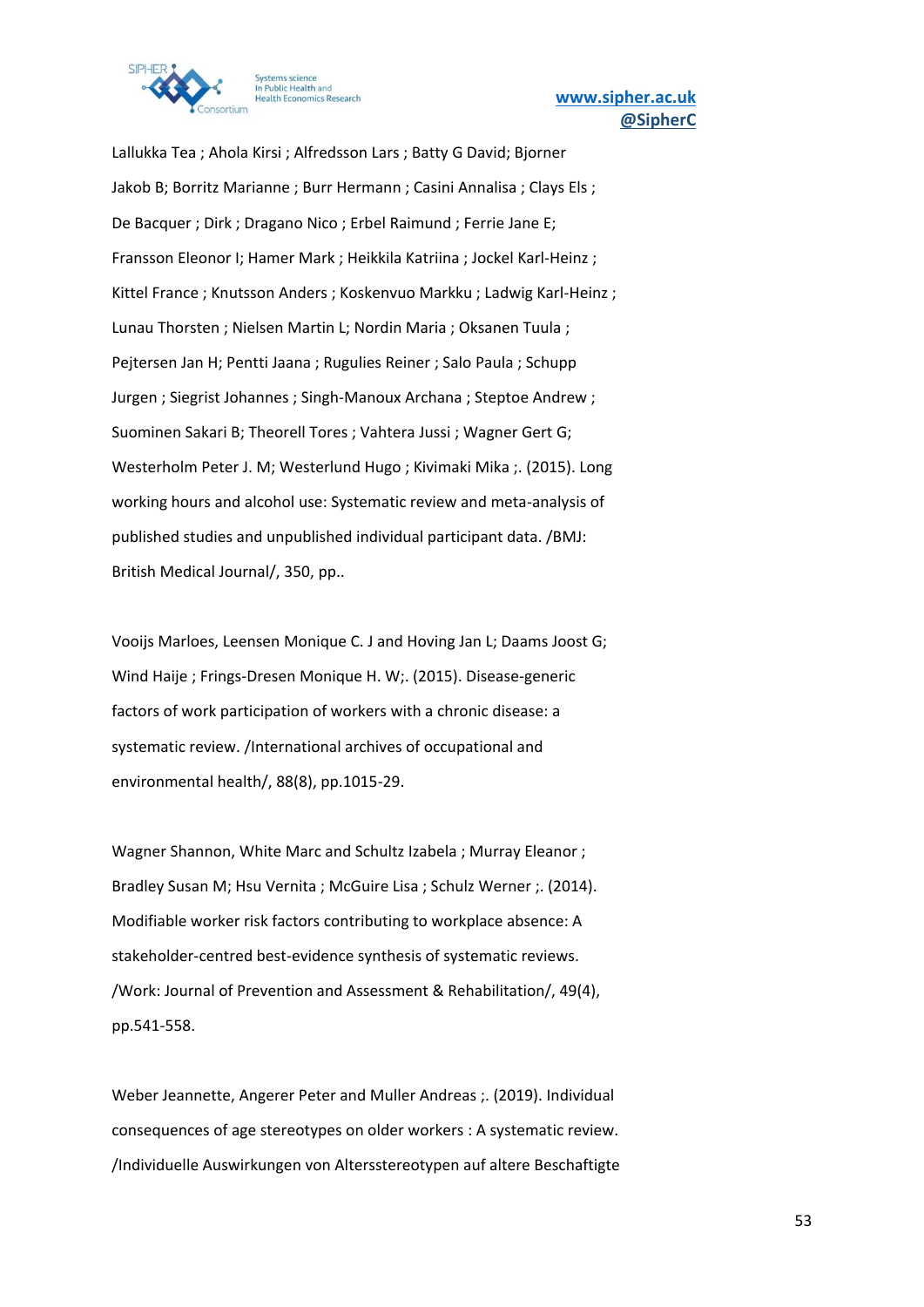

: Ein systematisches Review./, 52(Suppl 3), pp.188-205.

White Marc, Wagner Shannon and Schultz Izabela Z; Murray Eleanor ; Bradley Susan M; Hsu Vernita ; McGuire Lisa ; Schulz Werner ;. (2013). Modifiable workplace risk factors contributing to workplace absence across health conditions: A stakeholder-centered best-evidence synthesis of systematic reviews. /Work-a Journal of Prevention Assessment & Rehabilitation/, 45(4), pp.475-492.

Willeke K, Janson P and Zink K ; Stupp C ; Kittel-Schneider S ; Berghoefer A ; Ewert T ; King R ; Heuschmann P U; Zapf A ; Wildner M ; Keil T ;. (2021). Occurrence of Mental Illness and Mental Health Risks among the Self-Employed: A Systematic Review. /International Journal of Environmental Research and Public Health/, 18(16), pp..

Wirth T, Mette J and Prill J; Harth V; Nienhaus A; (2019). Working conditions, mental health and coping of staff in social work with refugees and homeless individuals: A scoping review. /Health & Social Care in the Community/, 27(4), pp.e257-e269.

Wong Kapo, Chan Alan H. S and Ngan S C;. (2019). The Effect of Long Working Hours and Overtime on Occupational Health: A Meta-Analysis of Evidence from 1998 to 2018. /International Journal of Environmental Research and Public Health/, 16(12), pp..

Yang L Q and Caughlin D E; Gazica M W; Truxillo D M; Spector P E;. (2014). Workplace mistreatment climate and potential employee and organizational outcomes: A meta-analytic review from the target's perspective. /Journal of Occupational Health Psychology/, 19(3), pp.315-335.